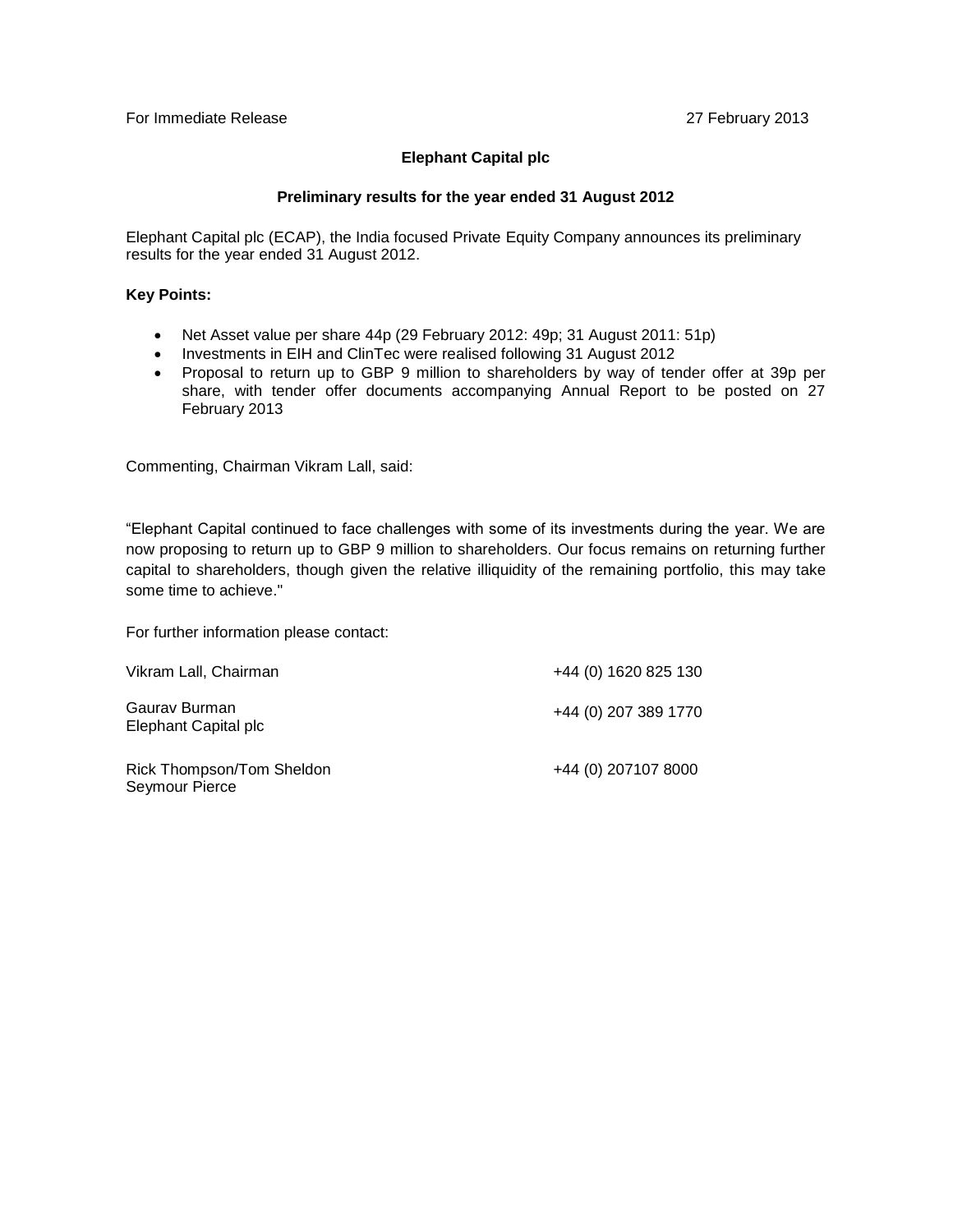## **Chairman's Statement**

## **Results**

As at 31 August 2012, NAV was GBP 21 million or 44p per share; compared to GBP 23.5 million or 49p per share as at 29 February 2012.

## **Unlisted Investment Portfolio**

In December 2012, the Company divested its entire holding in ClinTec Luxembourg SA ("ClinTec") for GBP 3 million through a Share Transfer Agreement and a Share Buyback Agreement, this being GBP 1.9 million above its carried value as at 29 February 2012 and GBP 5 million below the investment cost of GBP 8 million.

Efforts continue to realise Elephant Capital's investment in Global Cricket Ventures, Mauritius ("GCV"). The investment in GCV has been valued at GBP 1.2 million based on the estimated net asset value of GCV as attributable to Elephant Capital's shareholding as at 31 August 2012.

Amar Chitra Katha Private Limited ("ACK") has not performed according to its budget and will shortly be embarking on a rights issue. As this has not happened yet, Elephant Capital's stake in ACK has been valued at GBP 3.7 million at 31 August 2012, however we expect this will have to be adjusted downwards in the near future due to the current performance of the company and in anticipation of a discounted rights issue.

Air Works India (Engineering) Private Limited ("Air Works") has been performing satisfactorily. Air Works successfully raised a further GBP 9.6 million of equity to finance its future growth and make an acquisition. The Company did not participate in this round of financing. Elephant Capital's stake in Air Works was valued at GBP 2.5 million on 31 August 2012.

Full details of the Company's unlisted investments are included in the Investment Manager's Review.

## **Listed Investment Portfolio**

The Indian stock markets have been very volatile during the year finishing up circa 5% by the end of the period. All the listed investments EIH Limited ("EIH"), Mahindra Forgings Limited ("Mahindra Forgings") and Nitco Limited ("Nitco") underperformed during the period.

We have continued our efforts to realise our listed portfolio but have been hampered by poor liquidity. Realisations in the year ended 31 August 2012 were minimal at circa GBP 0.17 million. Since the year end we have, as announced, sold our entire holding in EIH for proceeds of GBP 4.71 million.

Full details of the Company's listed investments are included in the Investment Manager's Review.

## **Further Return of Capital**

As previously announced Elephant Capital is proposing to return capital to its shareholders following the sale of EIH and the settlement of its claim against ClinTec. It is proposed to return a maximum of GBP 9 million to shareholders at a price of 39 pence per share. Full details of the terms of the tender offer are set out in the circular to shareholders which is enclosed with the annual report. The notice and agenda for the Company's annual general meeting to be held on 22 March 2013 is incorporated within the circular to shareholders.

#### **Board changes and cost reduction plan**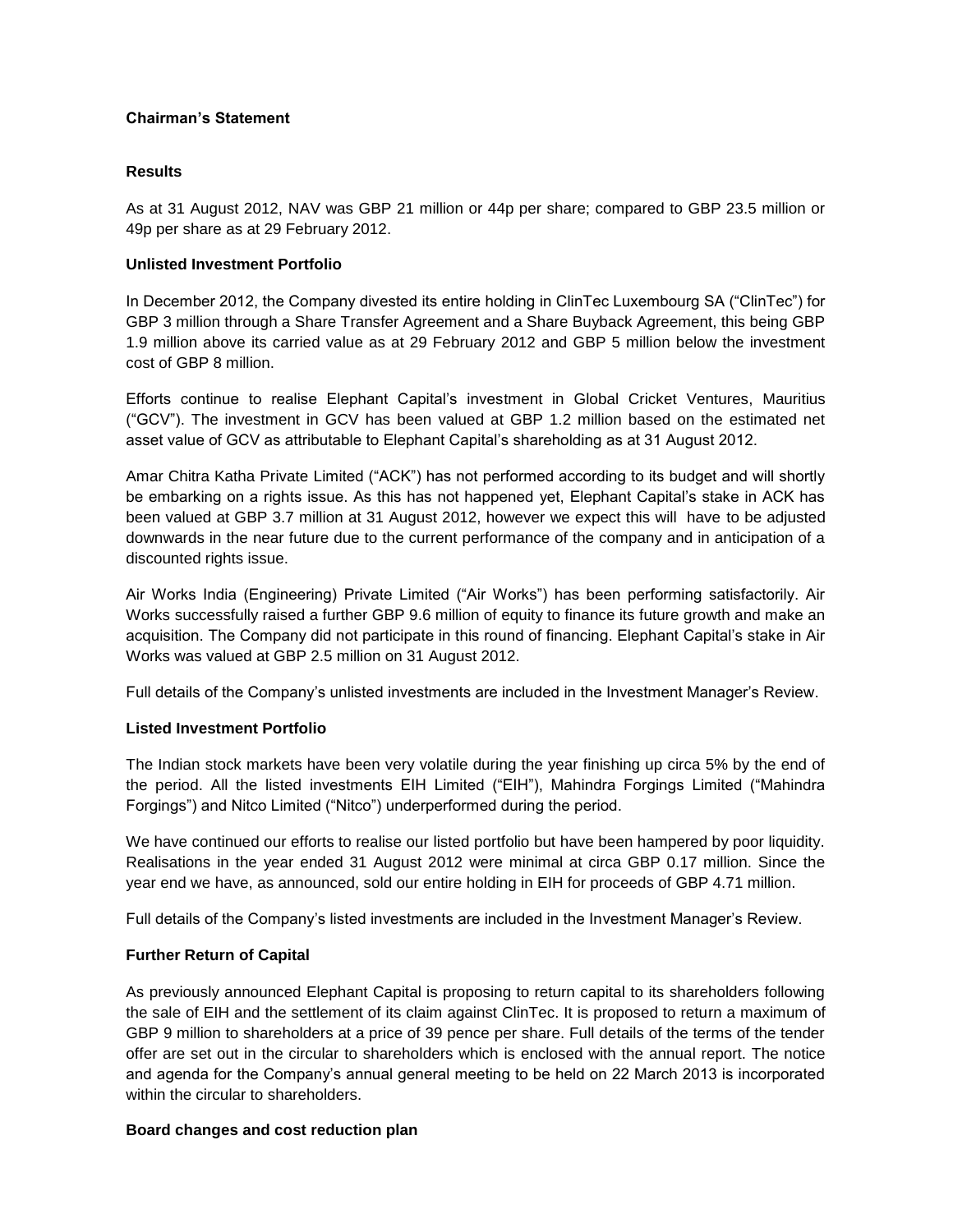James Norman Hauslein has expressed his wish to retire from the Board at the forthcoming AGM. The board would like to thank James for his incisive and wise counsel during his tenure as a director.

Following the proposed tender offer the Board proposes to implement cost reductions to bring operating costs down to a level more appropriate to the fund's reduced asset levels. Details of the proposed cost reductions will be announced when the plan is finalised.

## **Strategy**

We will continue our efforts to realise cash from the disposal of our remaining investment portfolio, balancing the timing of disposal with realisation proceeds that we believe to be in the interests of shareholders. Given the illiquidity of our portfolio further capital returns to shareholders may take some time to achieve.

## **Vikram Lall**

**26 February 2013**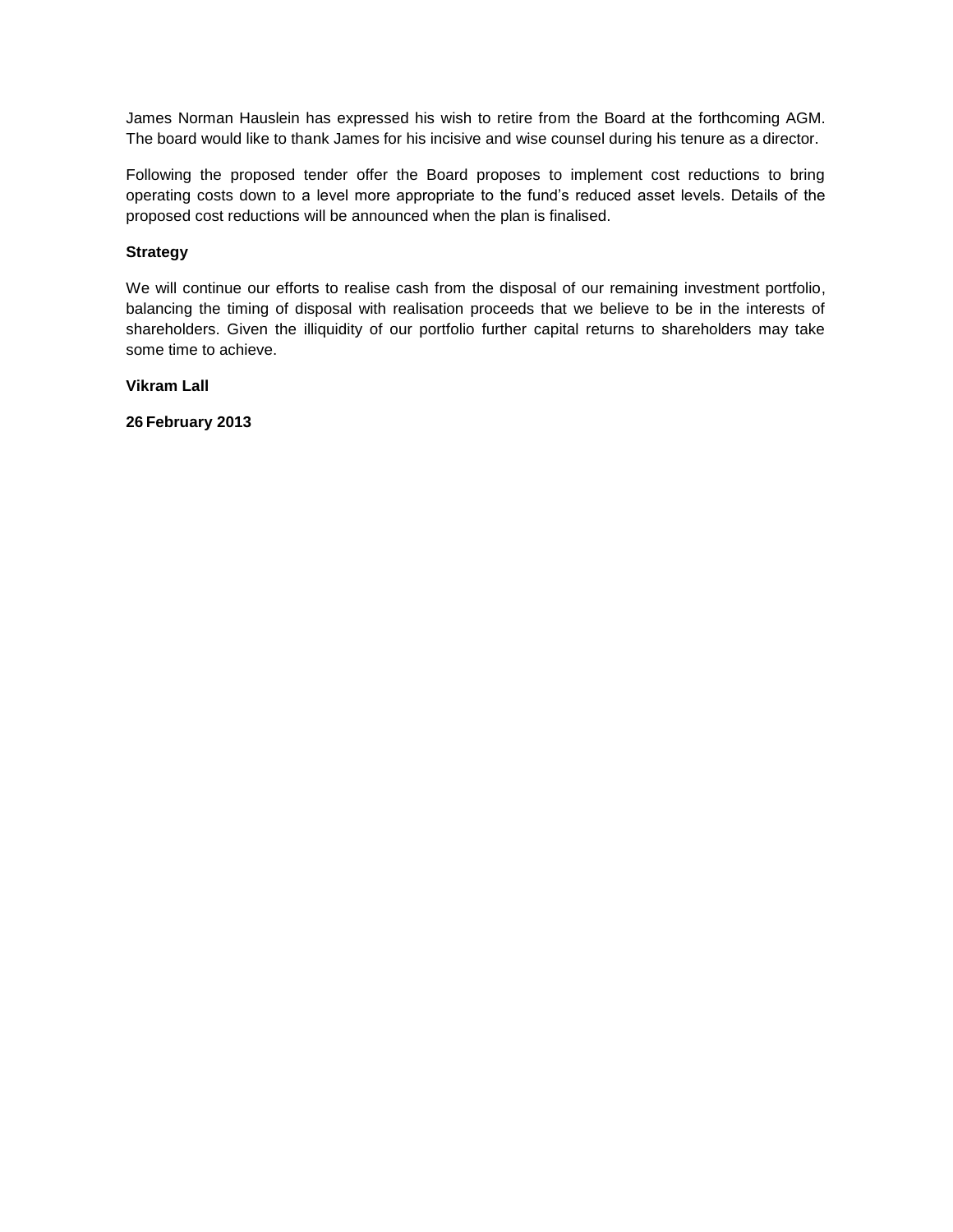#### **Investment Manager's Review**

#### **Introduction**

During the period Elephant Capital plc ("Elephant Capital" or the "Company") made no new investments.

Elephant Capital made investments via its Mauritian based fund vehicles Tusk Investments 1 Limited and Tusk Investments 2 Limited (individually the "Fund", collectively the "Funds") into businesses that are established or operating primarily in India.

The Funds are managed by Elephant Capital LLP (the "Investment Manager" or "Elephant"), a limited liability partnership which in turn is advised by Elephant India Advisors Private Limited (the "Advisor"), of which the senior executives in India are all members.

The Investment Manager and the Advisor's investment team, led by Gaurav Burman and Mohit Burman, include all the senior executives of the Advisor, all of whom have extensive experience within the private equity and the financial services industry.

#### **Investment strategy**

The Company was established to execute a value based strategy in both public and private businesses, building a concentrated portfolio of investments in which the Investment Manager can act as a catalyst for change and value creation.

As the Company has previously announced Elephant Capital will no longer be making any new investments and has adopted a policy of managing and realising its current portfolio and actively looking to return cash to its shareholders.

The Company executed a tender offer amounting to GBP 0.56 million last year and following the recent disposals of EIH and ClinTec proposes a further tender offer, the details of which are set out in the shareholders circular attached to this report.

#### **Investment activity**

During the six month period to 31 August 2012, the Investment Manager made no new investments. The focus was on managing the existing portfolio and trying to create liquidity to return cash to the shareholders.

The Investment Manager spent a great deal of time on pursuing a warranty claim against the Founders of ClinTec as a result of the significant continued underperformance of the business against targets and forecasts set out in the share purchase agreement. This matter was brought to a conclusion when Elephant Capital divested its entire shareholding in ClinTec Luxembourg SA for GBP 3 million through a Share Transfer Agreement and a Share Buyback Agreement on 13 December 2012.

The Investment Manager continues to focus on helping GCV pursue it claims for the wrongful termination of its distribution agreement against both World Sports Group (WSG) and the Board of Control for Cricket in India (BCCI), while in parallel negotiating an exit for Elephant Capital from this investment.

After the Company's year-end, on 30 October 2012, Obopay entered into a merger agreement with OBP Investments, OBP Investments Inc., Obopay Inc. and representatives of Obopay's stakeholders.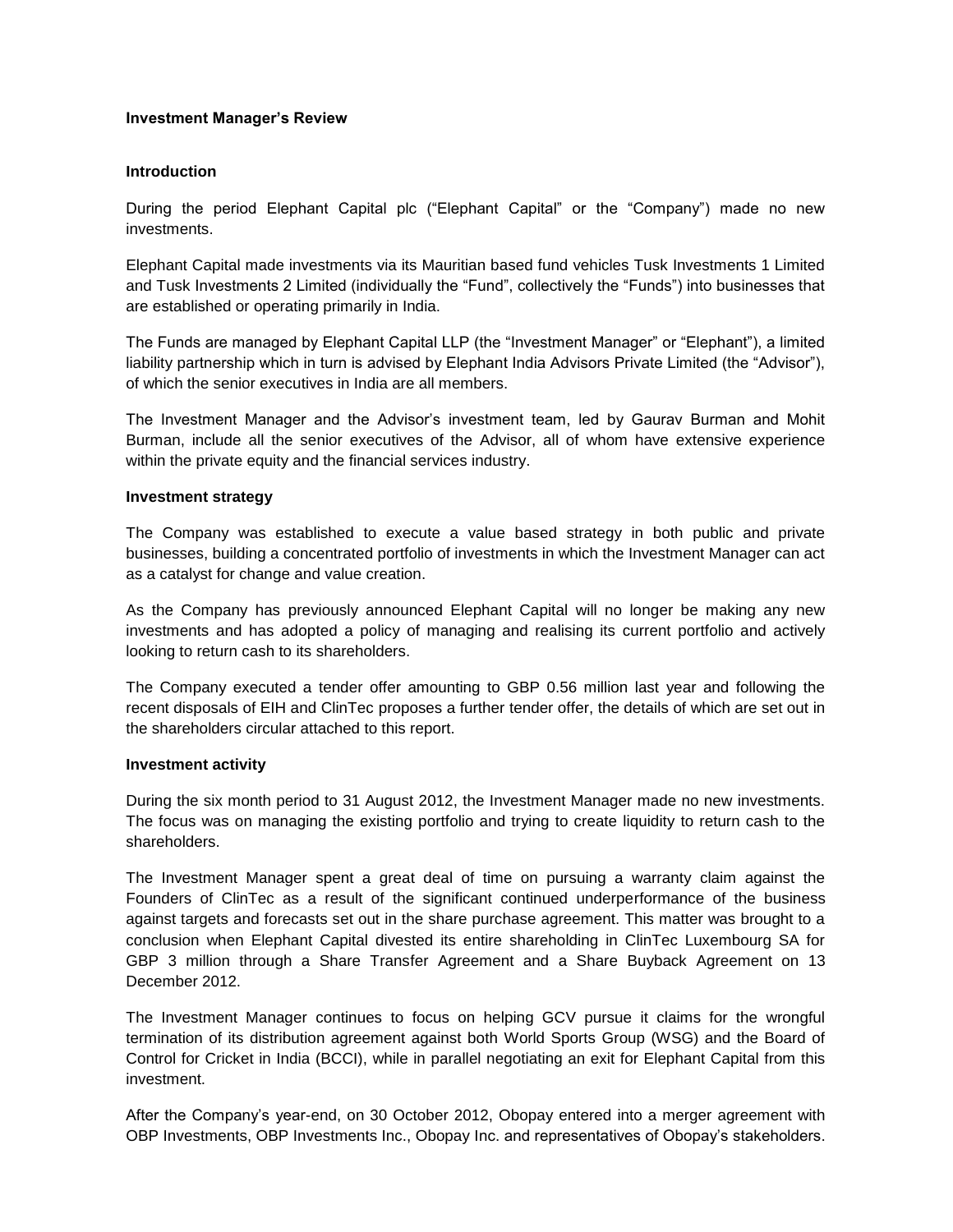Unfortunately, the value ascribed to Obopay meant that only the Series G investors in Obopay saw any value for their shares and all the other classes of shares were cancelled and extinguished without any conversion or payment. Elephant Capital was an investor in the Series C and Series D preferred stock, which as a result of this merger have been valued at Nil.

Post year end, on the 10 September 2012, Elephant Capital sold its remaining holding in EIH Ltd. for an aggregate consideration of GBP 4.71 million. The sale resulted in a realised loss of GBP 2.16 million (being the excess of the original cost of GBP 6.87 million over the sale proceeds of GBP 4.71 million).

Given this activity Elephant Capital now holds only five investments, two listed; Mahindra Forgings and Nitco, and three unlisted, GCV, Air Works, and ACK. The Investment Manager is looking for ways to realise the remaining listed investments and GCV in the shortest time frame possible and will then focus on finding ways to realise ACK and Air Works over the medium term as these businesses mature. No further investments are envisaged, save for a potential participation in the anticipated Rights Issue which may be called by ACK.

Given the reduced portfolio the Investment Manager is in discussions with the Board to find a way in which the portfolio can be managed in a more cost effective manner.

## **Portfolio Review**

## **Air Works India (Engineering) Private Limited**

Air Works is a leading independent provider of aviation MRO (maintenance, repair and overhaul) services in India. The MRO market in India has experienced rapid growth in recent years, with increasing demand for new aircraft driven by demand from both the commercial and the business aviation sectors.

Founded in 1951, Air Works has successfully transformed itself from a family run business focused on providing maintenance services to business aircraft, into a professionally managed organisation providing a full suite of services to business as well as commercial aircraft in India, the UK, the Middle East and South East Asia. The company has a first mover advantage in the domestic market and has built up strong relationships with aircraft OEM's (original equipment manufacturers), including Gulfstream, Bombardier, Honeywell and AgustaWestland.

In May 2011, Elephant Capital invested GBP 2.5 million, for a 4.8% stake in Air Works. The company acquired the MRO business of an established competitor, InterGlobe General Aviation ("IGGA") during the same time as the investment by Elephant Capital. In November 2011, an additional GBP 0.5 million was invested for a 0.7% stake in the company on a fully diluted basis, as the second tranche to the initial funding.

The company has been performing satisfactorily. Post the reporting period Air Works announced that they had raised a further GBP 9.6 million at the same valuation as the last round of financing, the funds have been used to finance a further acquisition and pay down some debt.

#### **Amar Chitra Katha Private Limited**

ACK is one of the leading children's media companies in India, with a catalogue of over 750 print and digital products and 25 major (and 50+ minor) proprietary characters with India-wide recognition. ACK's origins are in children's books and comics, with "Amar Chitra Katha", the number one children's comic book series dating back to 1967. Other key brands include Tinkle, the number one English magazine for children.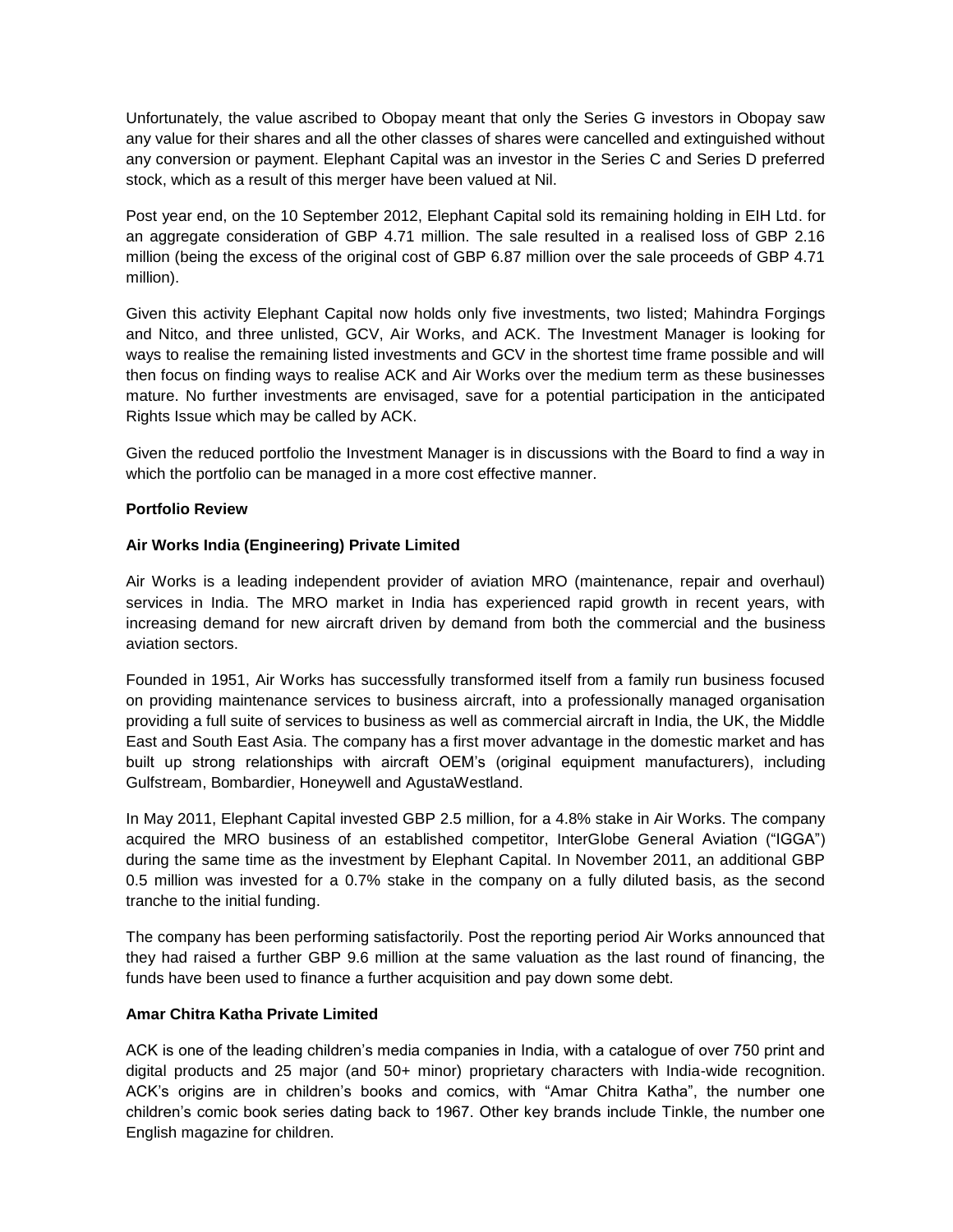In recent years, ACK has sought to diversify its product offering to digital media platforms including films, TV, online, mobile, and other new media platforms. The company's focus areas include creating new content and merchandise and expanding e-commerce (direct to consumer and indirect channels). The Investment Manager has been a proponent of focusing on the core values of the business and crafting a strategy that will allow the company to take its unique and rich library to a larger audience using a digital distribution strategy and upgrading its products to build a larger print business. The new management team led by Vijay Sampath has been working hard to execute the company's growth strategy.

Elephant Capital invested GBP 3.2 million in ACK in a primary transaction, in June 2010. In April 2011, it announced a further investment of GBP 0.9 million in a second funding round, led by Future Ventures India Limited (FVIL). Elephant Capital's stake in ACK was 22% post this investment. ACK subsequently purchased back 70,457 of its own shares representing 15 % of existing paid up capital of the company, at the purchase price FVIL and Elephant Capital paid in the second round. Neither Elephant Capital nor its co-investors participated in this buy back and hence Elephant's shareholding in the business has increased to 26%.

During the year ACK's management team have been focused on restructuring the business to focus on its core. The management were doing a good job and ACK was tracking on budget save for a very expensive and with the benefit of hindsight, ill-fated decision to launch an animated film. While the Board was assured that the potential loss from this film would be managed by finding partners to bear some of the costs and risks, this did not happen and the business has had to digest a large loss on this project. The only good to come from the decision is that the shareholders now seem more aligned on how the business needs to develop and are more risk averse as a result.

As a result of the film, post year end ACK has announced the desire to execute a discounted Rights offering. Elephant Capital is reviewing the terms of the Rights Issue to decide whether it will participate in this Rights Issue. If it chooses to, the approximate investment will be GBP 0.4 million.

## **ClinTec Luxembourg S.A**

As a result of the Warranty Claim initiated against the shareholders of ClinTec, Elephant Capital divested its entire shareholding in ClinTec Luxembourg SA for GBP 3 million through a Share Transfer Agreement and a Share Buyback Agreement on the 13 December 2012.

#### **Global Cricket Ventures Limited, Mauritius**

In November 2009, Elephant Capital announced an investment of GBP 5.95 million in a primary transaction in GCV, a cricket-focused, digital media and broadcasting company. At the time of its investment, GCV was the exclusive licensee of key internet and mobile rights to the Indian Premier League ("IPL") and key internet rights to the Champion's League Twenty20 ("CLT20") cricket tournaments.

In mid-2010, the Board of Control for Cricket in India (the "BCCI") announced that it would be rescinding its global media contracts with World Sports Group ("WSG") from whom GCV sublicensed many of its own cricket-related rights. Further, WSG terminated GCV's contractual rights relating to the IPL. This obviously dealt a fatal blow to the business prospects of GCV, as GCV lost its key rights as a result of this action and ahead of the fourth IPL season, these rights were re-awarded to other parties. As a result of WSG's termination, GCV entered into active discussions to settle liabilities towards its own sub-licensees and has made significant progress on such settlements.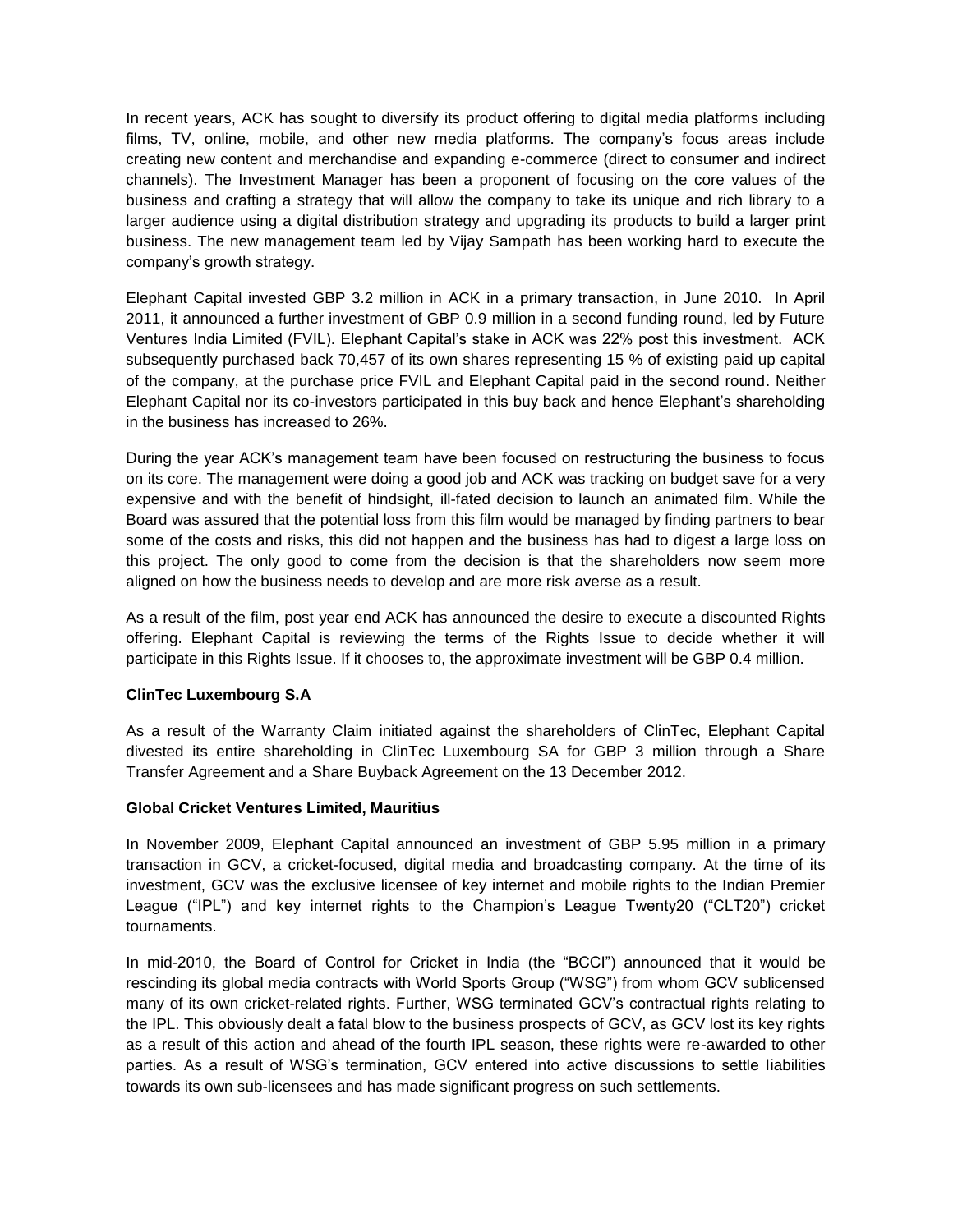GCV views WSG's termination of its contractual rights to be wrongful and has commenced legal proceedings to enforce its legal rights. GCV has also entered into a dialogue with the BCCI to explore the possibility of a resolution of the current situation.

The investment has been valued at GBP 1.2 million based on the Investment Manager's best estimate of the net asset value of GCV, attributable to the Company's shareholding in GCV. The Investment Manager has initiated discussions with the other shareholders in the business to exit its shareholding and the Investment Manager is keen to negotiate a resolution to the matter during the next reporting period.

## **Mahindra Forgings Limited**

Mahindra Forgings is part of the wider Mahindra Group, one of the best known industrial groups in India and a leader in the automotive space with approximately USD 6 billion per annum in revenues. Mahindra Forgings itself is focused on manufacturing forging components for the commercial vehicle market in Europe and in India and is the leading manufacturer of crankshaft and stub axles for Indian cars, multi-utility vehicles and tractors. India has a very strong track record in manufacturing high value and critical auto-components for the world market and a series of acquisitions left Mahindra Forgings very well placed to compete in this space in Europe.

Elephant Capital invested in Mahindra Forgings in 2007 and its current holding is 3% of the ownership of the company.

## **Nitco Limited**

Nitco is one of the largest manufacturers of flooring tiles in India, selling more than 10 million square metres of tiling in FY 2012. It has a direct interest in the real estate sector through a wholly-owned subsidiary which develops residential and commercial property assets in Maharashtra. Elephant Capital became interested in the company because it wanted to participate in the significant real estate growth in India and believed that Nitco offered a strong play on the sector.

However, the environment changed dramatically post Elephant Capital's investment in 2007, with the credit crisis ushering in an unprecedented decline in global property markets. The sector has yet to regain its earlier buoyancy and periodical interest rate hikes have further dampened sentiments.

Despite various promises from the management that they would try and sell the company's real estate holdings to pay down debt, the words proved empty and the business failed to execute this strategy. The Investment Manager decided to resign its board seat and sadly Nitco has continued to become over leveraged and we hear reports that the company has failed to meet some debt obligations and is now in a work-out situation with the banks.

Elephant Capital is looking for ways in which to sell its shareholding in what has become a highly illiquid and out of favour stock.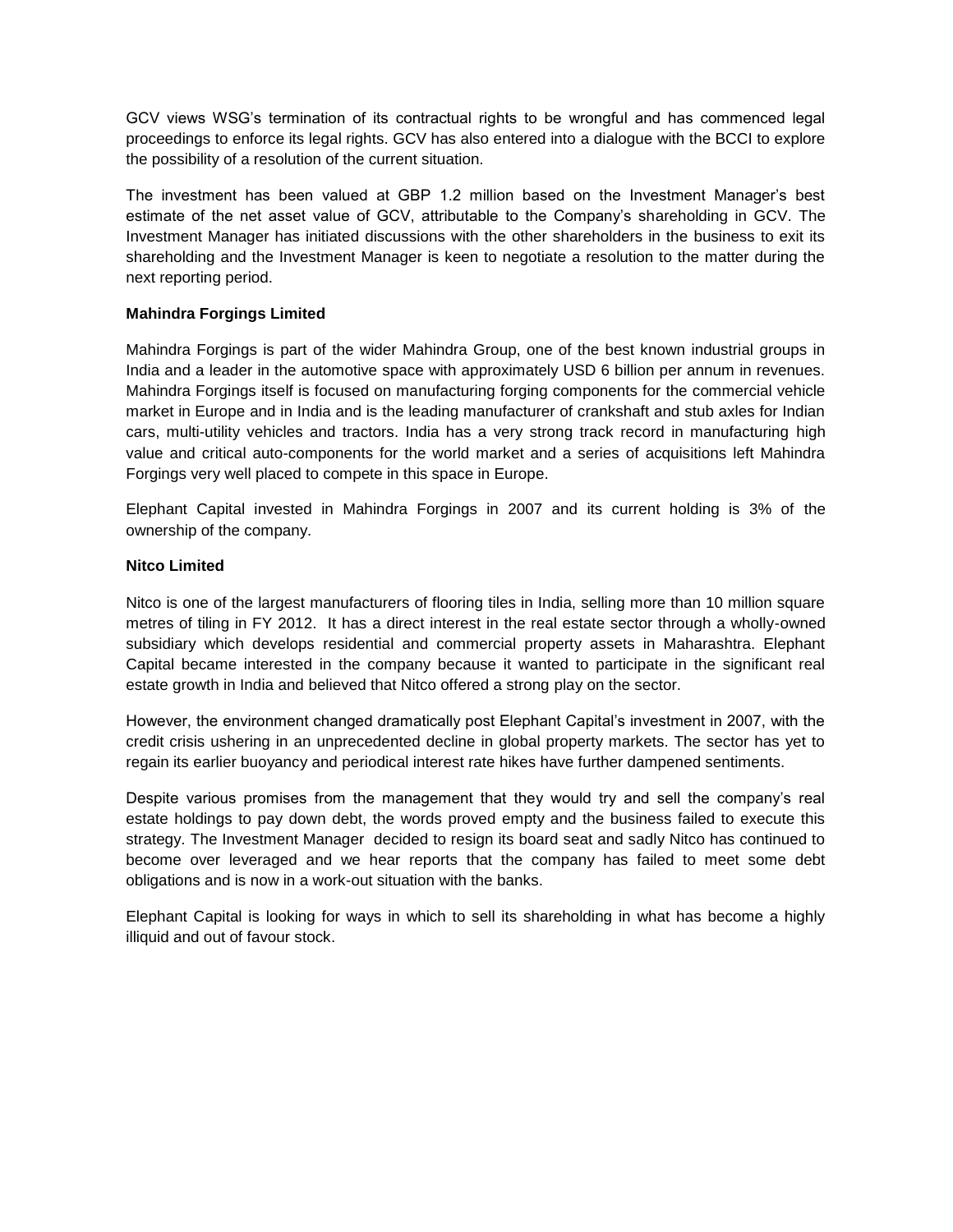| Company                        | <b>Sector</b>   | Listed/<br><b>Unlisted</b> | Cost   | <b>Valuation</b><br>31 Aug | <b>Valuation</b><br>31 Aug | Gain/(Loss)<br><b>Over Cost</b> |
|--------------------------------|-----------------|----------------------------|--------|----------------------------|----------------------------|---------------------------------|
|                                |                 |                            | £'000  | $^4$ 11                    | $^{\prime}$ 12             | £'000                           |
|                                |                 |                            |        | £'000                      | £'000                      |                                 |
| Air Works India                | Aviation        | Unlisted                   | 2,922  | 2,380                      | 2,522                      | (400)                           |
| (Engineering) Private          |                 |                            |        |                            |                            |                                 |
| Limited                        |                 |                            |        |                            |                            |                                 |
| Amar Chitra Katha              | Media           | Unlisted                   | 4,085  | 4,085                      | 3,656                      | (429)                           |
| <b>Private Limited</b>         |                 |                            |        |                            |                            |                                 |
| ClinTec Luxembourg S.A.        | Clinical        | Unlisted                   | 8,000  | 1,645                      | 3,004                      | (4,996)                         |
|                                | research        |                            |        |                            |                            |                                 |
| <b>Global Cricket Ventures</b> | Media           | Unlisted                   | 5,949  | 1,713                      | 1,213                      | (4,736)                         |
| Limited                        |                 |                            |        |                            |                            |                                 |
| Obopay Inc.                    | Mobile          | Unlisted                   | 1,239  | 156                        |                            | (1,239)                         |
|                                | banking         |                            |        |                            |                            |                                 |
|                                | services        |                            |        |                            |                            |                                 |
| <b>EIH Limited</b>             | Hospitality     | Listed                     | 6,875  | 6,903                      | 5,039                      | (1,836)                         |
| Mahindra Forgings              | Automotive      | Listed                     | 4,809  | 2,154                      | 1,620                      | (3, 189)                        |
| Limited*                       |                 |                            |        |                            |                            |                                 |
| Nitco Limited                  | <b>Building</b> | Listed                     | 1,393  | 1,353                      | 421                        | (972)                           |
|                                | materials       |                            |        |                            |                            |                                 |
| <b>Total</b>                   |                 |                            | 35,272 | 20,389                     | 17,475                     | (17, 797)                       |

**As at 31 August 2012, the portfolio was as follows:**

The valuations of the above are in accordance with International Financial Reporting Standards and International Private Equity and Venture Capital Association guidelines. All investments are held at fair value through profit or loss and are recognised at the transaction date on initial recognition.

\*Part of the investment in Mahindra Forgings Limited is held via an intermediary holding company, Elephant Capital 1 Limited (Mauritius).

#### **Realisations**

164 thousand shares of EIH Ltd. have been sold during the year.

#### **Principles of valuations of investments**

#### **Principles of valuation of unlisted investments**

Investments are stated at amounts considered by the directors to be a reasonable assessment of their fair value, where fair value is the amount at which an asset could be exchanged between knowledgeable, willing parties in an arm's length transaction.

All investments are valued according to one of the following bases:

- Cost (less any provision required)
- Price of recent transaction
- **Discounted cash flows or earnings (of underlying businesses)**
- **Earnings multiple**
- Net assets
- Sale price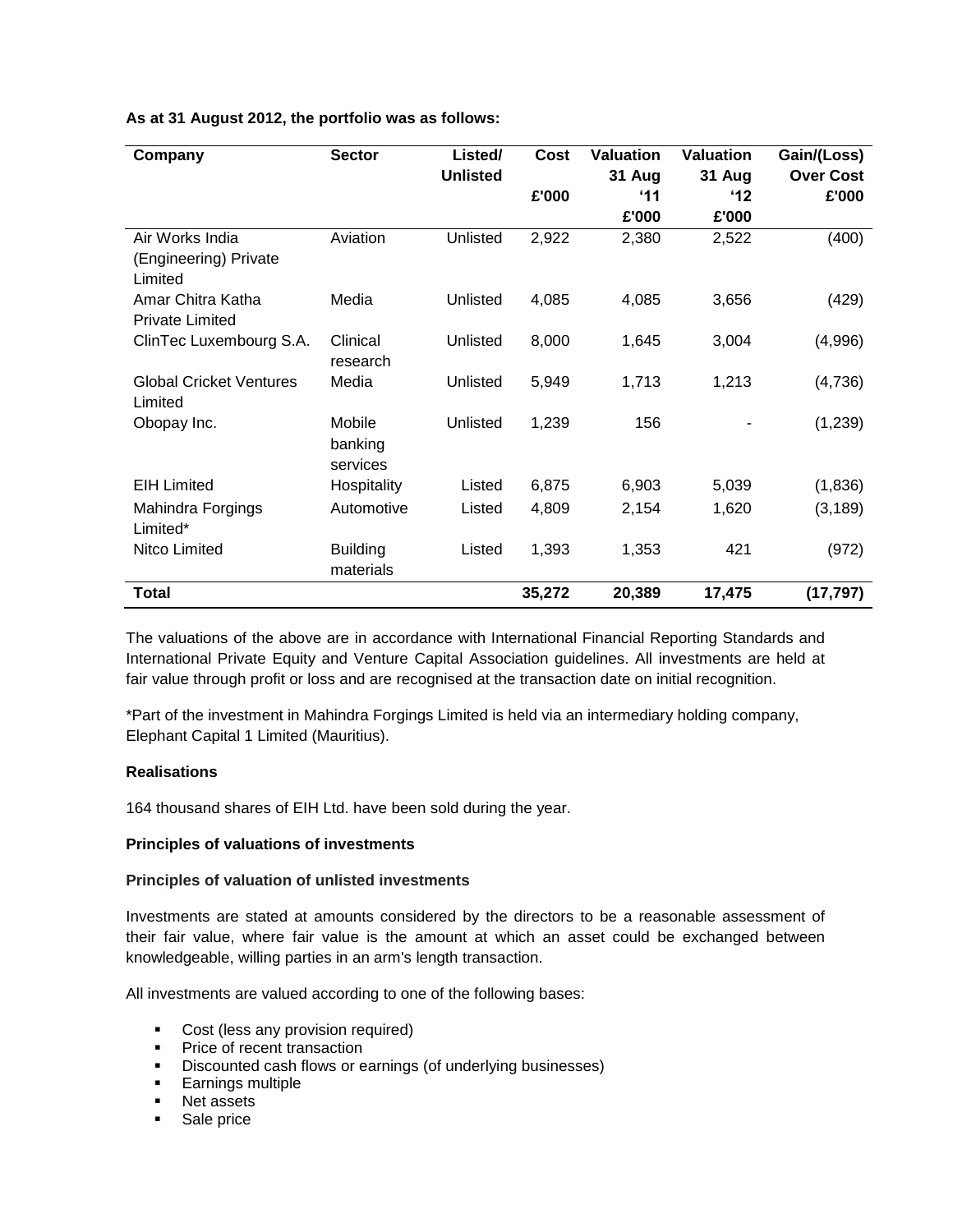Investments are valued at cost for a limited period after the date of acquisition. Thereafter, investments are valued on one of the other bases described above and the earnings multiple basis of valuation will be used unless this is inappropriate, as in the case of certain asset based businesses.

Under the discounted cash flow technique the projected cash flows from business operations are discounted at the "Weighted Average Cost of Capital" to the providers of capital to the business. The sum of the discounted value of such free cash flows is the value of the business.

When valuing on earnings multiple basis, earnings before interest, taxes, depreciation and amortization (EBITDA) or net profit of the current year, will normally be used. Such profits will be multiplied by an appropriate and reasonable earnings multiple (EBITDA multiple or net profit multiple as the case may be). This is normally related to comparable quoted companies, with adjustments made for points of difference between the comparator and the company being valued, in particular for risks, size, illiquidity, earnings growth prospects and surplus assets or excess liabilities.

Where a company has incurred losses, or if comparable quoted companies are not primarily valued on an earnings basis, then the valuation may be calculated with regard to the underlying net assets and any other relevant information, such as the pricing for subsequent recent investments by a third party in a new financing round that is actively being sought, then any offers from potential purchasers would be relevant in assessing the valuation of an investment and are taken into account in arriving at the valuation.

Where appropriate, a marketability discount (as reflected in the earnings' multiple) may be applied to the investment valuation, based on the likely timing of an exit, the influence over that exit, the risk of achieving conditions precedent to that exit and general market conditions.

When unlisted investments have obtained an exit (either by listing or trade sale) after the valuation date but before finalisation of the Company's relevant accounts (interim or final), the valuation is based on the sale price.

In arriving at the value of an investment, the percentage ownership is calculated after taking into account any dilution through outstanding warrants, options and performance related mechanisms.

#### **Principles of valuation of listed investments**

Investments are valued at bid-market price or the conventions of the market on which they are quoted.

#### **Valuation review procedures**

Valuations are initially prepared by the Advisor. These valuations are then subject to review by external auditors, prior to final approval by the directors.

#### **Events after the reporting date**

Subsequent to the year end, there has been a decline in the value of the Elephant Capital's listed investments, due to a fall in the price of Mahindra Forgings. This has increased the unrealised losses by GBP 0.12 million.

Further details on events after the reporting date are disclosed in note 25 to the financial statements.

**Gaurav Burman On behalf of Elephant Capital LLP 27 February 2013**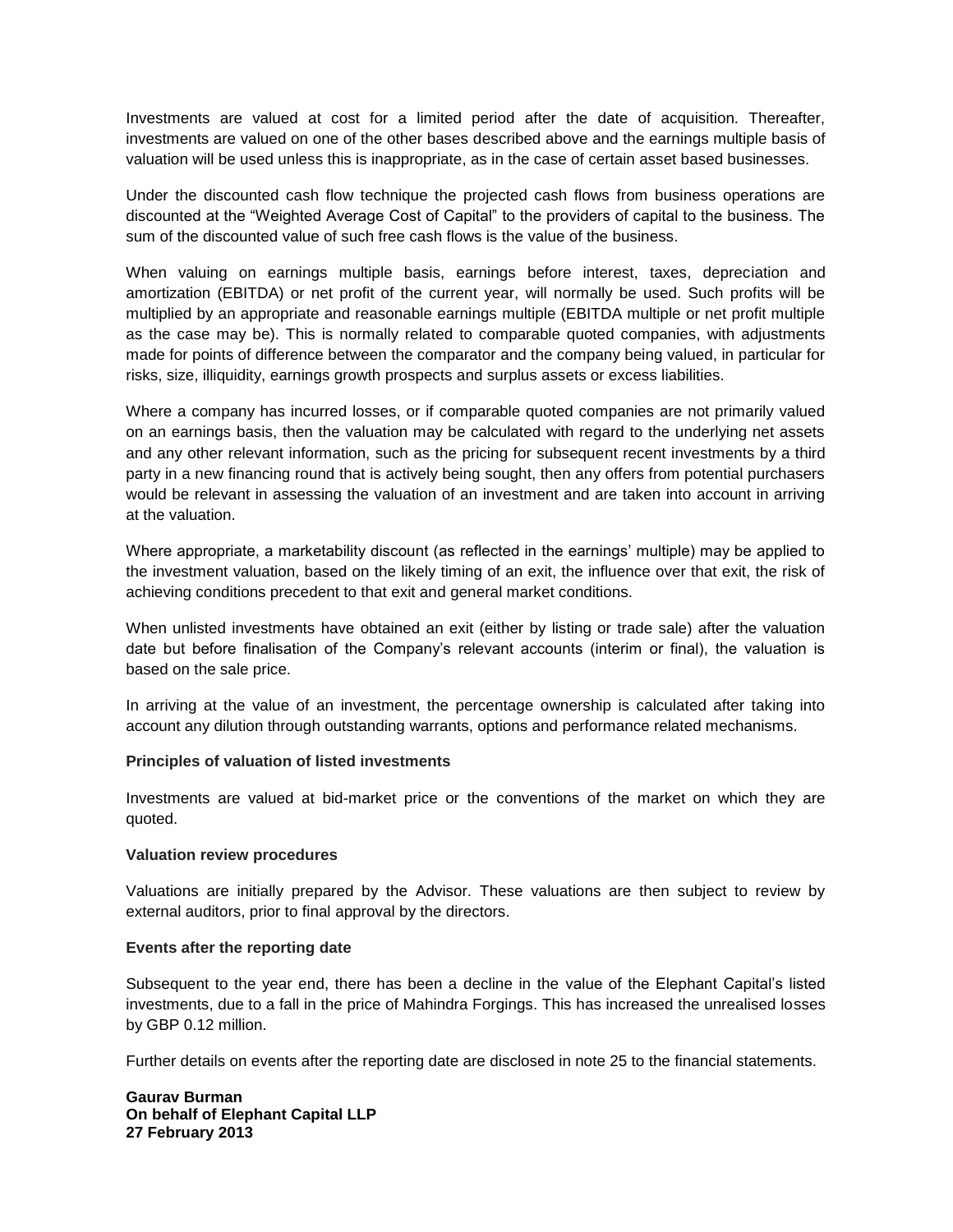# **Consolidated Statement of Comprehensive Income**

|                                                                        | <b>Notes</b>   | For the year<br>ended<br>31 August 2012<br>£'000 | For the year<br>ended<br>31 August 2011<br>£'000 |
|------------------------------------------------------------------------|----------------|--------------------------------------------------|--------------------------------------------------|
| <b>Revenue</b>                                                         |                |                                                  |                                                  |
| Investment and other income                                            | $\overline{7}$ | 352                                              | 535                                              |
| Net losses on financial assets at fair value<br>through profit or loss | 8              | (3,211)                                          | (12, 219)                                        |
| Other income                                                           |                |                                                  |                                                  |
| Net foreign exchange gain                                              |                | $\overline{7}$                                   | 1                                                |
|                                                                        |                | (2,852)                                          | (11,683)                                         |
| <b>Expenses</b><br>Management fees                                     | 9              | (555)                                            | (907)                                            |
| Other expenses                                                         | 10             | (824)                                            | (915)                                            |
| Loss before finance costs and tax                                      |                | (4, 231)                                         | (13, 505)                                        |
| Finance costs                                                          |                | (3)                                              | (4)                                              |
| Loss before tax                                                        |                | (4, 234)                                         | (13, 509)                                        |
| Income tax expense                                                     | 11             |                                                  |                                                  |
| Loss after tax                                                         |                | (4, 234)                                         | (13, 509)                                        |
| Other comprehensive income for the year                                |                |                                                  |                                                  |
| Total comprehensive loss for the year                                  |                | (4, 234)                                         | (13, 509)                                        |
| Loss and total comprehensive loss<br>attributable to:                  |                |                                                  |                                                  |
| Owners of the parent<br>Non-controlling interest                       |                | (4,234)                                          | (13, 532)<br>23                                  |
| Loss per share - (basic & diluted)                                     | 19             | (9p)                                             | (27p)                                            |

*(The accompanying notes are an integral part of the financial statements.)*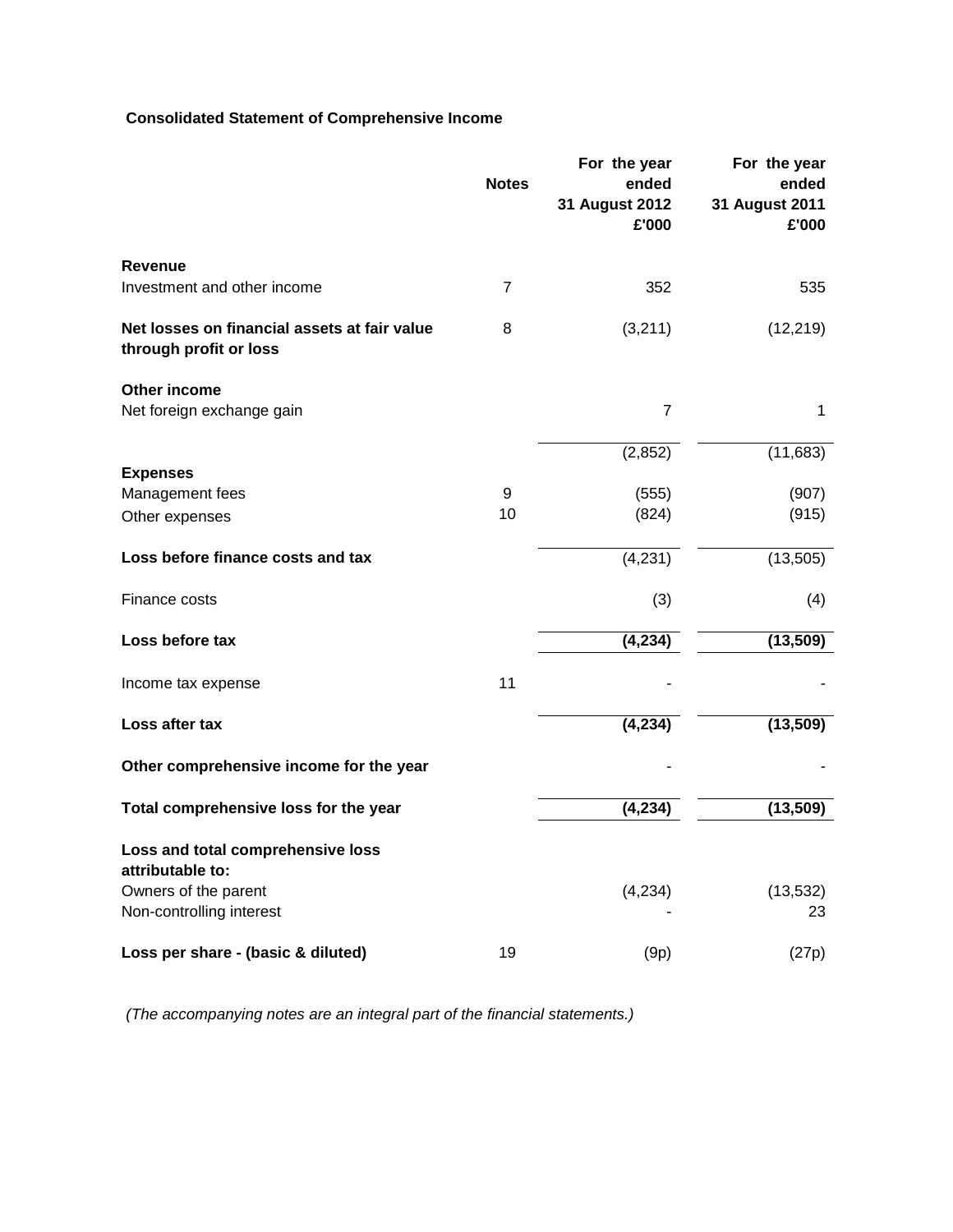# **Consolidated Statement of Financial Position**

|                                                  | <b>Notes</b> | As at<br>31 August 2012 | As at<br>31 August 2011 |
|--------------------------------------------------|--------------|-------------------------|-------------------------|
| <b>ASSETS</b>                                    |              | £'000                   | £'000                   |
| <b>Non-current</b>                               |              |                         |                         |
| Investments at fair value through profit or loss | 14           | 7,391                   | 20,389                  |
|                                                  |              | 7,391                   | 20,389                  |
| <b>Current</b>                                   |              |                         |                         |
| Investments at fair value through profit or loss | 14           | 10,084                  |                         |
| Receivables                                      | 15           | 76                      | 81                      |
| Prepayments                                      |              | 22                      | 32                      |
| Cash and cash equivalents                        | 16           | 3,776                   | 5,130                   |
|                                                  |              | 13,958                  | 5,243                   |
| <b>Total assets</b>                              |              | 21,349                  | 25,632                  |
| <b>Current liabilities</b>                       |              |                         |                         |
| Payables                                         | 17           | 364                     | 181                     |
|                                                  |              | 364                     | 181                     |
| <b>Net assets</b>                                |              | 20,985                  | 25,451                  |
| <b>EQUITY</b>                                    |              |                         |                         |
| Share capital                                    | 18           | 477                     | 484                     |
| Share premium                                    |              | 20,752                  | 20,752                  |
| Distributable capital reserve                    |              | 26,231                  | 26,456                  |
| Unrealised investment revaluation reserve        |              | (16, 558)               | (14,608)                |
| <b>Accumulated losses</b>                        |              | (9, 917)                | (7,633)                 |
| Total attributable to the owners of the parent   |              | 20,985                  | 25,451                  |
| <b>Total equity</b>                              |              | 20,985                  | 25,451                  |
| Net asset value per share                        | 19           | £0.44                   | £0.51                   |

*(The accompanying notes are an integral part of the financial statements.)*

The financial statements on pages 15 to 49 were approved and authorised for issue by the Board of Directors on 26 February 2013 and are signed on its behalf by

Director Director

**Gaurav Burman Elizabeth Tansell**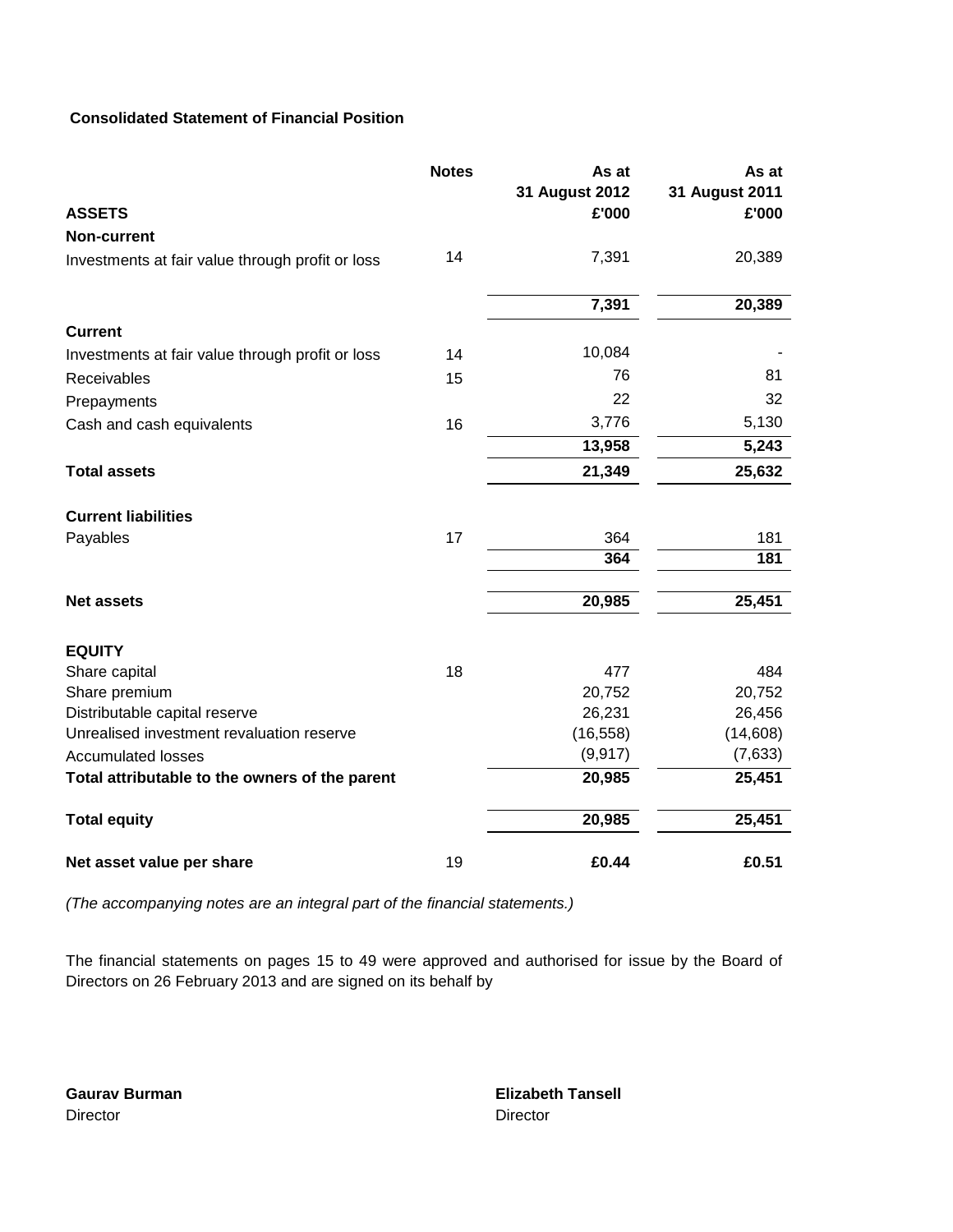# **Company Statement of Financial Position**

|                                                     | <b>Notes</b> | As at<br>31 August 2012<br>£'000 | As at<br>31 August 2011<br>£'000 |
|-----------------------------------------------------|--------------|----------------------------------|----------------------------------|
| <b>ASSETS</b>                                       |              |                                  |                                  |
| <b>Non-current</b>                                  |              |                                  |                                  |
| Investments in subsidiaries                         | 12           |                                  | 8,855                            |
| Loans to subsidiaries                               | 13           | 7,814                            | 12,391                           |
|                                                     |              | 7,814                            | 21,246                           |
| <b>Current</b>                                      |              |                                  |                                  |
| Loans to subsidiaries                               | 13           | 4,954                            |                                  |
| Receivables                                         | 15           | 1                                | 1                                |
| Prepayments                                         |              | 14                               | 21                               |
| Cash and cash equivalents                           | 16           | 2,497                            | 3,765                            |
|                                                     |              | 7,466                            | 3,787                            |
| Assets held for distribution to owners              | 12           | 5,970                            |                                  |
| <b>Total assets</b>                                 |              | 21,250                           | 25,033                           |
| <b>Current liabilities</b>                          |              |                                  |                                  |
| Payables                                            | 17           | 77                               | 106                              |
|                                                     |              | 77                               | 106                              |
| <b>Net assets</b>                                   |              | 21,173                           | 24,927                           |
| <b>Equity</b>                                       |              |                                  |                                  |
| Share capital                                       | 18           | 477                              | 484                              |
| Share premium                                       |              | 20,752                           | 20,752                           |
| Distributable capital reserve                       |              | 26,231                           | 26,456                           |
| <b>Accumulated losses</b>                           |              | (26, 287)                        | (22, 765)                        |
| <b>Equity attributable to owners of the Company</b> |              | 21,173                           | 24,927                           |

*(The accompanying notes are an integral part of the financial statements.)*

The financial statements on pages 15 to 49 were approved and authorised for issue by the Board of Directors on 26 February 2013 and are signed on its behalf by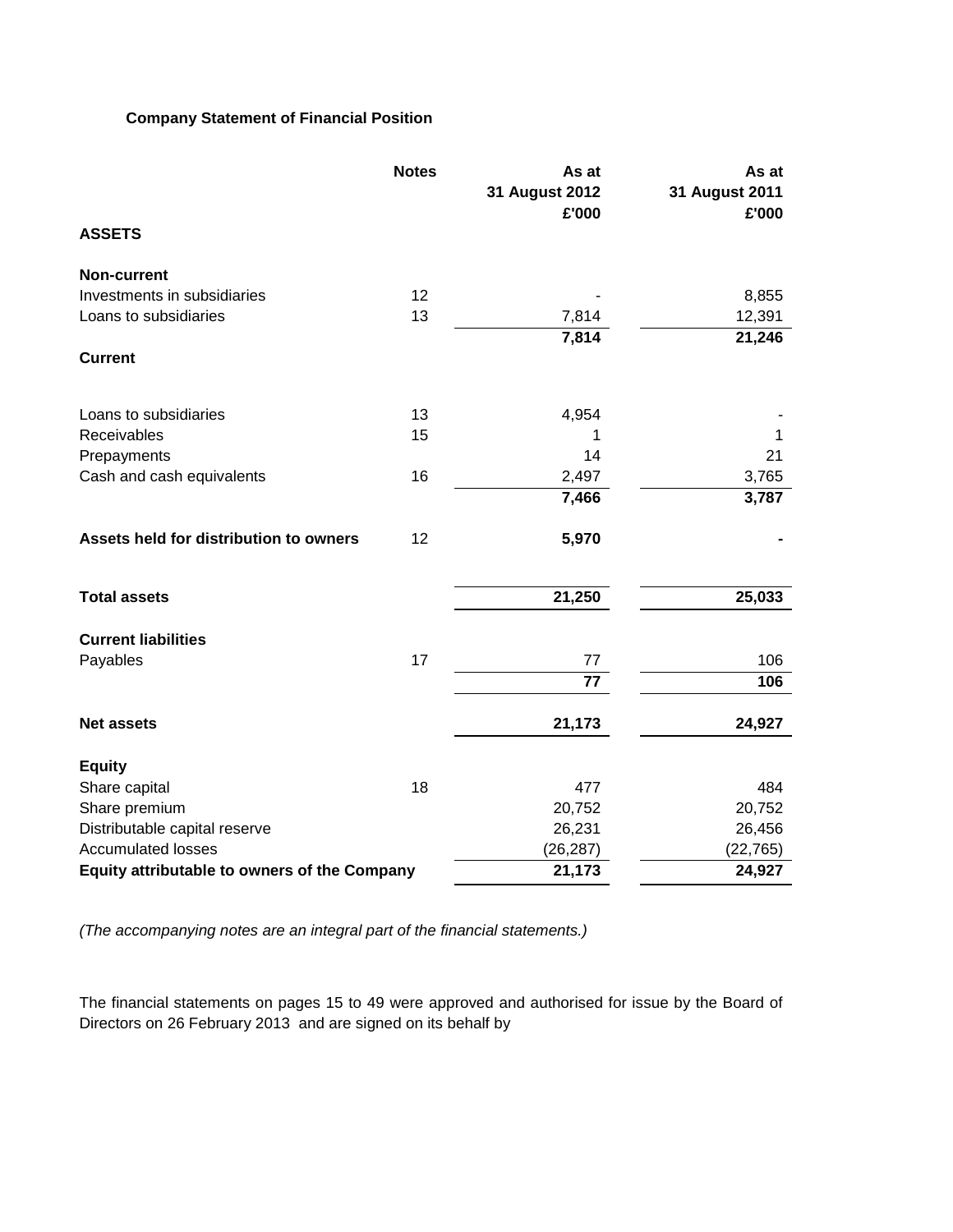Director **Director** Director

## **Gaurav Burman Elizabeth Tansell**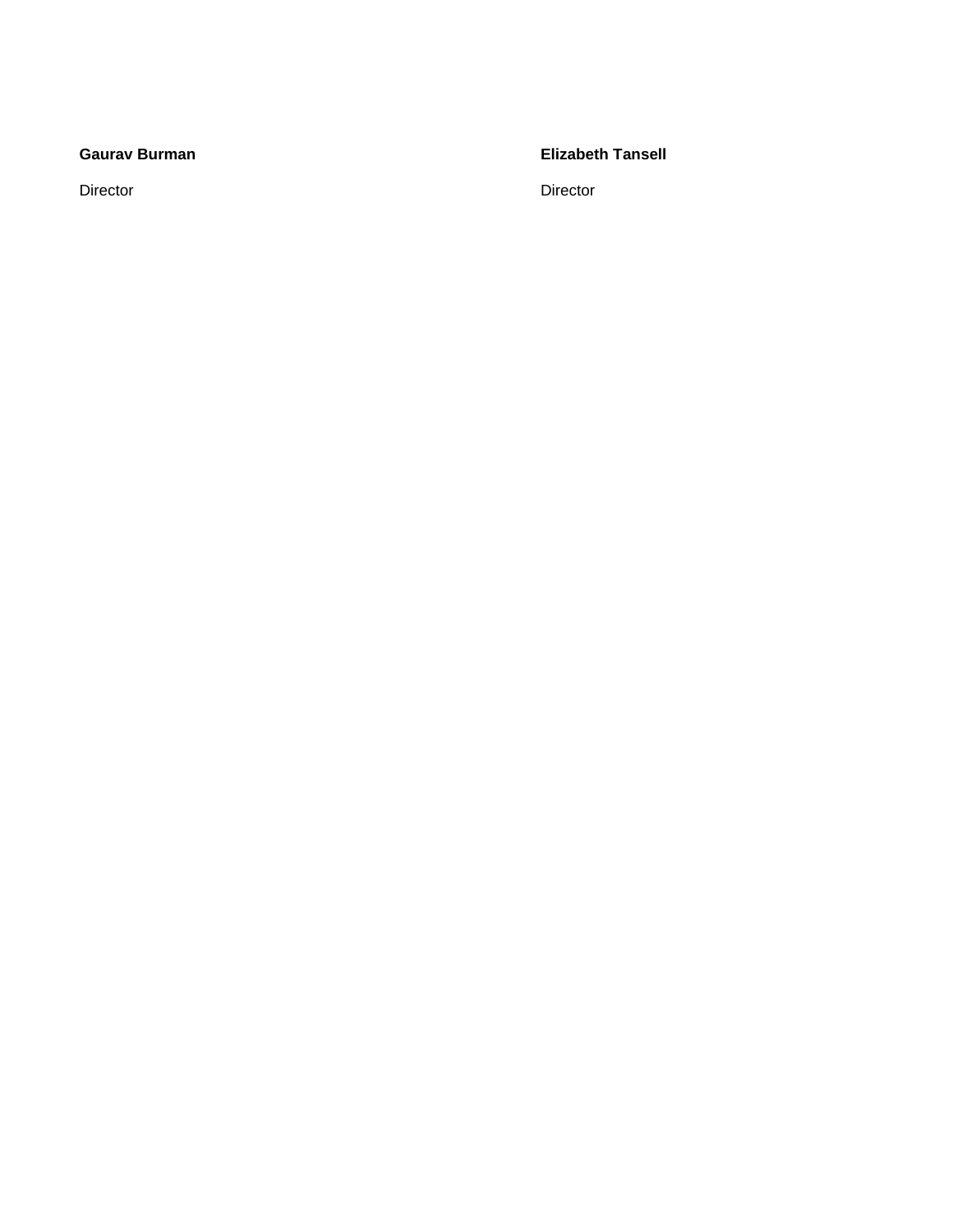## **Statement of Cash Flows**

|     |                                                       | <b>Consolidated</b>                          |                                       | Company                            |                                              |
|-----|-------------------------------------------------------|----------------------------------------------|---------------------------------------|------------------------------------|----------------------------------------------|
|     |                                                       | For the year<br>ended<br><b>31 August 12</b> | For the year<br>ended<br>31 August 11 | For the year<br>ended<br>31 August | For the year<br>ended<br><b>31 August 11</b> |
|     |                                                       |                                              |                                       | 12                                 |                                              |
|     |                                                       | £'000                                        | £'000                                 | £'000                              | £'000                                        |
| (a) | <b>Operating activities</b>                           |                                              |                                       |                                    |                                              |
|     | Loss before tax                                       | (4,234)                                      | (13,509)                              | (3,522)                            | (11,790)                                     |
|     | <b>Adjustments for:</b>                               |                                              |                                       |                                    |                                              |
|     | Depreciation                                          |                                              | 3                                     |                                    |                                              |
|     | Interest income                                       | (15)                                         | (31)                                  | (15)                               | (30)                                         |
|     | Dividend income                                       | (85)                                         | (71)                                  |                                    |                                              |
|     | Net unrealised losses on investments                  | 3,038                                        | 12,219                                |                                    |                                              |
|     | Loss on sale of investments                           | 173                                          |                                       |                                    |                                              |
|     | Loss/(reversal) of impairment loss of                 |                                              |                                       | (377)                              | 7,594                                        |
|     | loans to subsidiaries<br>Impairment of investments in |                                              |                                       | 3,565                              | 3,730                                        |
|     | subsidiaries                                          |                                              |                                       |                                    |                                              |
|     | Net changes in working capital :                      |                                              |                                       |                                    |                                              |
|     | Decrease in receivables and<br>prepayments            | 15                                           | 392                                   | 7                                  | 83                                           |
|     | Increase/(decrease) in payables                       | 183                                          | (198)                                 | (29)                               | $\mathbf{3}$                                 |
|     | Net cash used in operations                           | (925)                                        | (1, 195)                              | (371)                              | (410)                                        |
|     | Income tax paid                                       |                                              |                                       |                                    |                                              |
|     | Net cash used in operating activities                 | (925)                                        | (1, 195)                              | (371)                              | (410)                                        |
|     |                                                       |                                              |                                       |                                    |                                              |
| (b) | <b>Investing activities</b>                           |                                              |                                       |                                    |                                              |
|     | Purchase of investments                               | (471)                                        | (5,019)                               |                                    |                                              |
|     | Proceeds from sale of investment                      | 174                                          |                                       |                                    |                                              |
|     | Loan repaid from subsidiary                           |                                              |                                       |                                    | 677                                          |
|     | Investments in subsidiary                             |                                              |                                       | (680)                              |                                              |
|     | Loan to subsidiaries                                  |                                              |                                       |                                    | (6,500)                                      |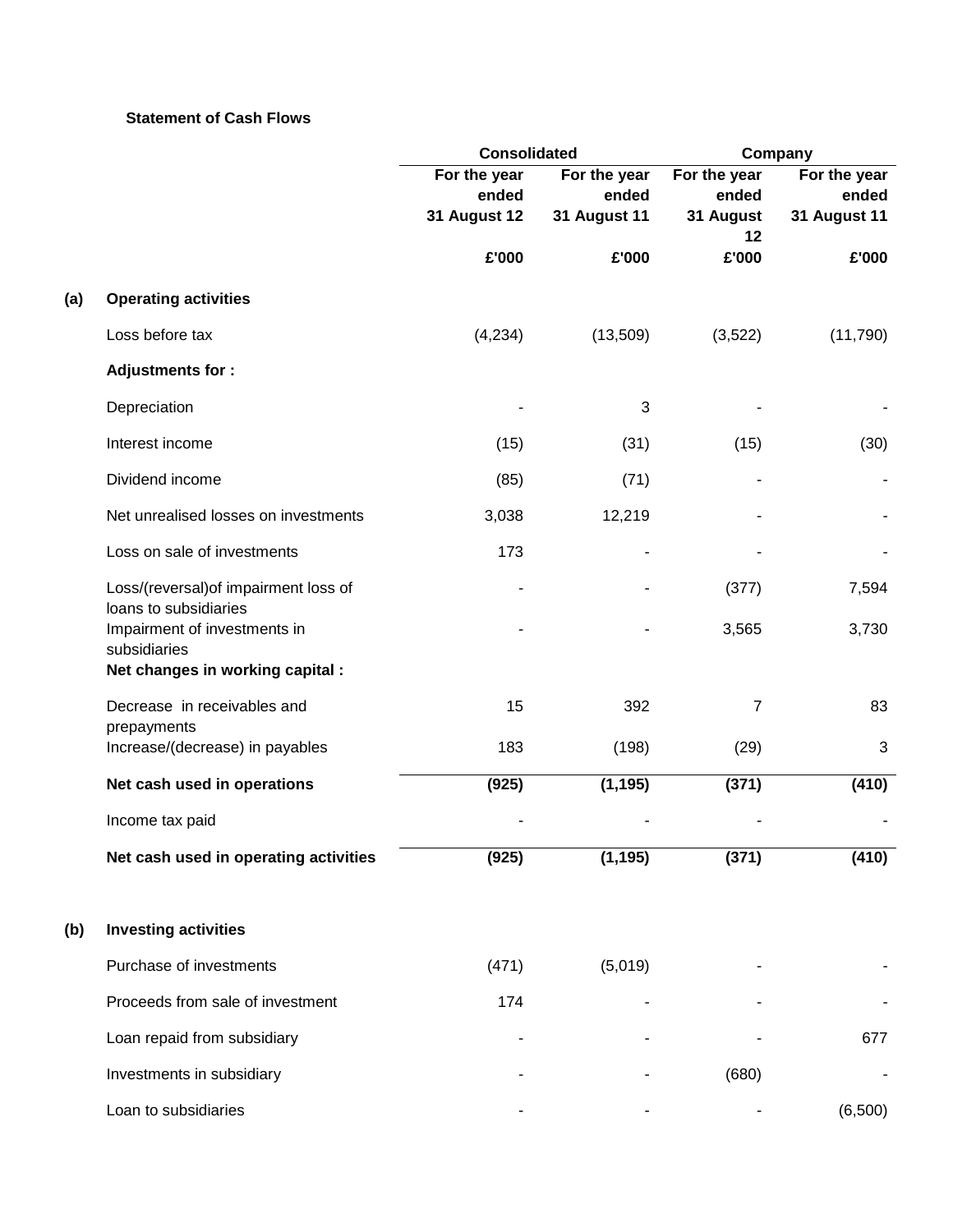|     |                                                           | <b>Consolidated</b>   |                       | Company               |                       |
|-----|-----------------------------------------------------------|-----------------------|-----------------------|-----------------------|-----------------------|
|     |                                                           | For the year<br>ended | For the year<br>ended | For the year<br>ended | For the year<br>ended |
|     |                                                           | <b>31 August 12</b>   | <b>31 August 11</b>   | 31 August<br>12       | <b>31 August 11</b>   |
|     |                                                           | £'000                 | £'000                 | £'000                 | £'000                 |
|     | Interest received                                         | 15                    | 31                    | 15                    | 30                    |
|     | Dividend received                                         | 85                    | 139                   |                       |                       |
|     | Net cash used in investing activities                     | (197)                 | (4, 849)              | (665)                 | (5,793)               |
| (c) | <b>Financing activities</b>                               |                       |                       |                       |                       |
|     | Capital contribution by the partner in<br>group entity    |                       | 200                   |                       |                       |
|     | Shares bought back for<br>cancellation/under tender offer | (232)                 | (560)                 | (232)                 | (560)                 |
|     | Net cash paid to Partner on sale of<br>subsidiary         |                       | (200)                 |                       |                       |
|     | Drawings made by Partner in a Group<br>Company            |                       | (30)                  |                       |                       |
|     | Net cash used in financing activities                     | (232)                 | (590)                 | (232)                 | (560)                 |
|     | Net decrease in cash and cash<br>equivalents              | (1, 354)              | (6, 634)              | (1, 268)              | (6, 763)              |
|     | Cash and cash equivalents at<br>beginning of the year     | 5,130                 | 11,764                | 3,765                 | 10,528                |
|     | Cash and cash equivalents at end of<br>the year           | 3,776                 | 5,130                 | 2,497                 | 3,765                 |

*(The accompanying notes are an integral part of the financial statements.)*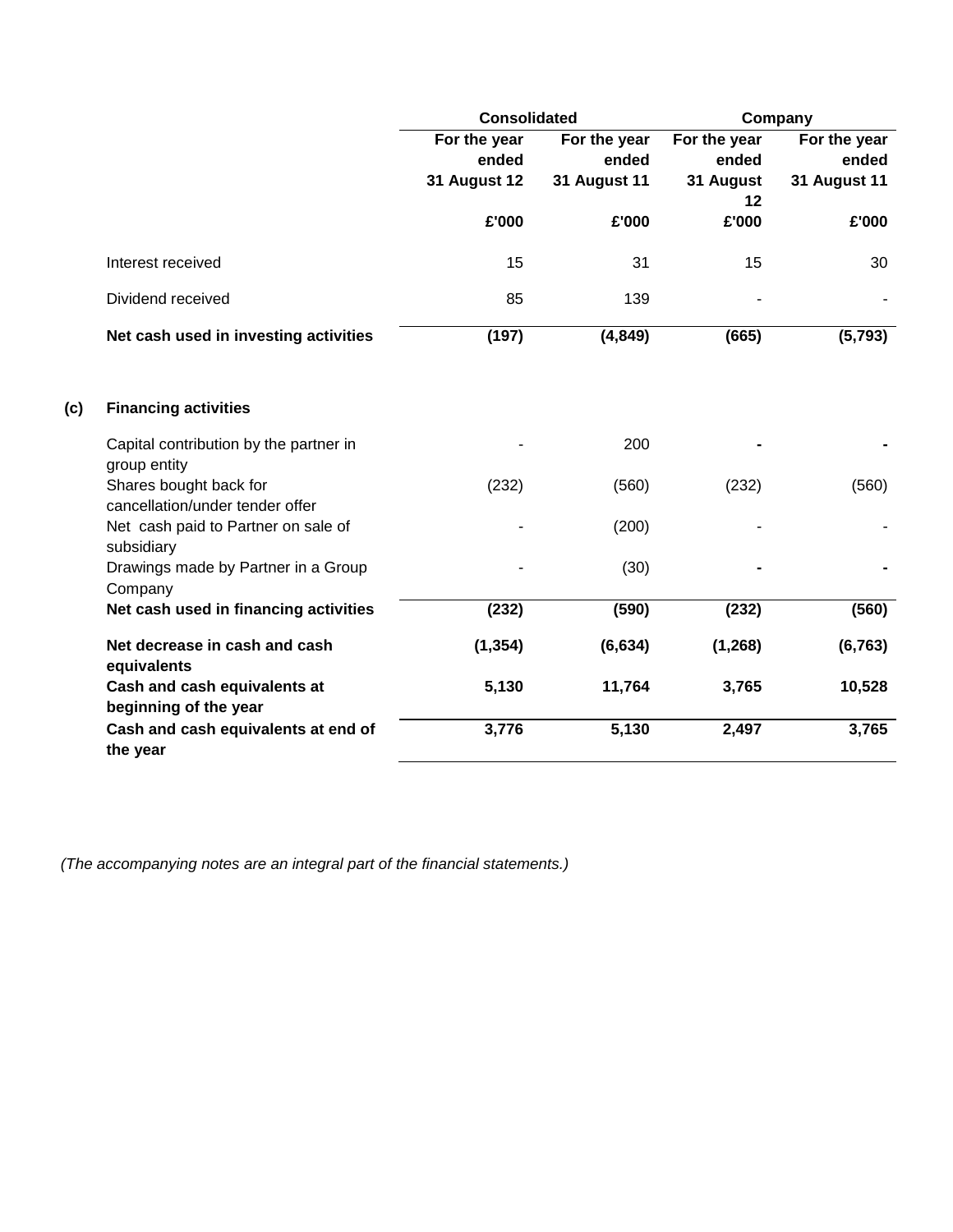# Consolidated Statement of Changes in Equity

|                                                     | <b>Share</b><br>capital<br>£'000 | <b>Share</b><br>premium<br>£'000 | <b>Distributable</b><br>capital<br>reserve<br>£'000 | <b>Unrealised</b><br>investment<br>revaluation<br>reserve<br>£'000 | Accumulated<br><b>losses</b><br>£'000 | <b>Total</b><br>attributed<br>to owners<br>of the<br>parent<br>company<br>£'000 | Non-<br>controlling<br>interest<br>£'000 | <b>Total</b><br>equity<br>£'000 |
|-----------------------------------------------------|----------------------------------|----------------------------------|-----------------------------------------------------|--------------------------------------------------------------------|---------------------------------------|---------------------------------------------------------------------------------|------------------------------------------|---------------------------------|
| Balance as at 1 September<br>2010                   | 500                              | 47,752                           |                                                     | (2,389)                                                            | (6,320)                               | 39,543                                                                          | 26                                       | 39,569                          |
| Drawings made by Partner<br>in a Group Company      |                                  |                                  |                                                     |                                                                    |                                       |                                                                                 | (30)                                     | (30)                            |
| Capital Contribution by<br>Partner in Group Company |                                  |                                  |                                                     |                                                                    |                                       |                                                                                 | 200                                      | 200                             |
| Sale of subsidiary                                  |                                  |                                  |                                                     |                                                                    |                                       | $\overline{a}$                                                                  | (219)                                    | (219)                           |
| Transfer to distributable<br>capital reserve        |                                  | (27,000)                         | 27,000                                              |                                                                    |                                       |                                                                                 |                                          |                                 |
| Shares bought back under<br>tender offer            | (16)                             |                                  | (544)                                               |                                                                    |                                       | (560)                                                                           |                                          | (560)                           |
| Transactions with owners                            | (16)                             | (27,000)                         | 26,456                                              | ۰                                                                  | $\qquad \qquad \blacksquare$          | (560)                                                                           | (49)                                     | (609)                           |
| Net unrealised gain reserve<br>transfer             |                                  |                                  |                                                     | (12, 219)                                                          | 12,219                                |                                                                                 |                                          |                                 |
| (Loss)/ profit for the year                         |                                  |                                  |                                                     |                                                                    | (13, 532)                             | (13, 532)                                                                       | 23                                       | (13, 50)<br>9)                  |
| Total comprehensive (loss)/<br>income for the year  |                                  |                                  |                                                     | (12, 219)                                                          | (1, 313)                              | (13, 532)                                                                       | 23                                       | (13, 50)<br>9)                  |
| Balance as at 31 August<br>2011                     | 484                              | 20,752                           | 26,456                                              | (14,608)                                                           | (7,633)                               | 25,451                                                                          |                                          | 25,451                          |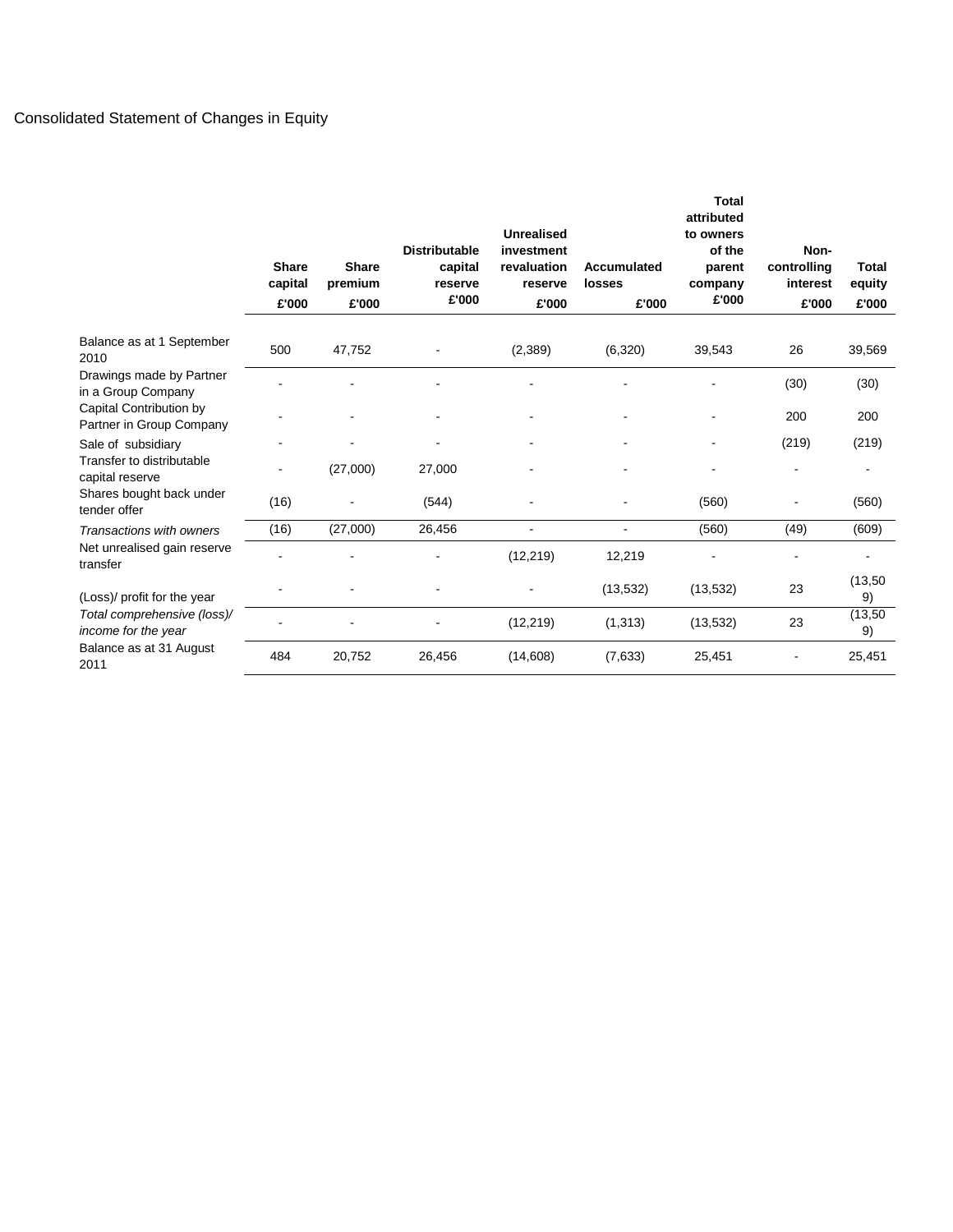|                                                                       | <b>Share</b><br>capital<br>£'000 | <b>Share</b><br>premium<br>£'000 | <b>Distributable</b><br>capital<br>reserve<br>£'000 | <b>Unrealised</b><br>investment<br>revaluation<br>reserve<br>£'000 | Accumulated<br>losses<br>£'000 | <b>Total attributed</b><br>to owners of the<br>parent<br>£'000 | Non-<br>controlling<br>interest<br>£'000 | <b>Total</b><br>equity<br>£'000 |
|-----------------------------------------------------------------------|----------------------------------|----------------------------------|-----------------------------------------------------|--------------------------------------------------------------------|--------------------------------|----------------------------------------------------------------|------------------------------------------|---------------------------------|
| Balance as at 1<br>September 2011                                     | 484                              | 20,752                           | 26,456                                              | (14, 608)                                                          | (7,633)                        | 25,451                                                         |                                          | 25,451                          |
| Shares bought back<br>for cancellation                                | (7)                              |                                  | (225)                                               |                                                                    |                                | (232)                                                          |                                          | (232)                           |
| Transactions with<br>owners                                           | (7)                              |                                  | (225)                                               |                                                                    |                                | (232)                                                          |                                          | (232)                           |
| Net unrealised gain<br>reserve transfer<br>Transfer of<br>accumulated |                                  |                                  |                                                     | (3,038)                                                            | 3,038                          | -                                                              |                                          |                                 |
| realised loss on<br>investments<br>sold/Impaired                      |                                  |                                  |                                                     | 1,088                                                              | (1,088)                        |                                                                |                                          |                                 |
| (Loss) for the year                                                   |                                  |                                  |                                                     |                                                                    | (4,234)                        | (4, 234)                                                       |                                          | (4, 234)                        |
| Total<br>comprehensive<br>(loss)/ for the year                        |                                  |                                  |                                                     | (1,950)                                                            | (2, 284)                       | (4,234)                                                        |                                          | (4,234)                         |
| <b>Balance as at 31</b><br>August 2012                                | 477                              | 20,752                           | 26,231                                              | (16, 558)                                                          | (9, 917)                       | 20,985                                                         |                                          | 20,985                          |

*(The accompanying notes are an integral part of the financial statements.)*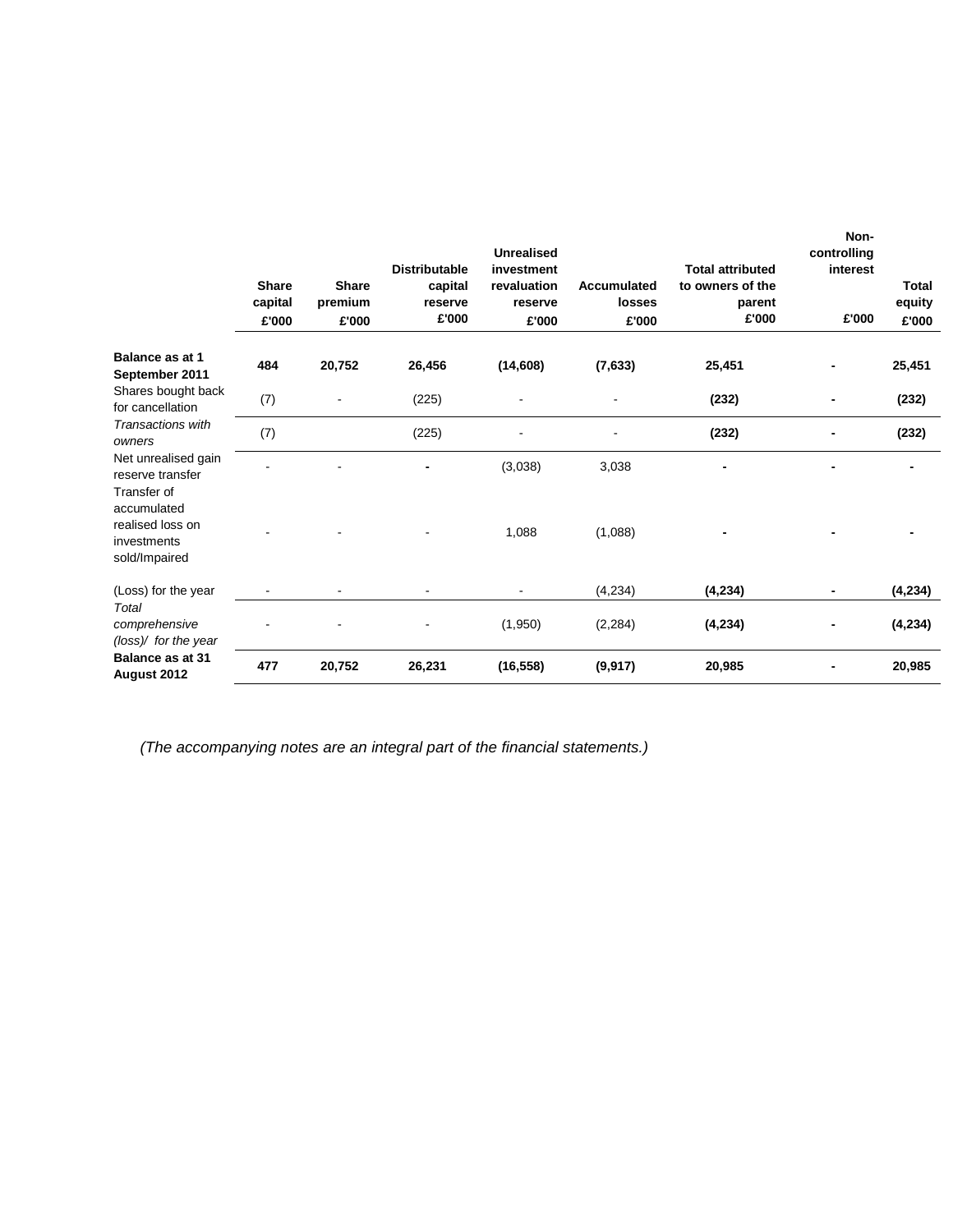# **Company Statement of Changes in Equity**

|                                              |                      |                | <b>Distributable</b> |                          |              |
|----------------------------------------------|----------------------|----------------|----------------------|--------------------------|--------------|
|                                              |                      | <b>Share</b>   | <b>Capital</b>       | <b>Accumulated</b>       |              |
|                                              | <b>Share capital</b> | premium        | <b>Reserve</b>       | losses                   | <b>Total</b> |
|                                              | £'000                | £'000          | £'000                | £'000                    | £'000        |
| Balance as at 1 September<br>2010            | 500                  | 47,752         |                      | (10, 975)                | 37,277       |
| Transfer to distributable capital<br>reserve |                      | (27,000)       | 27,000               |                          |              |
| Shares bought back under<br>tender offer     | (16)                 |                | (544)                |                          | (560)        |
| Transaction with the owner                   | (16)                 | (27,000)       | 26,456               | $\overline{\phantom{a}}$ | (560)        |
| Loss for the year                            |                      |                |                      | (11,790)                 | (11, 790)    |
| Total comprehensive loss for<br>the year     |                      |                |                      | (11,790)                 | (11,790)     |
| Balance as at 31 August 2011                 | 484                  | 20,752         | 26,456               | (22, 765)                | 24,927       |
| <b>Balance as at 1 September</b><br>2011     | 484                  | 20,752         | 26,456               | (22, 765)                | 24,927       |
| Shares bought back                           | (7)                  |                | (225)                |                          | (232)        |
| Transaction with the owner                   | 477                  | 20,752         | 26,231               | (22765)                  | 24,695       |
| Loss for the year                            |                      |                |                      | (3,522)                  | (3, 522)     |
| Total comprehensive loss for<br>the year     | $\blacksquare$       | $\blacksquare$ | $\blacksquare$       | (3,522)                  | (3522)       |
| <b>Balance as at 31 August</b><br>2012       | 477                  | 20,752         | 26,231               | (26, 287)                | 21,173       |

 *(The accompanying notes are an integral part of the financial statements.)*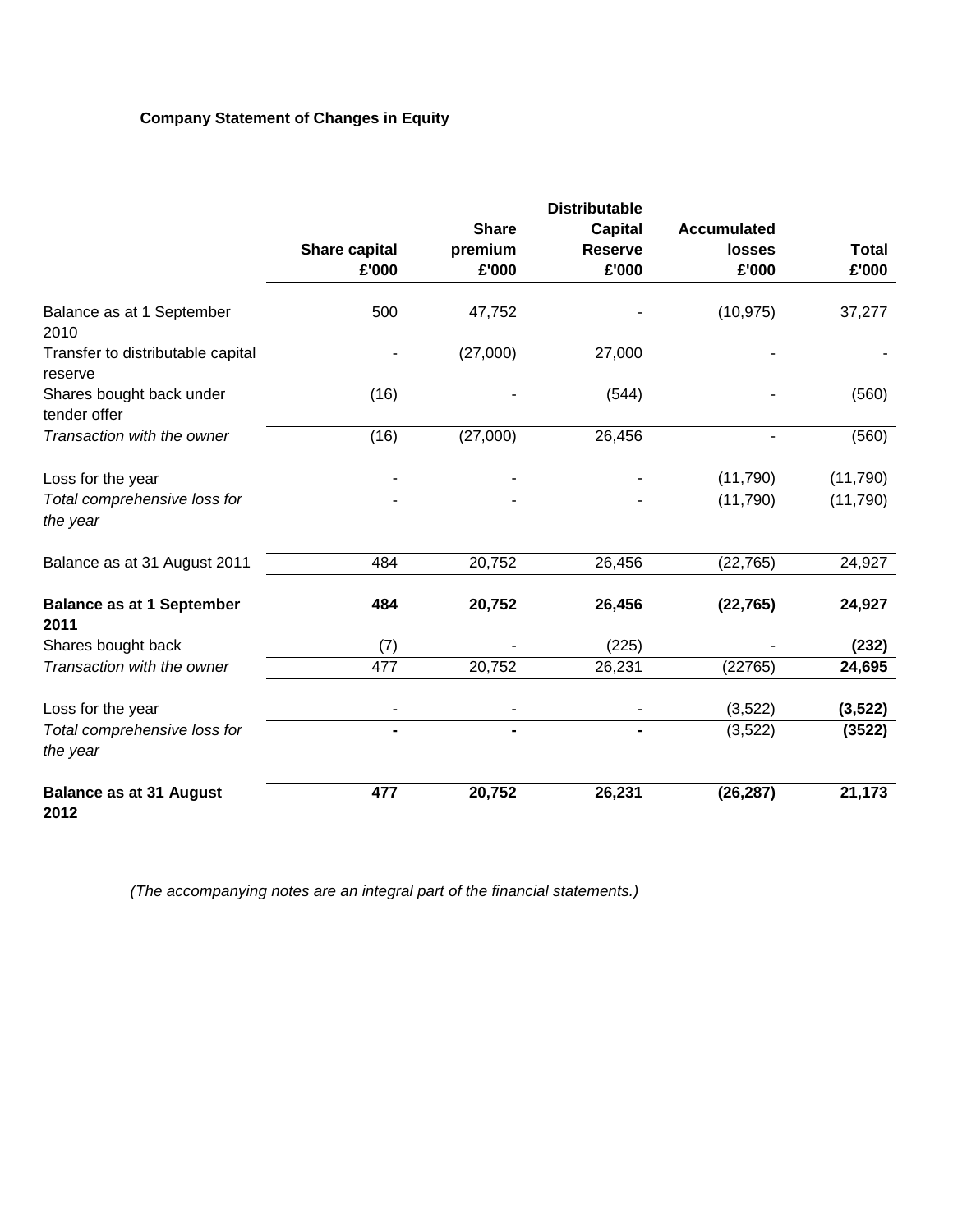### **Notes to Consolidated Financial Statements**

## **1. General information and statement of compliance with IFRS**

Elephant Capital plc (the 'Company') is a public limited company, incorporated in the Isle of Man on 16 May 2006 and listed on the Alternative Investment Market ('AIM') of the London Stock Exchange, with its registered office at 3rd Floor, Exchange House, 54-62 Athol Street, Douglas, Isle of Man, IM1 1JD.

The Group represents the Company and its subsidiaries. The financial statements comprise the Group's consolidated statement of comprehensive income, consolidated statement of financial position, consolidated statement of cash flows and consolidated statement of changes in equity. The financial statements also include the Company statement of financial position, the Company statement of cash flows and the Company statement of changes in equity to comply with the Isle of Man Companies Act 1982. Under section 3(5) (b) (ii) of the Isle of Man Companies Act 1982, the Company is exempt from the requirement to present its own statement of comprehensive income. The accounting policies for the preparation of the Company statement of financial position, statement of cash flow and statement of changes in equity to the extent they differ from accounting policies used for the preparation of the consolidated financial statements have been separately disclosed in the following notes.

Under Protocol 3 of the UK's Treaty of Accession, the Isle of Man is part of the customs territory of the European Union. The financial statements have been prepared in accordance with the applicable International Financial Reporting Standards ('IFRS') as adopted by the European Union.

The financial statements for the year ended 31 August 2012(including comparatives) were approved and authorised for issue by the Board of Directors on 26 February 2013.

#### **2. Nature of operations**

The Company's business consists of investing through the Group, in businesses that have operations primarily in India and generating returns for its shareholders.

## **3. Standards, amendments and interpretations to existing standards that are not yet effective and have not been adopted early by the Group**

At the date of authorisation of these financial statements, certain new standards, interpretations and amendments to existing standards that are likely to be applicable to the Group have been published but are not yet effective and have not been adopted early by the Group.

## **Amendments to IFRS 9: Financial Instruments (issued 28 October 2010 and amendments issued thereafter)**

*Effective date: Annual Period beginning on or after 1 Jan 2015*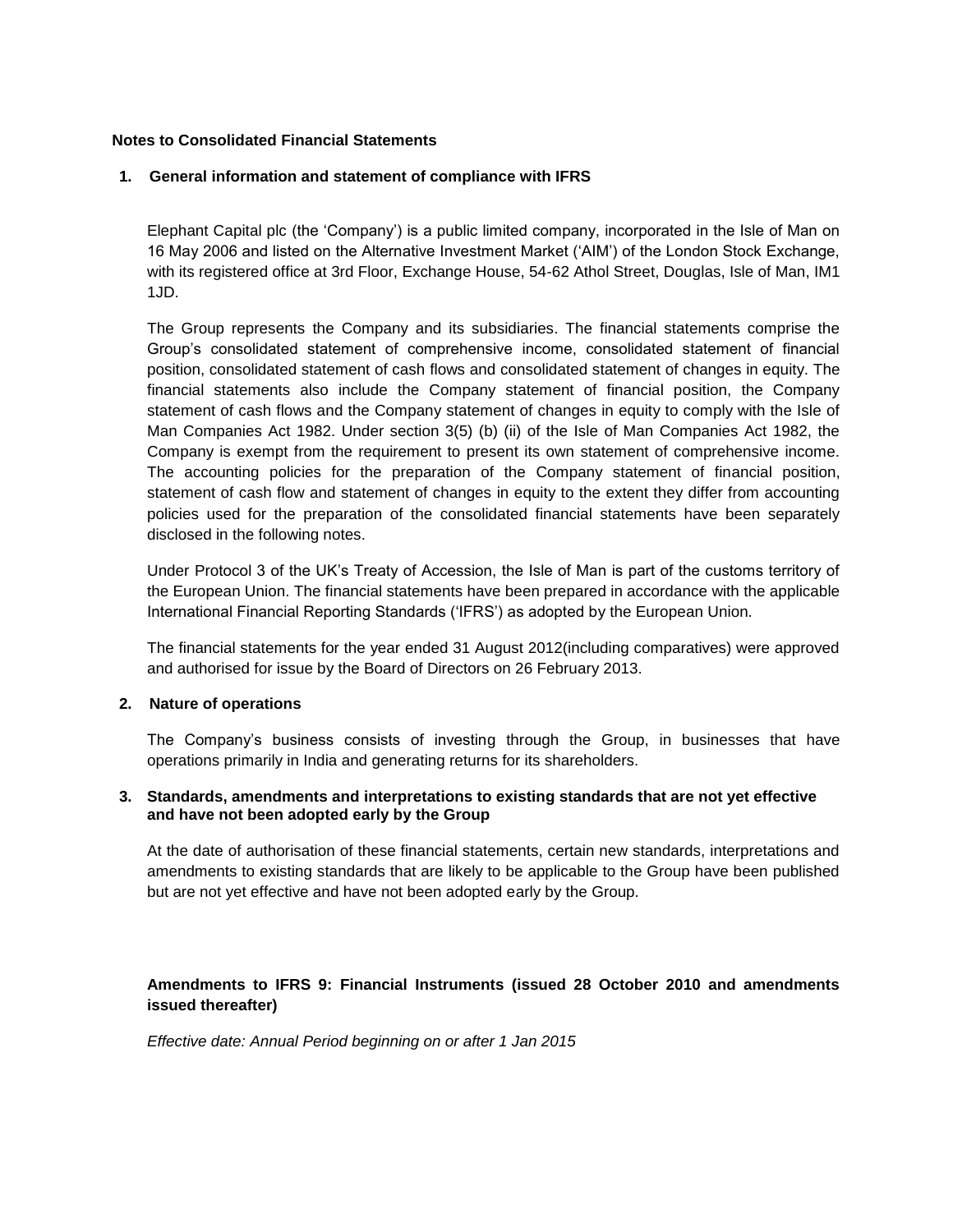The IASB aims to replace IAS 39 Financial Instruments: Recognition and Measurement in its entirety. IFRS 9 is being issued in phases. To date, the chapters dealing with recognition, classification, measurement and de-recognition of financial assets and liabilities have been issued. These chapters are effective for annual periods beginning 1 January 2015. Further chapters dealing with impairment methodology and hedge accounting are still being developed. The Group's management has yet to assess the impact of this new standard on the Group's consolidated financial statements. However, they do not expect to implement IFRS 9 until all of its chapters have been published and they can comprehensively assess the impact of all changes.

*Amendment (issued 28 October 2010) (Effective from 1 January 2013)* In October 2010, the IASB amended IFRS 9 to incorporate requirements for classifying and measuring financial liabilities and derecognising financial assets and financial liabilities.

## **IFRS10 Consolidated Financial Statements (issued 12 May 2011)**

#### *Effective date: Annual Period beginning on or after 1 Jan 2013*

IFRS 10 supersedes IAS 27 Consolidated and Separate Financial Statements and SIC-12 Consolidation - Special Purpose Entities. It introduces a new, principle-based definition of control which will apply to all investees to determine the scope of consolidation. The Group's management has yet to assess the impact of these new and revised standards on the Group's consolidated financial statements.

## **IFRS 12 Disclosures of interests in other entities (issued 12 May 2011)**

#### *Effective date: Annual Period beginning on or after 1 Jan 2013*

IFRS 12 combines the disclosure requirements for subsidiaries, joint arrangements, associates and structured entities within a comprehensive disclosure standard. The Group's management has yet to assess the impact of these new and revised standards on the Group's consolidated financial statements.

#### **IFRS 13 Fair Value Measurement (issued 12 May 2011)**

#### *Effective date: Annual Period beginning on or after 1 Jan 2013*

The new IFRS does not affect which items are required to be 'fair-valued', but specifies how an entity should measure fair value and disclose fair value information. Prior to the publication of IFRS 13, the guidance on measuring fair value was distributed across many IFRSs. IFRS 13 has been developed to remedy this problem, by:

— establishing a single source of guidance for all fair value measurements clarifying the definition of fair value and related guidance

— enhancing disclosures about fair value measurements (new disclosures increase transparency about fair value measurements, including the valuation techniques and inputs used to measure fair value).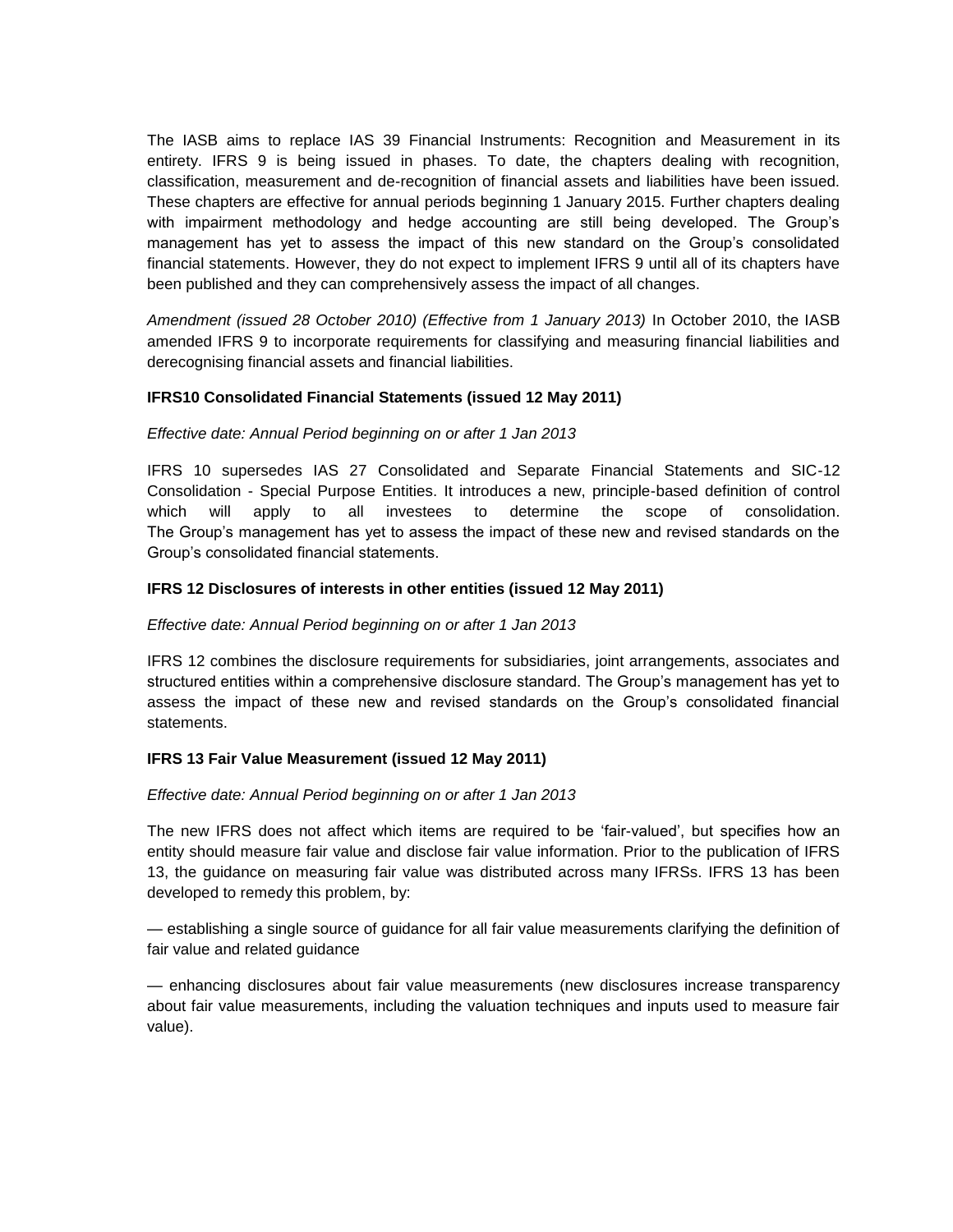Though the standard would apply to the Group and the fair value measurements, the Group's management has yet to assess the impact of this new standard on the Group's consolidated financial statements.

### **IAS27 Separate Financial Statements (issued 12May 2011)**

### *Effective date: Annual Period beginning on or after 1 Jan 2013*

Consequential changes have been made to IAS27 as a result of the publication of the new IFRSs. IAS 27 will now solely address separate financial statements, the requirements for which are substantially unchanged. Though applicable, based on management's assessment, the standard is not likely to have an impact on the Company financial statements as the requirements have remained unchanged.

## **IAS1, 'Presentation of Financial statements' (Issued 16 June 2011)**

#### *Annual periods beginning on or after 1 July 2012*

The amendment requires entities to separate items presented in OCI into two groups, based on whether or not they may be recycled to profit or loss in the future. Items that will not be recycled such as revaluation gains on property, plant and equipment − will be presented separately from items that may be recycled in the future − such as deferred gains and losses on cash flow hedges. Entities that choose to present OCI items before tax will be required to show the amount of tax related to the two groups separately. Given the current transactions, this amendment is not likely to have any impact on the Group.

#### **Amendments to IFRS 10, IFRS 12 and IAS 27 Investment Entities (issued on 31 October 2012)**

#### *Annual periods beginning on or after 1 January 2014*

This standard, introduced an exception to the principle that all subsidiaries shall be consolidated. The amendments define an investment entity and require a parent that is an investment entity to measure its investments in particular subsidiaries at fair value through profit or loss in accordance with IFRS 9 Financial Instruments instead of consolidating those subsidiaries in its consolidated and separate financial statements. In addition, the amendments introduce new disclosure requirements related to investment entities in IFRS 12 Disclosure of Interests in Other Entities and IAS 27 Separate Financial Statements.

While the standard is applicable to the Group, there would be no impact from the current accounting treatment as the Group is already availing the exemption under IAS 39 for venture capital organizations.

#### **Improvements to IFRSs 2009-2011(issued on 17 May 2012)**

#### *Annual periods beginning on or after 1 January 2013*

The improvements make amendments to the following five standards:

IFRS 1 First-time Adoption of International Financial Reporting Standards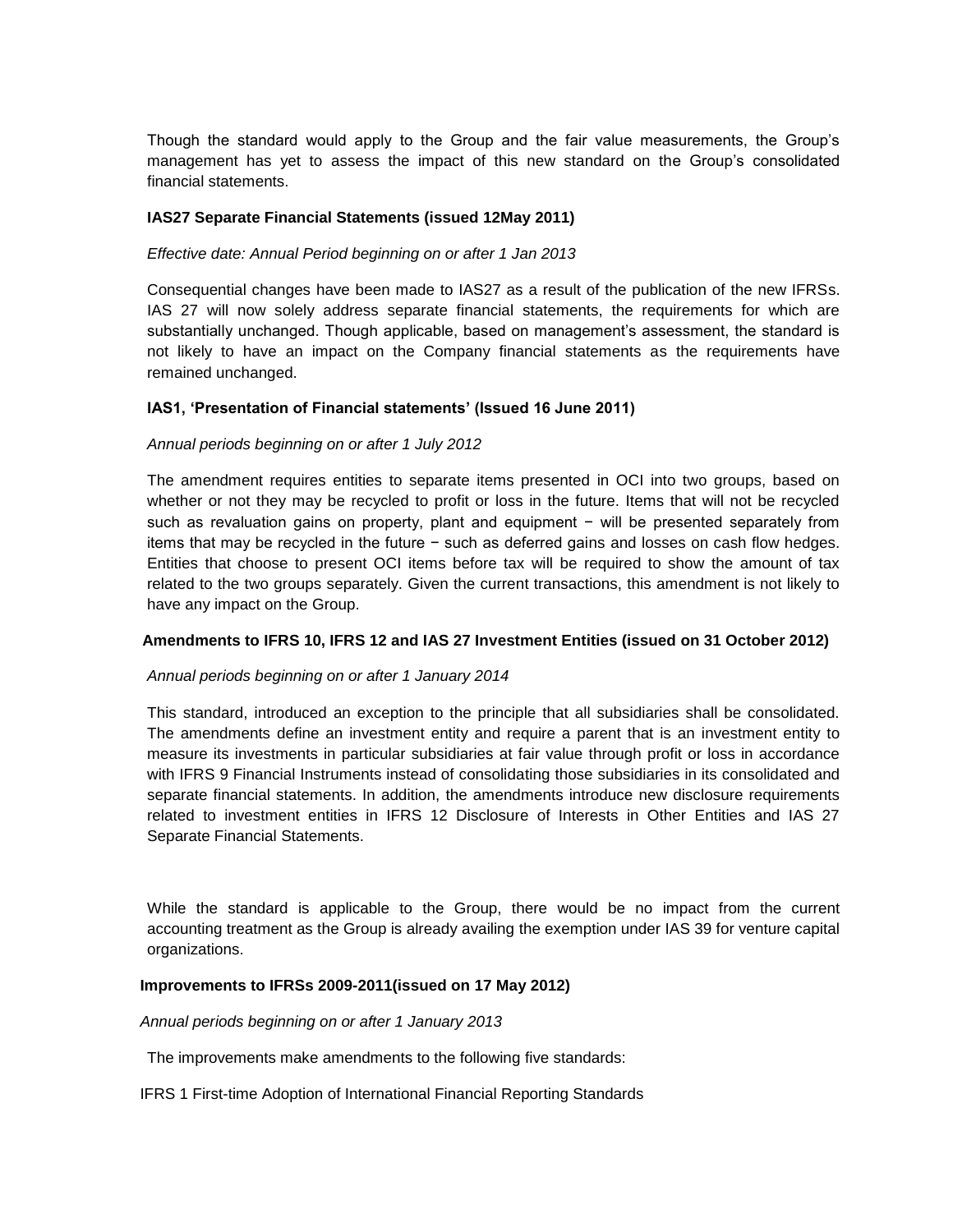*Issue: Repeated application of IFRS 1*

IAS 1 Presentation of Financial Statements

*Issue: Clarification of requirements for comparative information*

IAS 16 Property, Plant and Equipment

*Issue: Classification of servicing equipment*

IAS 32 Financial Instruments: Presentation

*Issue: Tax effect of distribution to holders of equity instruments*

IAS 34 Interim Financial Reporting

*Issue: Interim financial reporting and segment information for total assets and liabilities.*

While most of the above improvements are applicable to the Group, none of these are likely to have an impact on the Group

## **Transition Guidance (Amendments to IFRS 10, IFRS 11 and IFRS 12) (issued 28 June 2012)**

## *Annual periods beginning on or after 1 January 2014*

The amendments also provide additional transition relief in IFRS 10, IFRS 11 *Joint Arrangements* and IFRS 12 *Disclosure of Interests in Other Entities*, limiting the requirement to provide adjusted comparative information to only the preceding comparative period. Furthermore, for disclosures related to unconsolidated structured entities, the amendments will remove the requirement to present comparative information for periods before IFRS 12 is first applied.

## **4. Summary of significant accounting policies**

#### **4.1 Overall considerations**

The consolidated and Company financial statements have been presented on a going concern basis. The significant accounting policies that have been used in the preparation of these consolidated and Company financial statements are summarised below. The consolidated and Company financial statements have been prepared using the measurement bases specified by IFRS as adopted by the European Union for each type of asset, liability, income and expense. The consolidated and Company financial statements have been prepared on the historical cost basis except that certain financial assets and liabilities are stated at fair value. The measurement bases are more fully described in the accounting policies below.

#### **4.2 Basis of consolidation**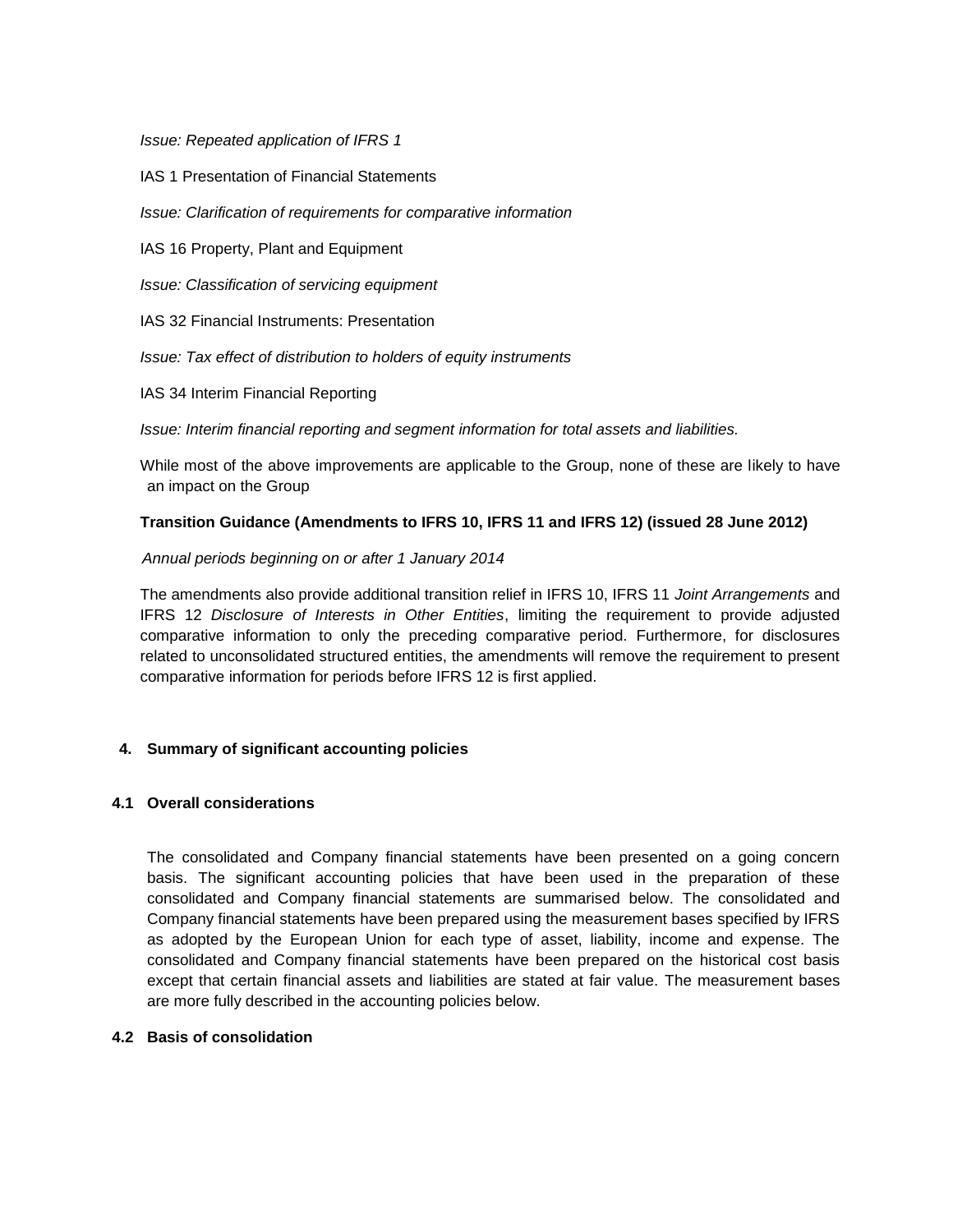The consolidated financial statements incorporate the financial statements of the Company and its subsidiaries drawn up to 31 August each year. Control is achieved where the Company has the power to govern the financial and operating policies of an investee enterprise so as to obtain benefits from its activities. The Company obtains and exercises control through more than half of the voting rights.. All subsidiaries have a reporting date of 31 August.

On acquisition, the identifiable assets, liabilities and contingent liabilities of a subsidiary are measured at their fair values at the date of acquisition. All significant inter-company transactions and balances between Group entities are eliminated on consolidation. Amounts reported in the financial statements of subsidiaries are adjusted where necessary to ensure consistency with the accounting policies adopted by the Company.

The results of the subsidiaries acquired or disposed of during the year are included in the consolidated statement of comprehensive income from the effective date of acquisition or up to the effective date of disposal, as appropriate.

Non-controlling interest, presented as part of equity, represent the portion of a subsidiary's profit or loss and net assets that is not held by the Group. The Group attributes total comprehensive income (or loss) of subsidiaries between the owners of the parent and the non-controlling interests based on their respective ownership interests.

## **4.3 Investment in associates**

Associates are those entities over which the Group is able to exercise significant influence but which are neither subsidiaries nor joint ventures. By way of exemption under IAS 28 for venture capital organisations, the Group has designated its investments at fair value through profit or loss and accounted for in accordance with IAS 39 *Financial Instruments: Recognition and Measurement* at fair value. The changes in fair value are recognised in profit or loss in the period of change.

#### **4.4 Foreign currency translation**

The consolidated financial statements are presented in Pounds Sterling (GBP), which is also the functional currency of the Company.

Foreign currency transactions are translated into the functional currency of the respective Group entity, using the exchange rates prevailing at the dates of the transactions (spot exchange rate). Foreign exchange gains and losses resulting from the settlement of such transactions and from the re-measurement of monetary items at year-end exchange rates are recognised in profit or loss. Nonmonetary items measured at historical cost are translated using the exchange rates at the date of the transaction (not retranslated). Non-monetary items measured at fair value are translated using the exchange rates at the date when fair value was determined.

In the Group's financial statements all assets, liabilities and transactions of the Group entities are presented in Pounds Sterling which is the functional currency of all entities within the Group. The functional currency of the entities in the Group has remained unchanged during the reporting period.

#### **4.5 Revenue recognition**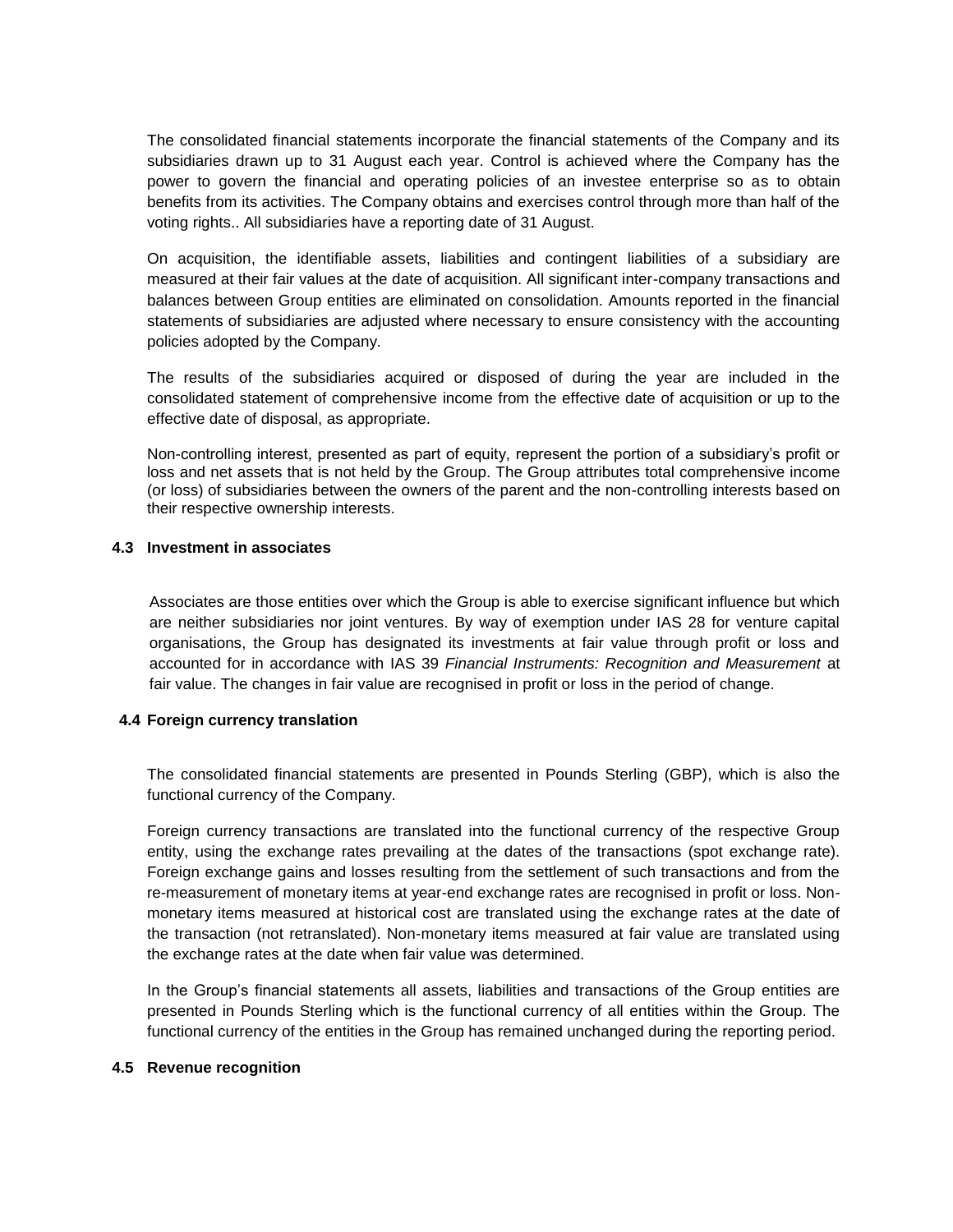Revenue comprises income from investments, interest and dividend income. Revenue is recognised to the extent it is probable that the economic benefits will flow to the Group, the revenue can be reliably measured and when the criteria mentioned below have been met:

#### *Interest income*

Interest income comprises income from treasury deposits and loans recoverable. Interest income is recognised on accrual basis using the effective interest method.

#### *Dividend income*

Dividend income from investments is recognised when the entity's right to receive payment has been established.

#### **4.6 Expenses**

All expenses are recognised on accrual basis through profit or loss.

#### **4.7 Impairment of non-financial assets**

For the purposes of assessing impairment, assets are grouped at the lowest levels for which there are largely independent cash inflows (cash-generating units). As a result, some assets are tested individually for impairment and some are tested at cash-generating unit level.

All individual assets or cash-generating units are reviewed at each reporting date to determine whether there is any indication that those assets have suffered an impairment loss. If any such indication exists, the recoverable amount of the asset is estimated in order to determine the extent of the impairment loss, if any.

An impairment loss is recognised for the amount by which the asset's or cash-generating unit's carrying amount exceeds its recoverable amount. Recoverable amount is the higher of fair value less costs to sell and value in use. In assessing value in use, the estimated future cash flows are discounted to their present value using a pre-tax discount rate that reflects current market assessments of the time value of money and the risks specific to the asset for which the estimates of future cash flows have not been adjusted.

An impairment loss is recognised as an expense and disclosed as a separate line item in the statement of comprehensive income. Where an impairment loss subsequently reverses, the carrying amount of the asset is increased to the revised estimate of its recoverable amount, but so that the increased carrying amount does not exceed the carrying amount that would have been determined had no impairment loss been recognised for the asset in prior years.

#### **4.8 Income taxes**

Tax expense recognised in profit or loss comprises the sum of deferred tax and current tax, not recognised in other comprehensive income or directly in equity.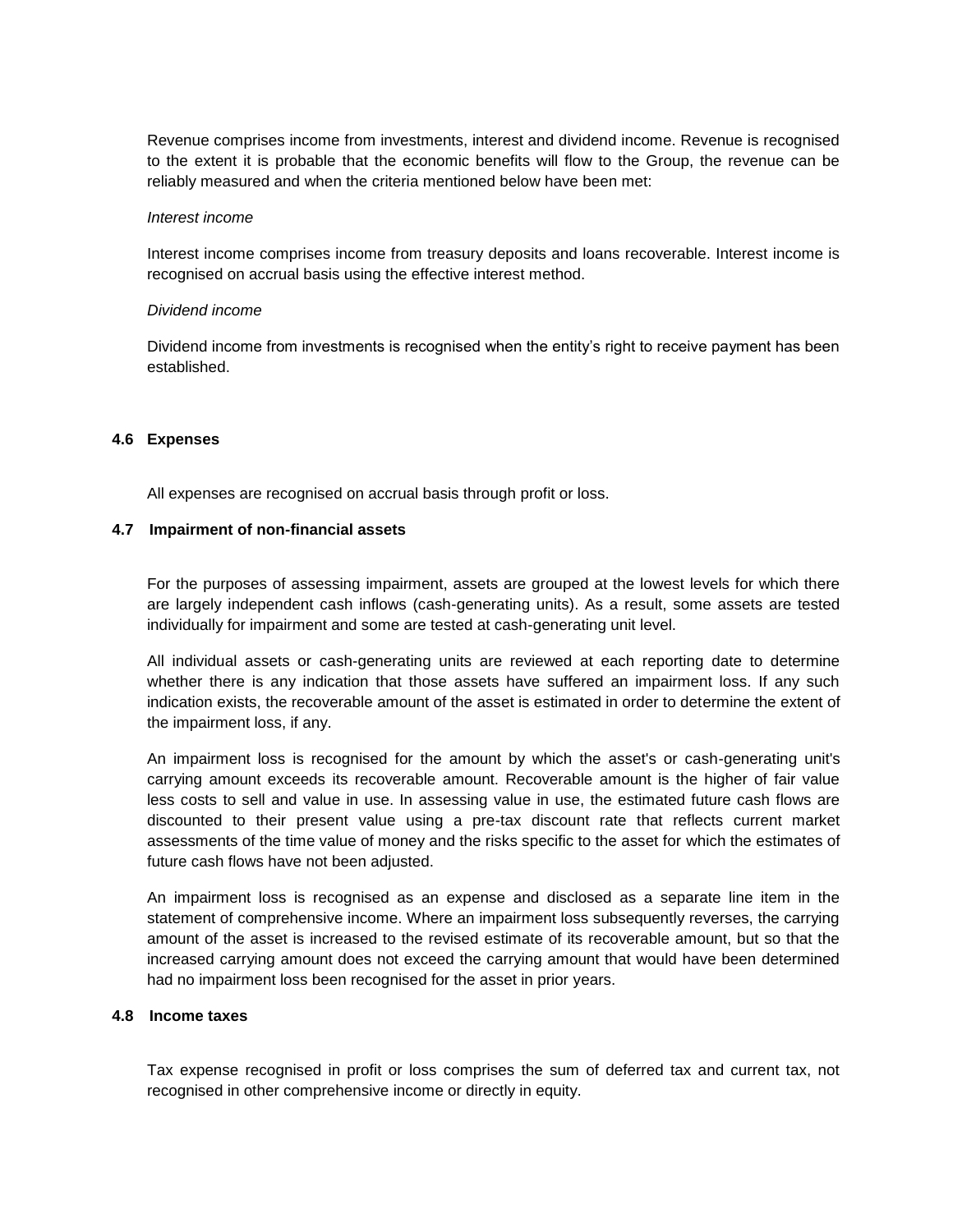Current income tax assets and/or liabilities comprise those obligations to, or claims from, fiscal authorities relating to the current or prior reporting periods, that are unpaid at the reporting date. Current tax is payable on taxable profit, which differs from profit or loss in the financial statements. Calculation of current tax is based on tax rates and tax laws applicable in each jurisdiction and that have been enacted or substantively enacted by the end of the reporting period.

Deferred income taxes are calculated using the liability method on temporary differences between the carrying amounts of assets and liabilities and their tax bases. Deferred tax assets and liabilities are calculated, without discounting, at tax rates that are expected to apply to their respective period of realisation, provided they are enacted or substantively enacted by the end of the reporting period. Deferred tax liabilities are always provided for in full. Deferred tax assets are recognised to the extent that it is probable that they will be able to be utilised against future taxable income. Deferred tax assets and liabilities are offset only when the Group has a right and intention to set off current tax assets and liabilities from the same taxation authority.

Changes in deferred tax assets or liabilities are recognised as a component of tax income or expense in profit or loss, except where they relate to items that are recognised in other comprehensive income or directly in equity, in which case the related deferred tax is also recognised in other comprehensive income or directly in equity, respectively.

#### **4.9 Investment in subsidiaries**

Investments in subsidiaries are valued at cost less provision for impairment in the financial statements of the Company. Where investment is subsidiaries are identified for distribution to shareholders, based on the plan identified by the holding companies and where the criteria for such distribution is met, such amounts are classified as "Assets held for distribution to owners" on the Statement of Financial Position.

#### **4.10 Financial instruments**

Financial assets and financial liabilities are recognised when the Group becomes a party to the contractual provisions of the financial instrument. Financial assets are de-recognised when the contractual rights to the cash flows from the financial asset expire, or when the financial asset and all substantial risks and rewards are transferred. A financial liability is de-recognised when it is extinguished, discharged, cancelled or expires.

Financial assets and financial liabilities are measured initially at fair value plus transactions costs except for financial assets and financial liabilities carried at fair value through profit or loss which are measured initially at fair value and transaction costs are charged to profit or loss.

Subsequent measurement criteria of financial assets and financial liabilities are described below:

#### *Financial assets*

For the purpose of subsequent measurement, the Group's financial assets can be classified into the following categories upon initial recognition:

- loans and receivables; and
- financial assets at fair value through profit or loss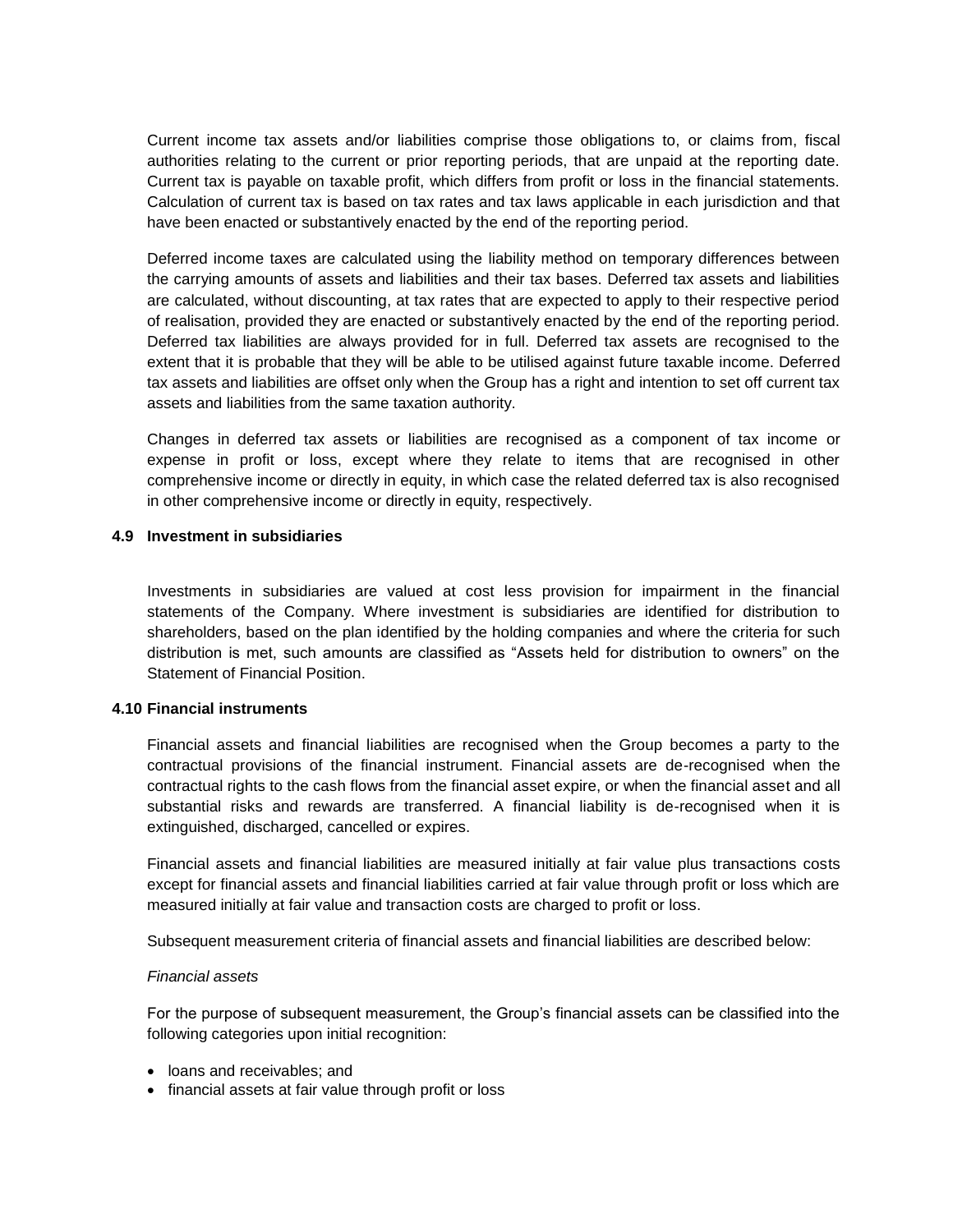#### *Loans and receivables*

Loans and receivables are non-derivative financial assets with fixed or determinable payments that are not quoted in an active market. After initial recognition these are measured at amortised cost using the effective interest method, less provision for impairment. Discounting is omitted where the effect of discounting is immaterial. The Group's cash and cash equivalents, trade and other receivables fall into this category of financial instruments.

All loans and receivables are subject to review for impairment at least at each reporting date. Further, individually significant loans and receivables are considered for impairment when they are past due or when there is other objective evidence that a specific counterparty will default. Impairment is evaluated by comparison of the carrying value to expected cash flows discounted by original effective interest rate (which is computed at the initial recognition).

#### *Financial assets at fair value through profit or loss*

Financial assets at fair value through profit or loss include financial assets that are either classified as held for trading or that meet certain conditions and are designated at fair value through profit or loss upon initial recognition. The Company's and the Group's business is investing in financial assets with a view to profiting from their total return in the form of income and capital growth. This portfolio of financial assets is managed and its performance evaluated on a fair value basis, in accordance with the documented investment strategy, and information about the portfolio is provided internally on that basis to the Company's Board of directors and other key management personnel. Accordingly, upon initial recognition the investments are designated by the Company and its subsidiaries as "at fair value through profit or loss". They are included initially at fair value, which is taken to be their cost (excluding expenses incidental to the acquisition which are written off in the statement of comprehensive income). Subsequently, the investments are valued at 'fair value' with gains or losses recognised in profit or loss. Fair value of such investments is determined by reference to active market transactions or using a valuation technique where no active market exists which is done in accordance with IAS 39 and the International Private Equity and Venture Capital Association valuation guidelines.

For investments in associate undertakings, in accordance with the limited exemption available under IAS 28 to private equity/ venture capitalist organisation for investments in associates which upon initial recognition are designated at fair value through profit or loss, the investments are accounted at fair value through profit or loss.

All income and expenses relating to financial assets that are recognised in profit or loss are presented within 'net losses/ gains on financial assets at fair value through profit or loss', 'Investment and other income' or 'other financial items', except for impairment of receivables which is presented as a separate line item on the face of the Statement of Comprehensive Income.

*Financial liabilities*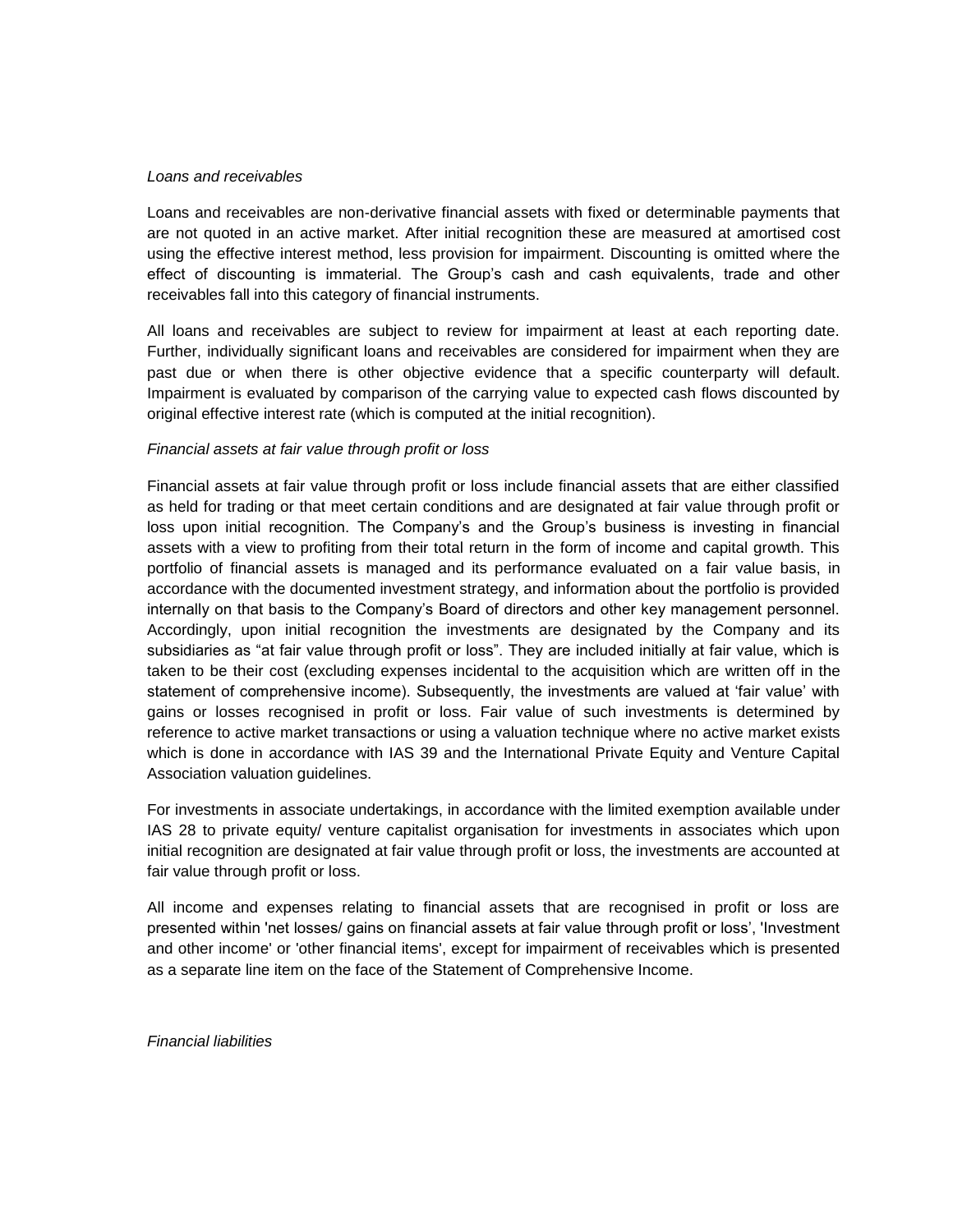The Company's financial liabilities include trade and other payables which are measured subsequently at amortized cost using the effective interest method.

#### **4.11 Cash and cash equivalents**

Cash and cash equivalents comprise balance with banks and demand deposits which are readily convertible to known amounts of cash and are subject to insignificant risk of change in value.

#### **4.12 Equity and reserves**

Share capital represents the nominal value of shares that have been issued. All shares are equally eligible to receive dividends and the repayment of capital and represent one vote each at the shareholders' meetings of the Company.

Share premium includes any premium received on issue of share capital. Any transaction costs associated with the issuing of shares are deducted from share premium, net of any related income tax benefits.

Distributable capital reserve is a specified reserve created by reclassifying the amounts lying in the share premium account for reduction in share capital of the Company through buy-back of its own shares. The reserve has been created for the distribution of capital to the equity shareholders following a tender offer.

Retained earnings/accumulated losses include all current and prior period retained net profits or losses. All transactions with owners of the parent are recorded separately within equity.

Gain or loss to the extent unrealised is transferred from retained earnings to 'Unrealised investment revaluation reserve' and is transferred to retained earnings upon realisation.

#### **4.13 Provisions, contingent liabilities and contingent assets**

Provisions are recognised when there is a present obligation as a result of a past event that probably will require an outflow of resources and a reliable estimate of the amount of the obligation can be made. A present obligation arises from the presence of a legal or other constructive commitment that has resulted from past events. Provisions are measured at the estimated expenditure required to settle the present obligation, based on most reliable evidence available at the reporting date.

A disclosure for a contingent liability is made when there is a present obligation that may, but probably will not, require an outflow of resources. Disclosure is also made in respect of a present obligation as a result of a past event that probably requires an outflow of resource, where it is not possible to make a reliable estimate of the outflow. Where there is a present obligation in respect of which the likelihood of outflow of resources is remote, no provision or disclosure is made.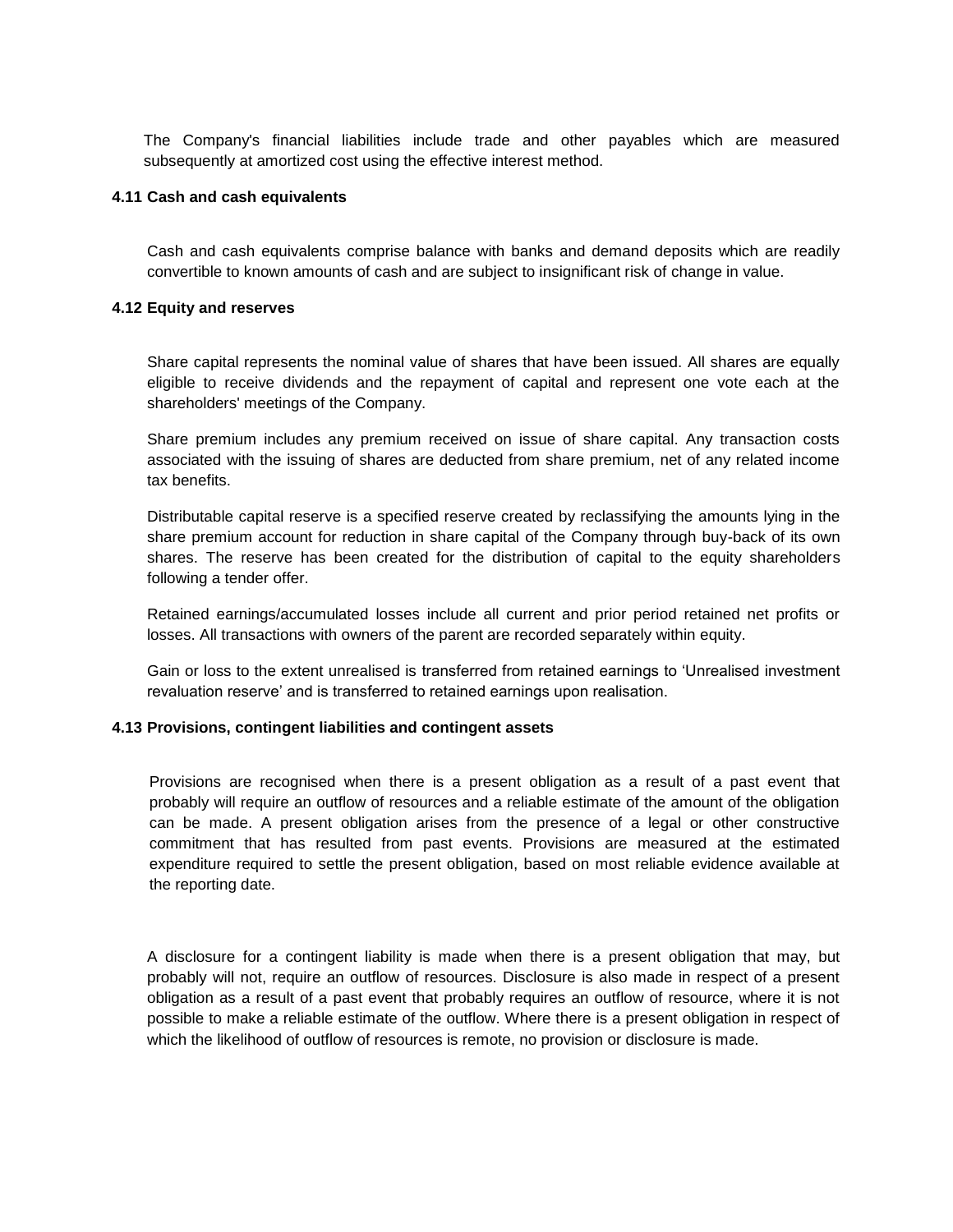Contingent assets are not recognised in the financial statements. However, contingent assets are assessed continually and if it is virtually certain that an inflow of economic benefits will arise, the asset and related income are recognised in the period in which the change occurs.

### **4.14 Earnings per share**

Basic earnings per share are calculated by dividing the net profit or loss (after deducting attributable taxes) for the period attributable to equity shareholders by the weighted average number of equity shares outstanding during the period. Partly paid equity shares are treated as a fraction of an equity share to the extent that they were entitled to participate in dividends relative to a fully paid equity share during the reporting period.

## **5. Significant management judgements in applying accounting policies**

Information about significant management judgements that have the most significant effect on the financial statements is summarised below. Critical estimation uncertainties are described in note 6 to the financial statements.

## *Investments recognised at fair value through profit or loss*

The Group has recognised its investments at fair value through profit or loss. In accordance with IAS39, an entity may record an item at fair value through profit or loss if they are either classified as held for trading or if they meet certain conditions and are designated at fair value through profit or loss upon initial recognition. The management has designated all the investments in listed as well as unlisted securities at fair value through profit or loss, as they meet the requirements in IAS 39. The facts considered in applying this judgement are included under note 4.10.

## *Determination of functional currency of individual entities*

Following the guidance under *IAS 21 "The effects of changes in foreign exchange rates"* the functional currency of each individual entity is determined to be the currency of the primary economic environment in which the entity operates. In the presence of mixed indicators, the management applies judgement in determining the functional currency of each individual entity within the Group which most faithfully represents the economic effects of the underlying transactions, events and conditions under which the entity conducts its business. The consolidated financial statements are presented in Pounds Sterling, which is also the functional currency of the Company.

#### **6. Estimation uncertainty**

When preparing the financial statements management undertakes a number of judgements, estimates and assumptions about recognition and measurement of assets, liabilities, income and expenses that have a significant effect on the financial statements.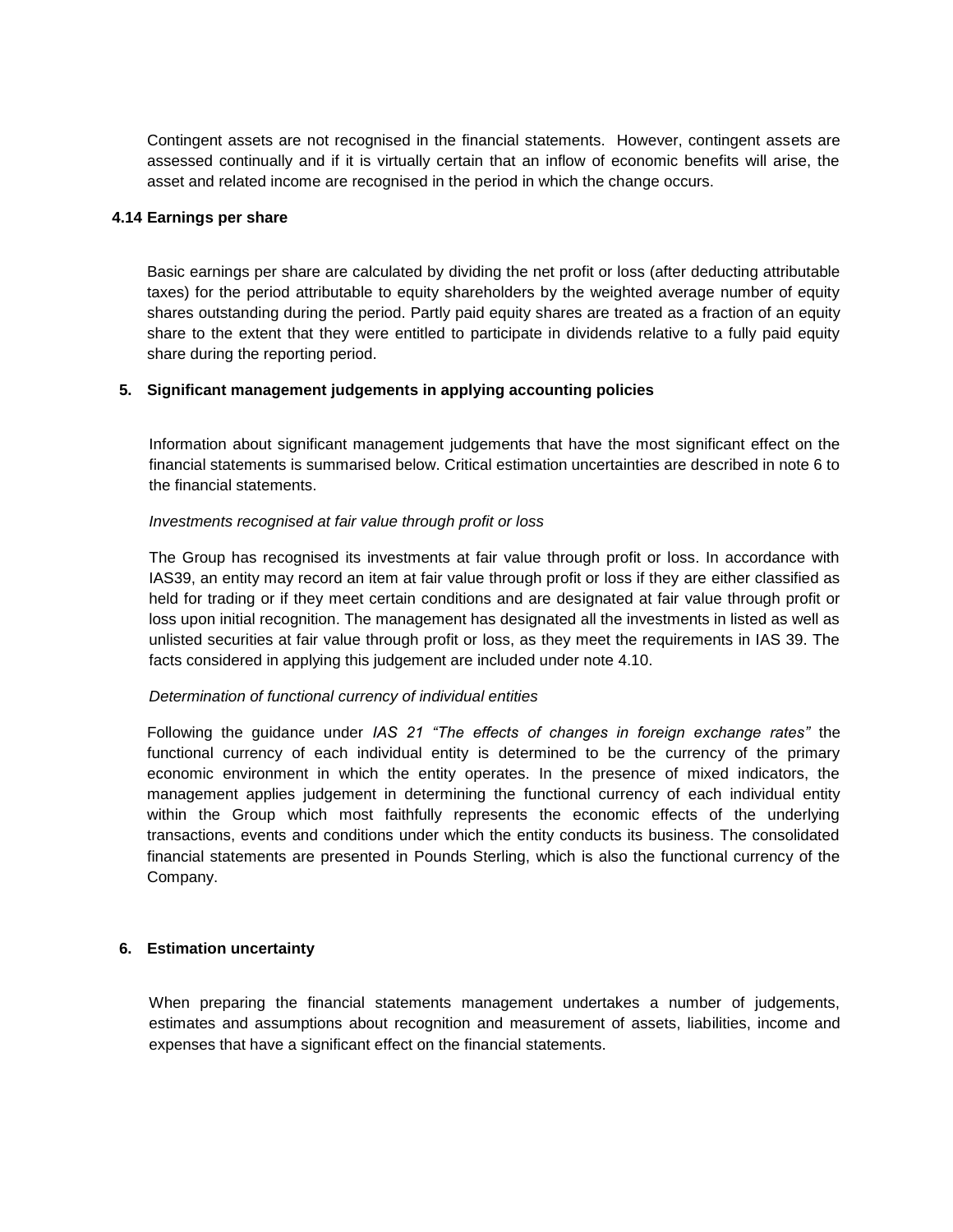The actual results may differ from the judgements, estimates and assumptions made by management, and will seldom equal the estimated results.

Information about the significant estimates and assumptions that have the most significant effect on recognition and measurement of assets, liabilities, incomes and expenses is provided below:

#### *Fair value of unquoted investments*

Management uses valuation techniques in measuring the fair value of financial instruments, where active market quotes are not available. In applying the valuation techniques, management makes maximum use of market inputs, and uses estimates and assumptions that are, as far as possible, consistent with observable data that market participants would use in pricing the instrument. Where applicable data is not observable, management uses its best estimate about the assumptions that other market participants would make. These estimates may vary from the actual prices that would be achieved in an arm's length transaction at the reporting date. Details of the assumptions used are given in note 14. Further, the levels of hierarchy for the investments have been disclosed in note 23.

#### *Impairment*

An impairment loss is recognised for the amount by which the assets' carrying amount exceeds its recoverable amount. To determine the recoverable amount, individually significant assets are considered for impairment when they are past due or when there is other objective evidence that a specific counterparty will default. These assumptions relate to future events and circumstances. The actual results may vary and may cause adjustments to the Group's assets in future financial periods. Impairment loss on investment in subsidiaries and loan to subsidiaries has been recorded in the standalone financial statements of the Company and related information has been disclosed in note 12 and 13 respectively.

#### *Deferred tax asset*

Deferred tax assets are recognised to the extent that it is probable that taxable profits will be available against which deductible temporary differences can be utilised. The Group's assessment of the probability of availability of future taxable income against which deferred tax assets can be utilised is adjusted for significant non-taxable income and expenses and specific limits to the use of any unused tax loss or credit. The tax rules in the numerous jurisdictions in which the Group operates are also carefully taken into consideration. These estimates may vary due to changes in tax legislation which affects the tax rates that are expected to apply in the relevant period and due to availability of taxable profits which affects recognition of deferred tax assets. The Group had unused tax losses amounting to GBP 4,462 thousand as at 31 August 2012(31 August 2011:GBP3,767 thousand) in relation to its subsidiaries in Mauritius.

#### **7. Investment and other income**

| 2012  | 2011  |
|-------|-------|
| £'000 | £'000 |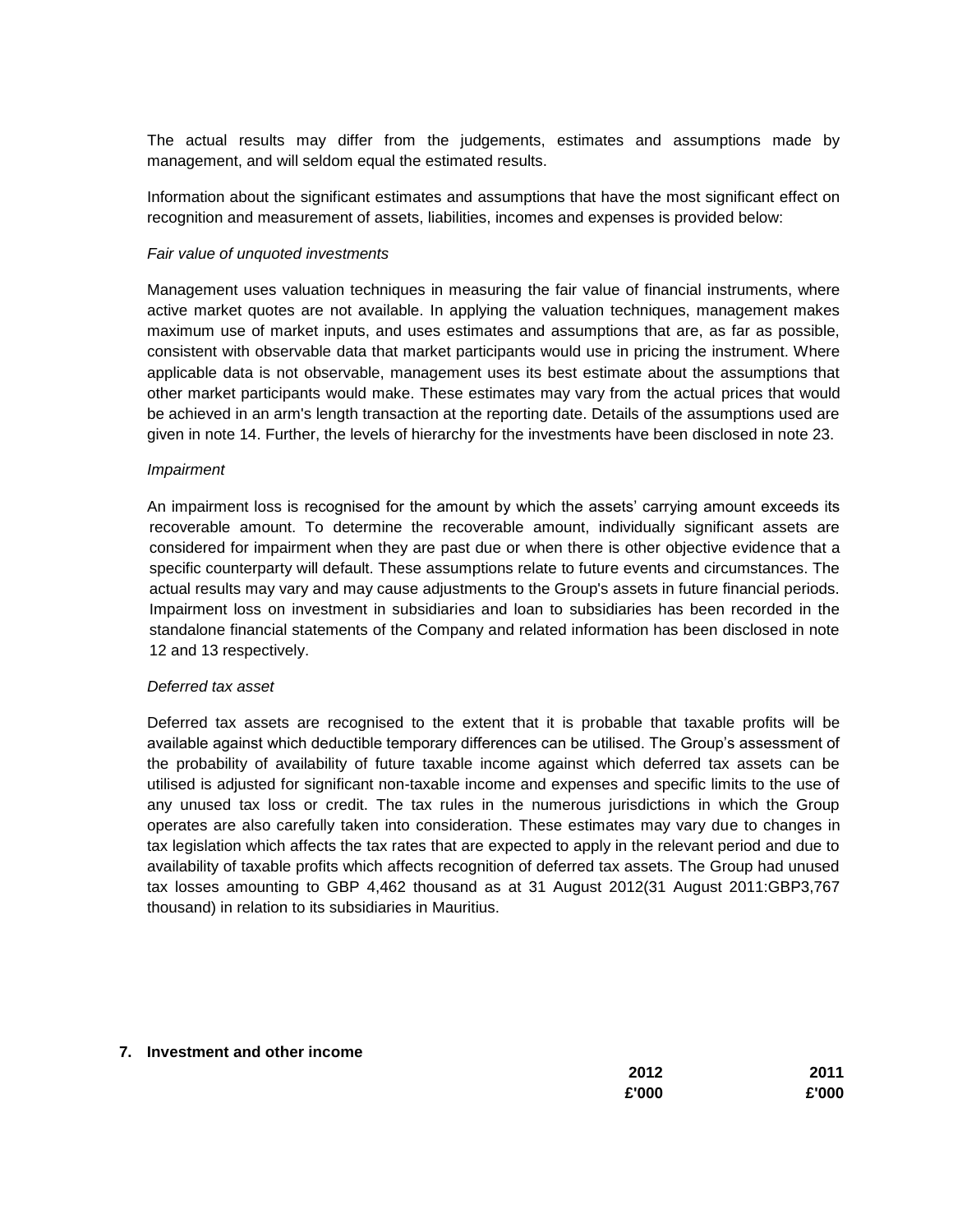|                                       | 352 | 535 |
|---------------------------------------|-----|-----|
| Other income                          |     |     |
| Directors' fees from investee company | 50  | 50  |
| Service fee from investee companies   | 62  | 224 |
| Management fee*                       | 131 | 152 |
| Dividend income                       | 85  | 71  |
| Interest income                       | 15  | 31  |
|                                       |     |     |

\* Represents fee from the co-investment vehicle.

## **8. Net losses on financial assets at fair value through profit or loss**

|    |                                                          | 2012     | 2011      |
|----|----------------------------------------------------------|----------|-----------|
| 9. | <b>Management fees</b>                                   | £'000    | £'000     |
|    | Financial assets designated as fair value through profit |          |           |
|    | or loss                                                  |          |           |
|    | Unrealised gains on investments                          | 1,359    | 183       |
|    | Unrealised losses on investments                         | (4, 397) | (12, 402) |
|    | Realised loss on investments                             | (173)    |           |
|    |                                                          | (3,211)  | (12,219)  |

Under the "Investment Management Agreement", the amount of management fee payable from Tusk Investments 1 Limited and Tusk Investments 2 Limited for the year ended 31 August 2012 and 31 August 2011 is at 2% of NAV of Elephant Capital plc as at the most recent valuation date.

'Management fee' disclosed in the consolidated statement of comprehensive income also includes *inter alia*, expenses incurred out of service fees received from investee companies by Elephant 2 Limited (Manager).

### **10. Other expenses**

|                                   | 2012<br>£'000 | 2011<br>£'000 |
|-----------------------------------|---------------|---------------|
| Administration charges            |               |               |
| Incurred by Elephant Capital LLP* |               | 94            |
| Other administration charges      | 624           | 596           |
| Directors' fees**                 | 136           | 153           |
| Auditors' remuneration***         | 64            | 72            |
|                                   | 824           | 915           |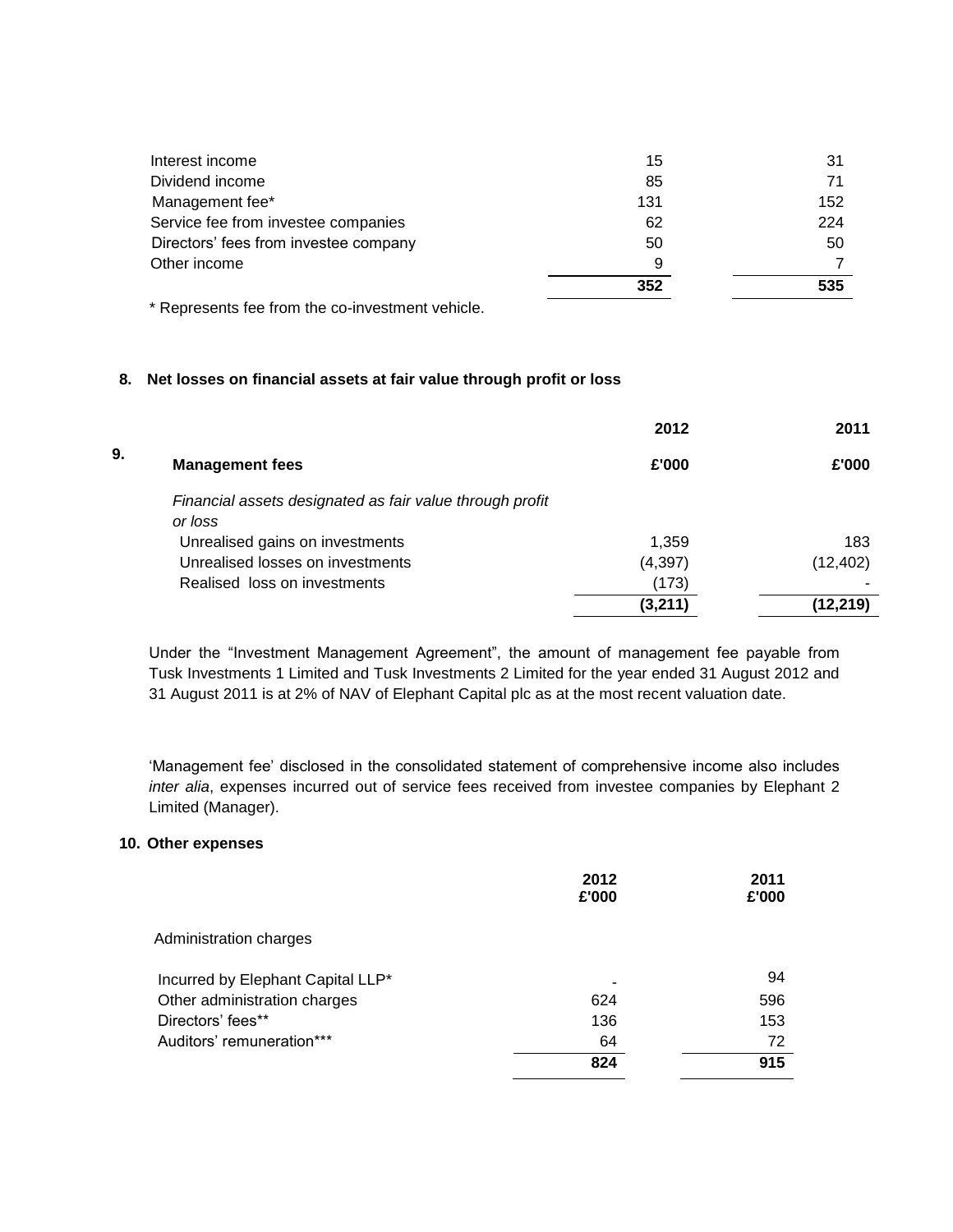\* Other expenses include amounts out of the management fee paid to Elephant Capital LLP (Investment Manager), and incurred by it till 17 December 2010 the date the Investment Manager ceased to be part of the Group.

\*\*Detail of Directors' fees are as follows:

|                                | 2012<br>£'000 | 2011<br>£'000 |
|--------------------------------|---------------|---------------|
| Pramath Raj Sinha              | 14            | 35            |
| Vikram Lall                    | 33            | 22            |
| Niraj Agarwal                  |               | 1             |
| Gaurav Burman                  | 23            | 25            |
| <b>Francis Anthony Hancock</b> | 23            | 25            |
| James Norman Hauslein          | 23            | 25            |
| <b>Elizabeth Tansell</b>       | 20            | 20            |
|                                | 136           | 153           |

The Company has no other employees.

|                                        | 64 |    |
|----------------------------------------|----|----|
| Review of Group's half yearly accounts | 15 | 15 |
| Audit of subsidiaries' annual accounts | 13 | 13 |
| Audit of Company's annual accounts     | 36 | 44 |
| ***Auditors' remuneration comprises:   |    |    |

## **11. Taxation**

The Company is a resident of the Isle of Man for income tax purposes, being subject to the standard rate of income tax, which is currently 0%. No provision for taxation has, therefore, been made.

The Mauritian entities consolidated in the Group are Global Business License Category 1 (GBL1) companies in Mauritius and under the current laws and regulations are liable to pay income tax on their net income at a rate of 15%. The entities are, however, entitled to a tax credit equivalent to the higher of actual foreign tax suffered and 80% of the Mauritian tax payable in respect of their foreign source income thus reducing their maximum effective tax rate to 3%. No Mauritian capital gains tax is payable on profits arising from the sales of securities, and any dividends and redemption proceeds paid by the entities to their member will be exempt in Mauritius from any withholding tax. At 31 August 2012, the entities had no income tax liability due to tax losses carried forward.

#### *Deferred taxation*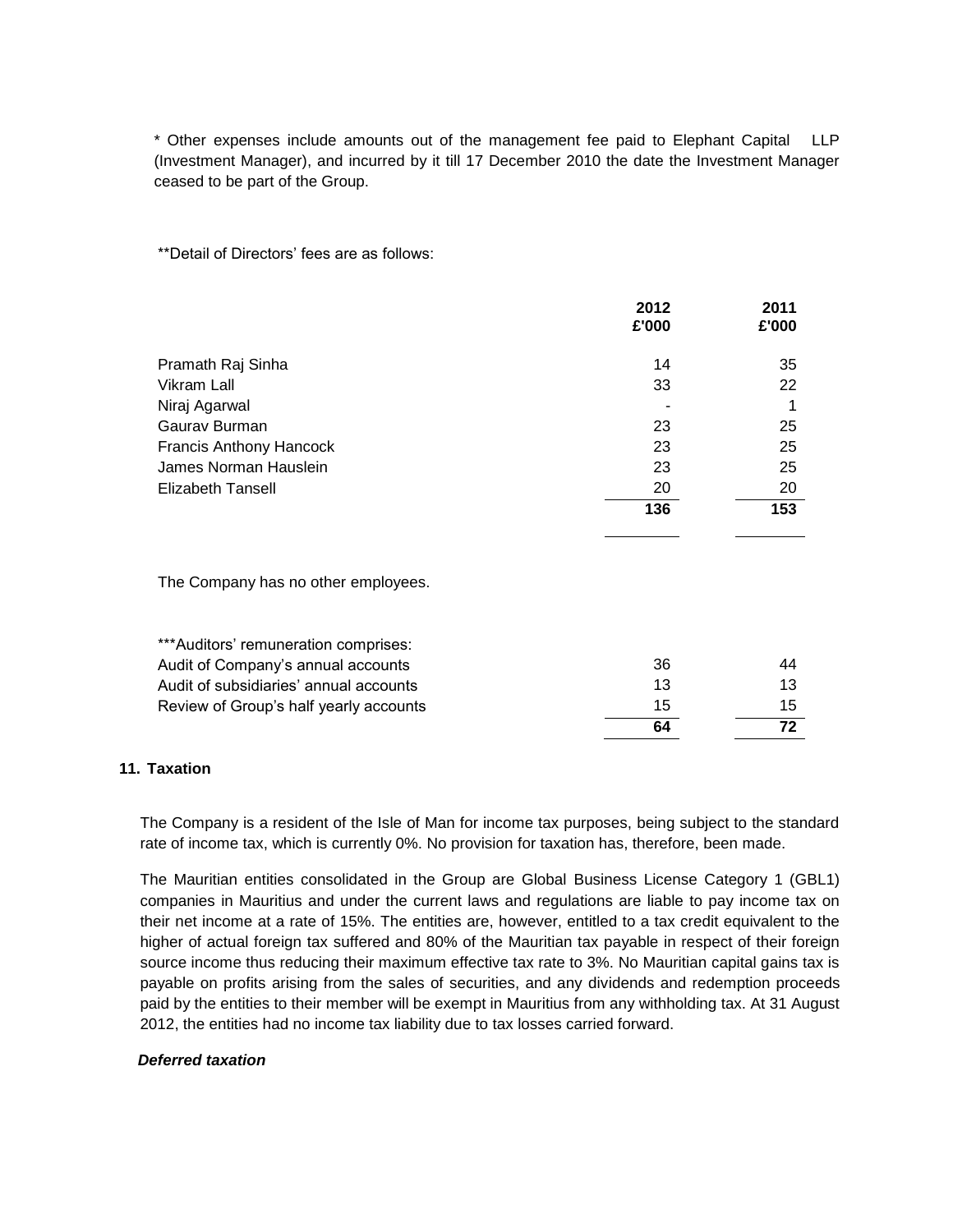No deferred tax asset has been recognised in respect of the tax loss carried forward for GBP 2,291 thousand and GBP 2,171 thousand-in Tusk Investments 1 Limited and Tusk Investments 2 Limited respectively as no taxable income is probable in the foreseeable future.

A reconciliation of the income tax expense based on accounting profit and the actual income tax expense is as follows:

|                                                                 | 2012    | 2011      |
|-----------------------------------------------------------------|---------|-----------|
|                                                                 | £'000   | £'000     |
| Analysis of charge for the year                                 |         |           |
| Income tax expense                                              |         |           |
| <b>Total tax expense</b>                                        | -       |           |
| Loss before taxation                                            | (4,234) | (13,509)  |
|                                                                 | 333     | 538       |
| Less: Loss attributable to Elephant Capital plc and other Group |         |           |
| companies except Mauritian Funds                                |         |           |
| Add: Profit attributable to non-controlling interest            |         | (23)      |
| Loss attributable to Mauritian Entities                         | (3,901) | (12, 994) |
| Enacted rate for Isle of Man                                    | 0%      | 0%        |
| <b>Enacted rate for Mauritius</b>                               | 15%     | 15%       |
| Taxation at standard rate in Isle of Man                        |         |           |
| Taxation at standard rate in Mauritius                          | (585)   | (1,949)   |
| Tax effect of:                                                  |         |           |
| Exempt income                                                   | (1)     |           |
| Non-taxable items                                               | 482     | 1,832     |
| Unutilised tax loss for the period                              | 21      | 23        |
| Foreign tax credit                                              | 83      | 94        |
| Income tax charge                                               |         |           |

## **12. Investments in subsidiaries (Company Statement of Financial Position)**

| <b>Particulars</b> | 2012  | 2011  |
|--------------------|-------|-------|
|                    | £'000 | £'000 |

Company shares in Group undertakings: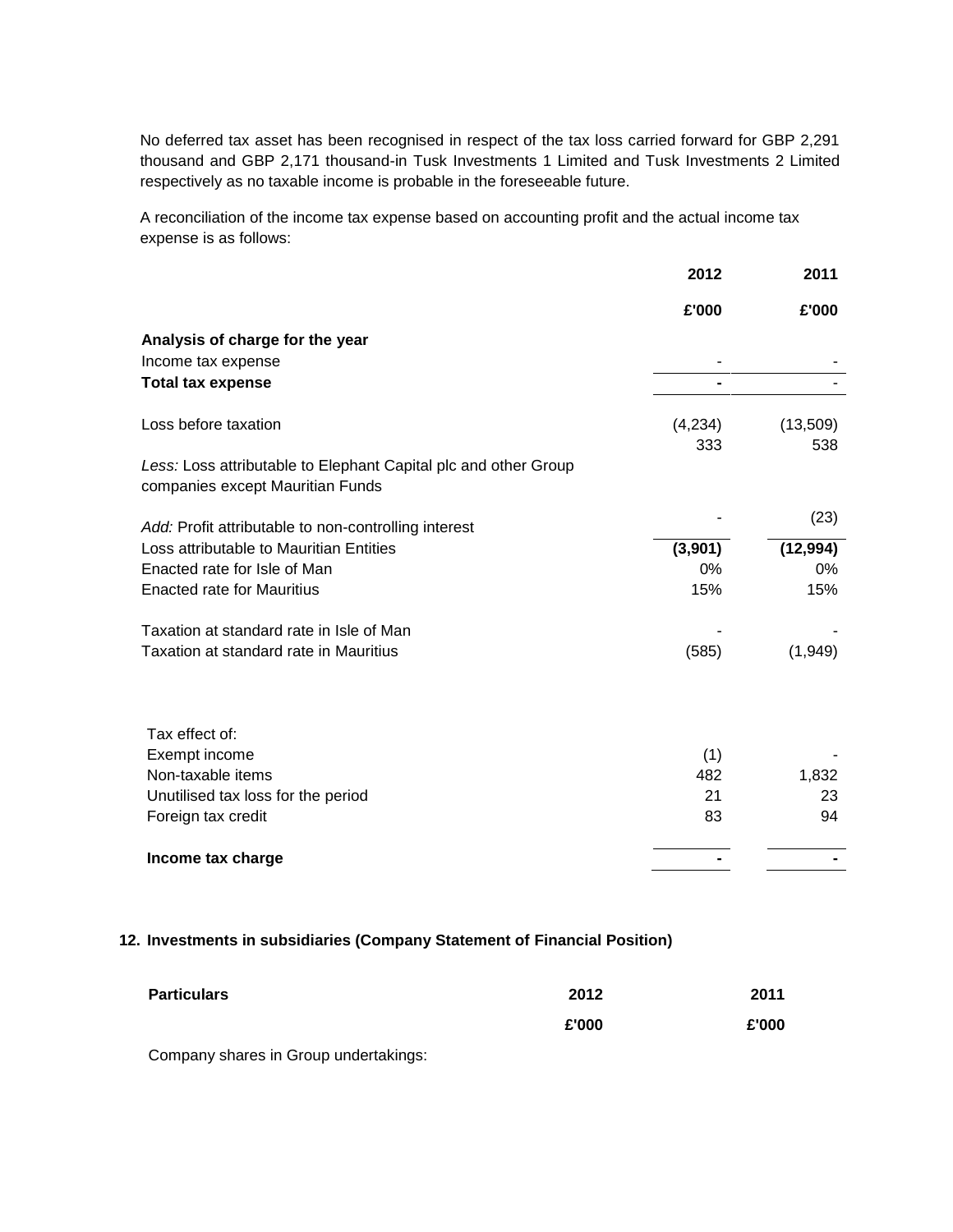| <b>Particulars</b>                                        | 2012      | 2011      |
|-----------------------------------------------------------|-----------|-----------|
|                                                           | £'000     | £'000     |
| Elephant Capital LP*                                      |           |           |
| Tusk Investments 1 Limited**                              | 7,665     | 6,985     |
| Tusk Investments 2 Limited**                              | 13,250    | 13,250    |
| Elephant 2 Limited*                                       |           |           |
| <b>Elephant Investments (General</b><br>Partner) Limited* |           |           |
| Elephant Investments (Carry) Limited*                     |           |           |
| Less: Provision for impairment***                         | (14, 945) | (11, 380) |
|                                                           | 5,970     | 8,855     |
| Includes:                                                 |           |           |
| Assets held for distribution to<br>owners****             | 5,970     |           |
| Investment in subsidiaries                                |           | 8,855     |

\* Amounts have been rounded to the nearest thousand.

\*\*Previously known as Tusk Investments Fund 1 and Tusk Investments Fund 2.

\*\*\* As of 31 August 2012, in the Company financial statements, an impairment analysis of the investment in subsidiaries was carried out and consequently, an additional impairment loss of GBP 3,565 thousand was recorded on account of decline in the value of investments made through group subsidiaries.

\*\*\*\*During the year, the Board decided to commence a programme of disposal of the Company's listed portfolio and to return further capital to shareholders. Further, a two of the Group's unlisted investments have also been divested subsequent to the year end. Accordingly listed investments and some of these unlisted investments have been classified as current investments and as a consequence, in the Company's statement of financial position, the related investments in subsidiaries has also been classified as held for distribution to owners and the related portion of the loan to subsidiary has also been classified as current.

The Group comprises the following entities:

| <b>Name of Subsidiary</b>  | Incorporation<br>(or registration)<br>and operation | <b>Proportion</b><br>of ownership<br><b>Interest</b> | <b>Proportion</b><br>of voting<br><b>Power</b> |
|----------------------------|-----------------------------------------------------|------------------------------------------------------|------------------------------------------------|
| <b>Elephant Capital LP</b> | England                                             | 100%                                                 | 100%                                           |
| Tusk Investments 1 Limited | <b>Mauritius</b>                                    | 100%                                                 | 100%                                           |
| Tusk Investments 2 Limited | <b>Mauritius</b>                                    | 100%                                                 | 100%                                           |
| Elephant 2 Limited         | Guernsey                                            | 100%                                                 | 100%                                           |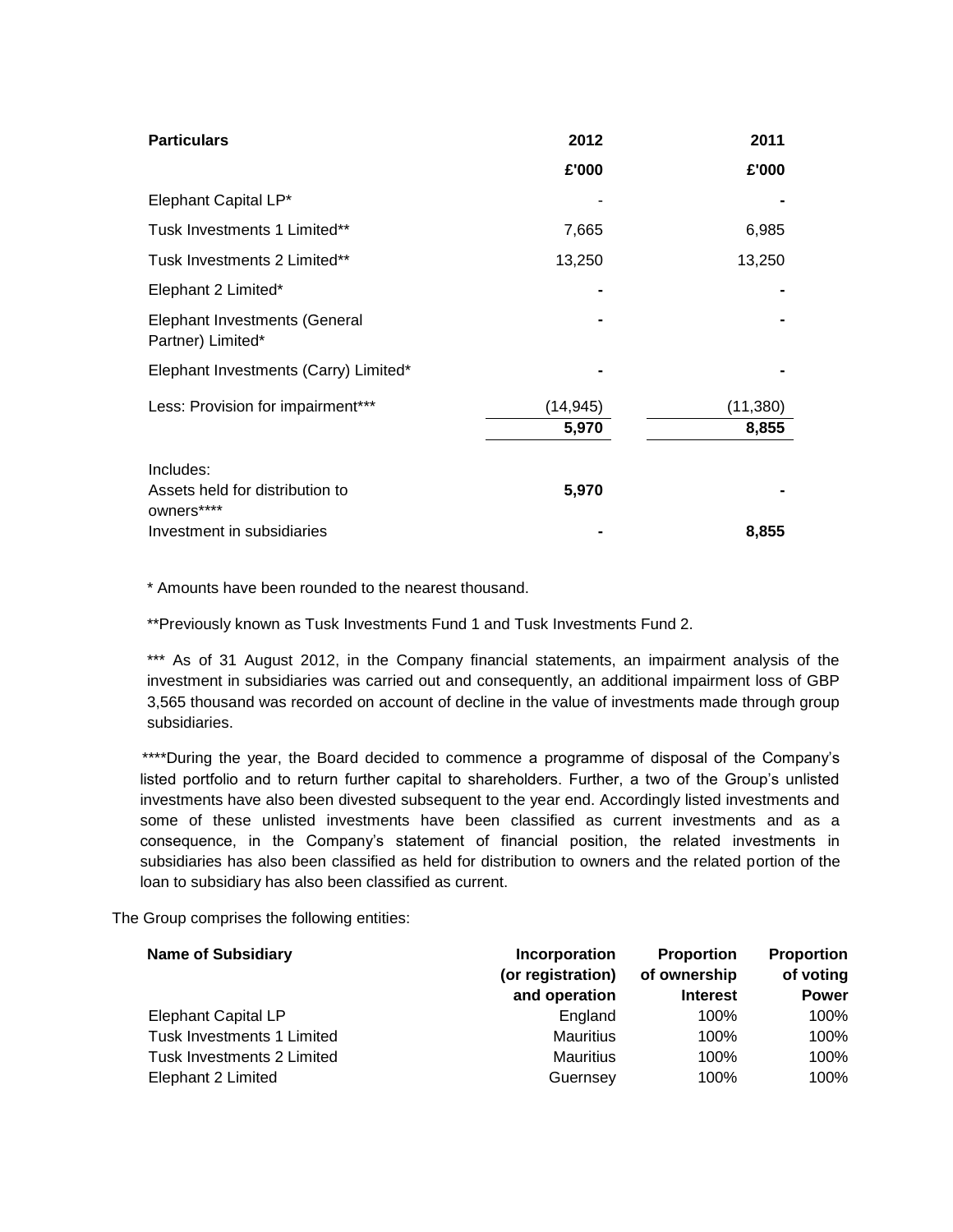| <b>Name of Subsidiary</b>              | Incorporation<br>(or registration)<br>and operation | <b>Proportion</b><br>of ownership<br><b>Interest</b> | <b>Proportion</b><br>of voting<br><b>Power</b> |
|----------------------------------------|-----------------------------------------------------|------------------------------------------------------|------------------------------------------------|
| Elephant Investments (General Partner) |                                                     |                                                      |                                                |
| Limited                                | England                                             | 100%                                                 | 100%                                           |
| Elephant Investments (Carry) Limited   | <b>British Virgin Islands</b>                       | 100%                                                 | 100%                                           |
| <b>Elephant Capital 1 Limited</b>      | <b>Mauritius</b>                                    | 100%                                                 | 100%                                           |

## **13. Loans to subsidiaries(Company Statement of Financial Position)**

Loans to subsidiaries in the standalone financial statements of the Company comprise the following:

| 2012     | 2011<br>£'000 |
|----------|---------------|
|          |               |
| 24,000   | 17,500        |
|          | 6,500         |
| (10,000) |               |
| 14,000   | 24,000        |
| (6, 186) | (11,609)      |
| 7,814    | 12,391        |
|          |               |
| 10,000   |               |
| (5,046)  |               |
| 4,954    |               |
| 12,768   | 12,391        |
|          | £'000         |

\* As of 31 August 2012, a loan of GBP 24,000 thousand was given by Elephant Capital plc to Elephant Capital LP in order to provide further funds to Tusk Investments 1 Limited and Tusk Investments 2 Limited for making investments in certain investee companies in accordance with the investment strategy of the Group.

Further, the loan classified as non-current has not been discounted to its present value, as the repayment period is not determinable.

\*\* As of 31 August 2012, in the Company financial statements, an impairment analysis of the loan to subsidiaries was carried out and consequently, a reversal of impairment loss of GBP 377 thousand was recorded on account of the increase in the value of investments made through group subsidiaries.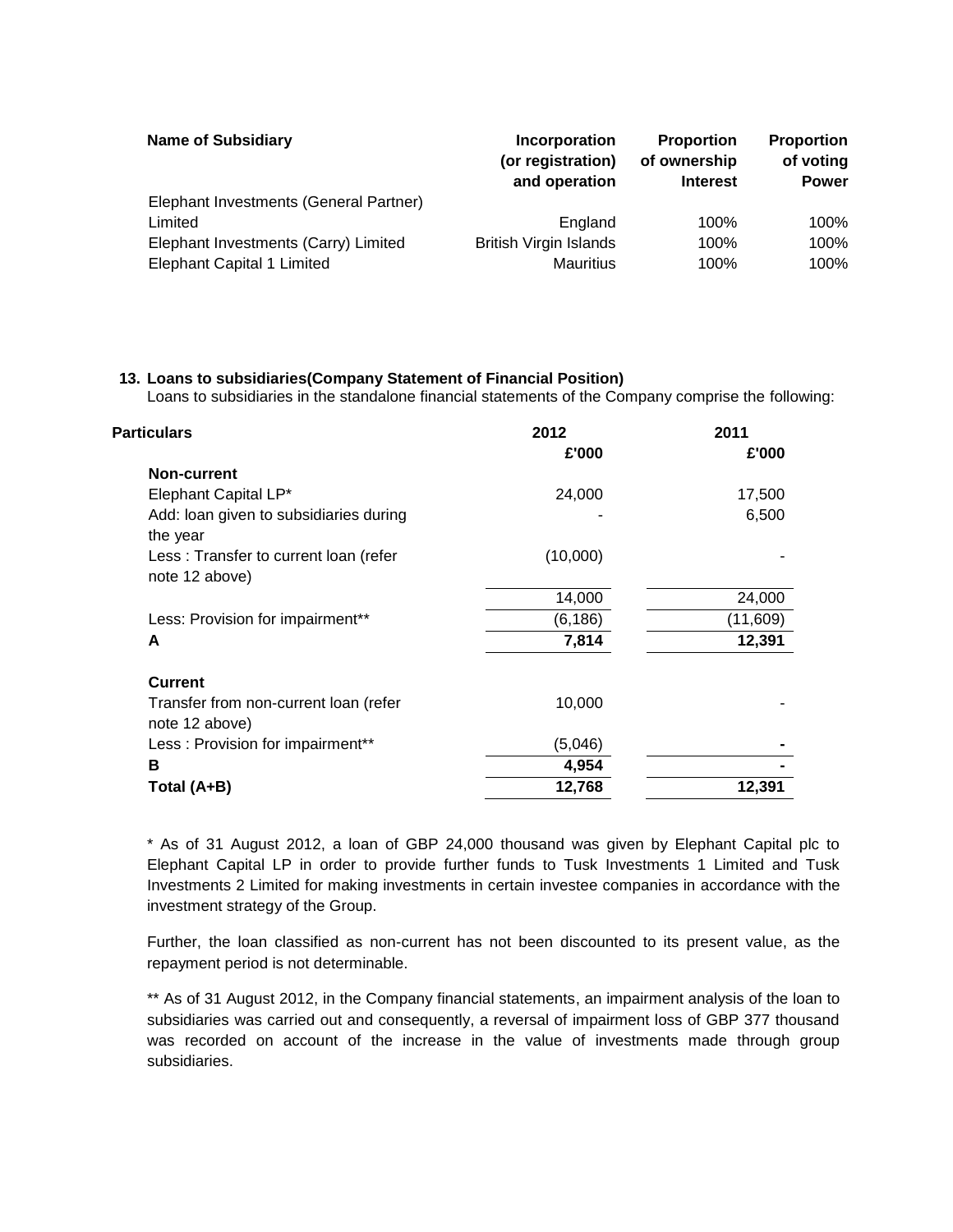#### **14. Investments at fair value through profit or loss**

The Group has invested in a portfolio of quoted and unquoted securities. The quoted securities are listed on the Bombay Stock Exchange ('BSE') and the National Stock Exchange ('NSE'), India and the value of such quoted investments has been determined using the closing bid market prices on the NSE as at the reporting date.

The Group has made various investments in unquoted securities as summarised below. The fair value of the unquoted investments has been determined using appropriate methodology in accordance with International Private Equity and Venture Capital Guidelines and guidance provided in IAS 39.

- $(i)$  Global Cricket Ventures (GCV) As at 31 August 2012, the Group held a 45.56% equity stake in Global Cricket Ventures Limited (Mauritius). The total cost of the investment was GBP 5,949 thousand. The Company's directors have decided to exit from this investment and accordingly, the value of this investment as on 31 August 2012 has been determined on the basis of best estimate of net assets of GCV attributable to Elephant Capital's shareholding.
- (ii) Amar Chitra Katha (ACK )- As at 31 August 2012, the Group held a 25.87% equity stake in Amar Chitra Katha (P) Ltd. at a total cost of GBP 4,085 thousand. The investment has been valued on 'discounted cash flows of earnings of underlying business'. The key assumptions used in the valuation of the investment as at 31 August 2012 are as under-

| Weighted average cost of capital | 15% |
|----------------------------------|-----|
| Long term growth rate            | .6% |

- (iii) ClinTec–As of 31 August 2012, the Group held a 28.57% equity stake in ClinTec which had been acquired for GBP 8,000 thousand. The investment is measured at net realisable value of investment as on 31 August 2012.
- $(iv)$  Air Works- During the year ended 31 August 2012, the Group acquired further equity shares in the amount of GBP 471 thousand. As of 31 August 2012, the Group held an aggregate 5.52 % (fully diluted basis) stake in Air Works at a total cost of GBP 2,922 thousand. The investment has been valued on 'discounted cash flows of earnings of underlying business'. The key assumptions used in the valuation of the investment as at 31 August 2012 are as under-

| Weighted average cost of capital | 19.44% |
|----------------------------------|--------|
| Long term growth rate            | .5%    |

Details of the Group's investments are as under: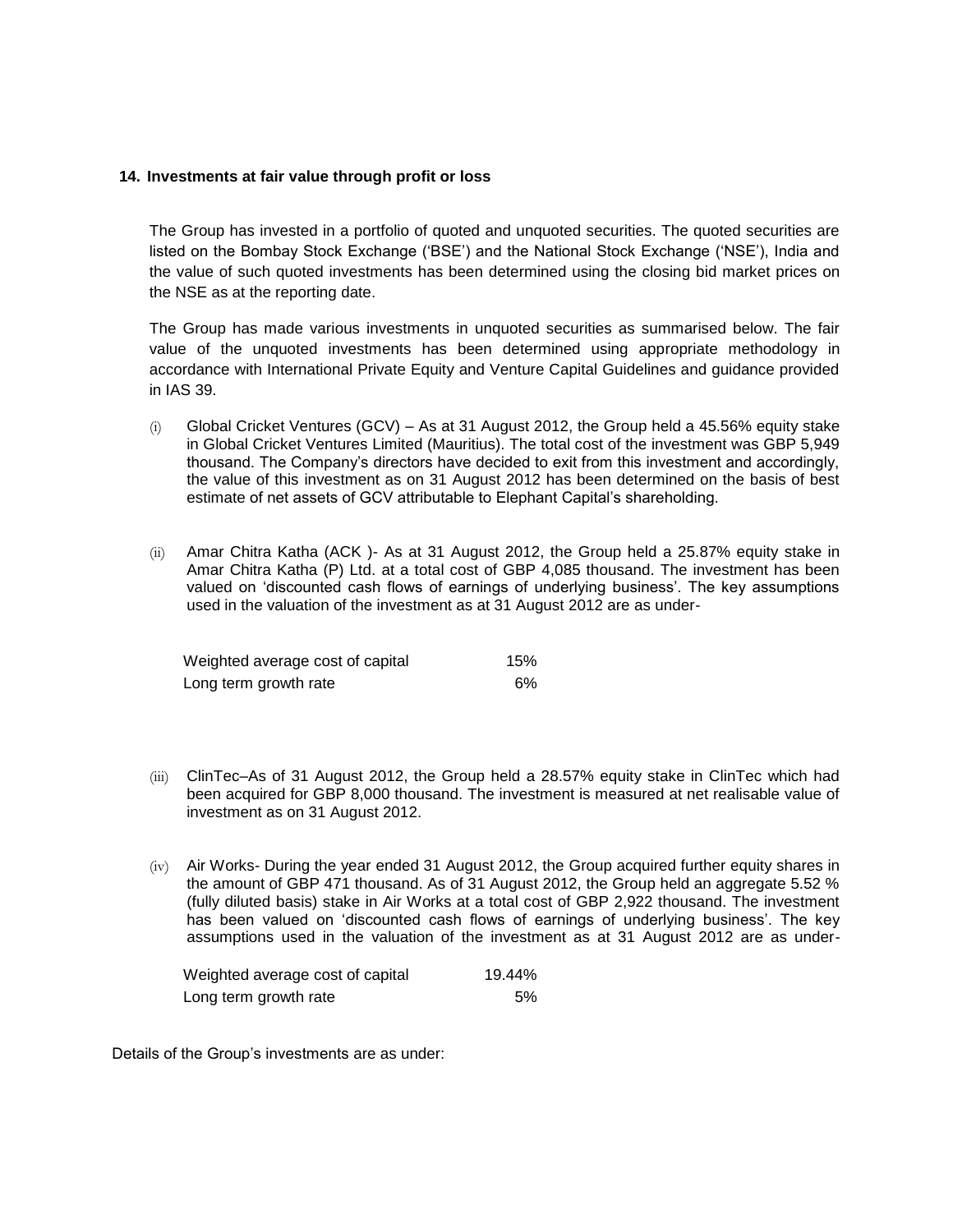|                                    |                 | 2012           |              |                 | 2011                     |              |
|------------------------------------|-----------------|----------------|--------------|-----------------|--------------------------|--------------|
| <b>Listed investments</b>          | Non-<br>current | <b>Current</b> | <b>Total</b> | Non-<br>current | <b>Current</b>           | <b>Total</b> |
|                                    | £'000           | £'000          | £'000        | £'000           | £'000                    | £'000        |
| Balance brought forward            | 10,410          |                | 10,410       | 12,937          |                          | 12,937       |
| <b>Additions</b>                   |                 |                |              | 1,669           |                          | 1,669        |
| Disposal                           | (191)           |                | (191)        |                 |                          |              |
| Transfer to current<br>investments | (10, 219)       | 10,219         |              |                 |                          |              |
|                                    |                 | 10,219         | 10,219       | 14,606          |                          | 14,606       |
| Unrealised (loss)                  |                 | (3, 139)       | (3, 139)     | (4, 196)        |                          | (4, 196)     |
| A                                  |                 | 7,080          | 7,080        | 10,410          |                          | 10,410       |
| <b>Unlisted investments</b>        | Non-<br>current | <b>Current</b> | <b>Total</b> | Non-<br>current | <b>Current</b>           | <b>Total</b> |
| Balance brought forward            | 9,979           |                | 9,979        | 14,652          |                          | 14,652       |
| <b>Additions</b>                   | 471             |                | 471          | 3,350           |                          | 3,350        |
| Transfer to current<br>investments | (1,645)         | 1,645          |              |                 |                          |              |
|                                    | 8,805           | 1,645          | 10,450       | 18,002          | $\overline{\phantom{0}}$ | 18,002       |
| Unrealised (loss)*                 | (1, 414)        | 1,359          | (55)         | (8,023)         | $\overline{\phantom{0}}$ | (8,023)      |
| В                                  | 7,391           | 3,004          | 10,395       | 9,979           |                          | 9,979        |
| Total investments (A+B)            | 7,391           | 10,084         | 17,475       | 20,389          |                          | 20,389       |

\*the current year includes a loss of GBP 156 thousand on investment in Obopay consequent to a merger referred to in note 25 (ii).

# **15. Receivables**

| Group<br>2012<br>£'000   | Company<br>2012<br>£'000 | Group<br>2011<br>£'000 | Company<br>2011<br>£'000 |
|--------------------------|--------------------------|------------------------|--------------------------|
| $\overline{\phantom{a}}$ |                          |                        |                          |
|                          |                          |                        |                          |
| $\blacksquare$           | ٠                        | 80                     |                          |
|                          |                          |                        |                          |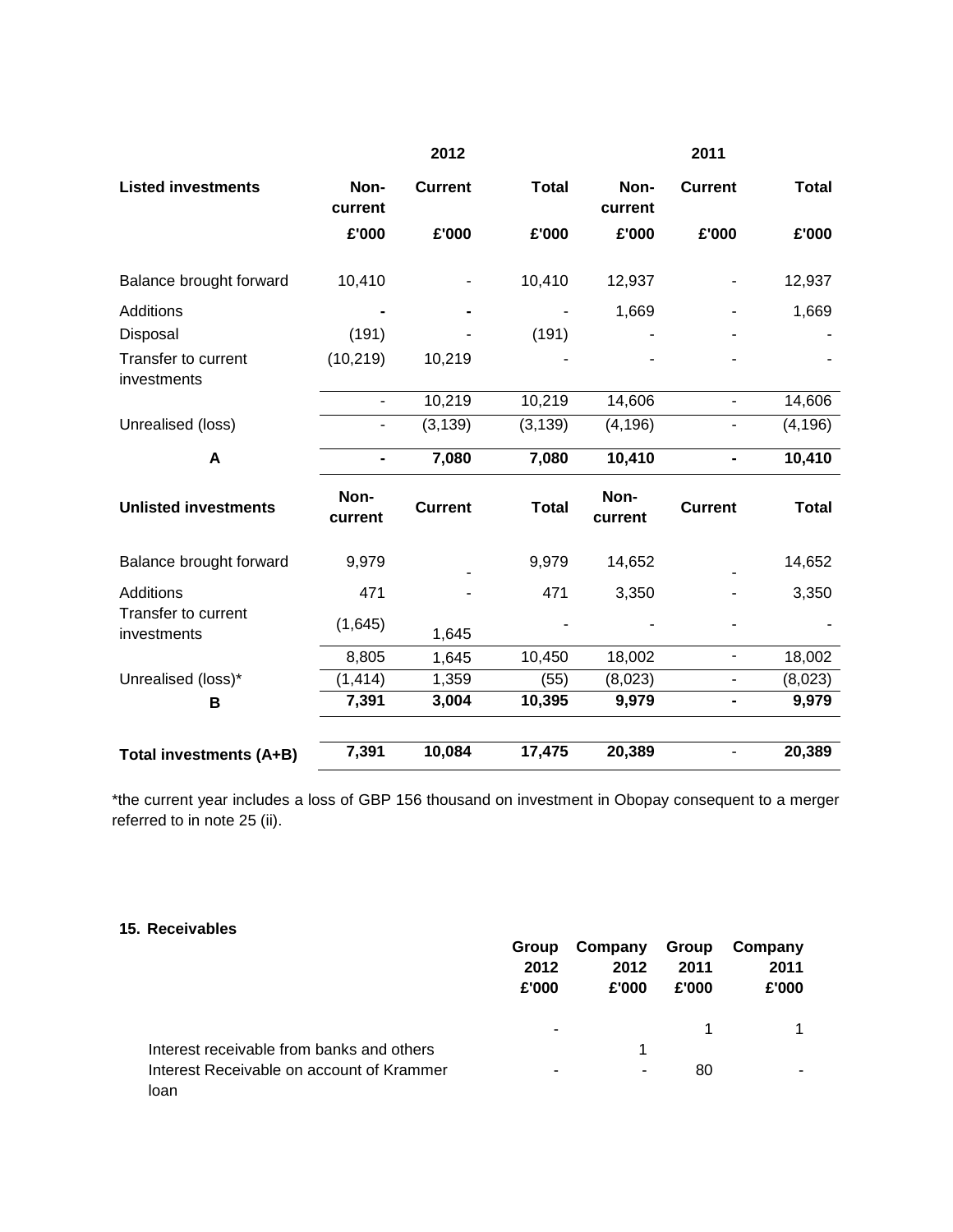| $\overline{\phantom{a}}$ |
|--------------------------|
| $\overline{\phantom{a}}$ |
|                          |

All trade and other receivables are short- term and their carrying values are considered to be a reasonable approximation of their fair value.

## **16. Cash and cash equivalents**

|                                     | Group | Company | Group | Company |
|-------------------------------------|-------|---------|-------|---------|
|                                     | 2012  | 2012    | 2011  | 2011    |
|                                     | £'000 | £'000   | £'000 | £'000   |
|                                     |       |         |       |         |
| Cash in current accounts            | 1,564 | 285     | 2,632 | 1,267   |
| Cash in short-term deposit accounts | 2,212 | 2,212   | 2,498 | 2,498   |
|                                     | 3,776 | 2,497   | 5,130 | 3,765   |

## **17. Payables**

|                          | Group<br>2012<br>£'000 | Company<br>2012<br>£'000 | Group<br>2011<br>£'000 | Company<br>2011<br>£'000 |
|--------------------------|------------------------|--------------------------|------------------------|--------------------------|
| Trade and other payables | 364                    | 77                       | 181                    | 106                      |
|                          | 364                    | 77                       | 181                    | 106                      |
|                          |                        |                          |                        |                          |

All trade and other payables are short- term and their carrying values are considered to be a reasonable approximation of their fair value.

## **18. Share capital**

|                                          | 2012               |       | 2011        |       |  |
|------------------------------------------|--------------------|-------|-------------|-------|--|
|                                          | £'000<br>Number of |       | Number of   | £'000 |  |
|                                          | shares             |       | shares      |       |  |
| Authorised ordinary shares of 1p<br>each | 300,000,000        | 3.000 | 300,000,000 | 3.000 |  |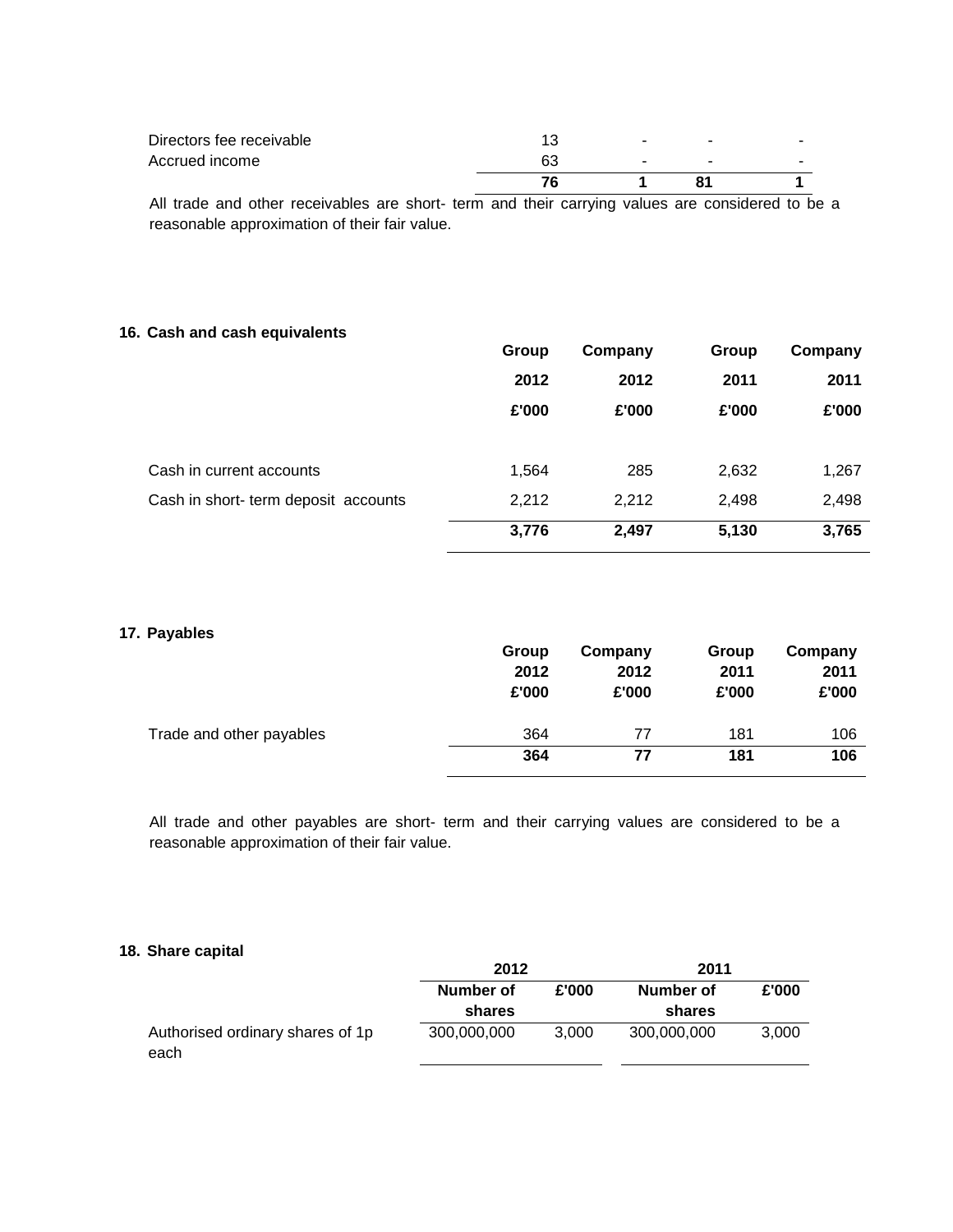| Issued and fully paid ordinary  |            |     |             |      |
|---------------------------------|------------|-----|-------------|------|
| Shares of 1p each-beginning of  | 48.400.411 |     | 50,000,000  |      |
| year                            |            | 484 |             | 500  |
| Buy-back of ordinary 1p shares* | (661,000)  | (7) | (1,599,589) | (16) |
|                                 | 47,739,411 | 477 | 48,400,411  | 484  |

\*On 14 September 2011, The Company bought back and cancelled a total of 661,000 ordinary shares at a price of 35 pence per share. The cancellation of share capital is reflected in the share capital and distributable capital reserve accounts in the consolidated statement of change in equity. The Company's share capital comprises ordinary shares. Rights attached to ordinary shares include the right to vote at the Company's meetings of shareholders including the AGM and to receive future dividends. On listing, warrants were allocated to initial placees of the ordinary shares in the ratio of one warrant for every five ordinary shares. Each warrant entitles the holder to subscribe for ordinary shares at a subscription price of GBP 1.25 (including 25% premium to the placing price), from 2007 to 2012, within 30 days of the Company's interim unaudited accounts being released to shareholders, subject to certain conditions.

Further, the Company allocated warrants to Elephant India Limited ('EIL Warrant) in respect of investment by the co-investment vehicle. The EIL Warrants were subject to the same terms and conditions as the warrants issued under the initial placing of ordinary shares.

Following the expiry of the subscription period on 26 June 2012, the warrants were suspended from trading on 27 June 2012 and were cancelled with effect from 4 July 2012.

#### **19. Loss and net asset value per share**

| Loss attributable to ordinary shareholders                                                   | 2012<br>$\pounds$ (4,233,476) | 2011<br>£(13,532,843) |
|----------------------------------------------------------------------------------------------|-------------------------------|-----------------------|
| Issued ordinary shares-beginning of year                                                     | 48,400,411                    | 50,000,000            |
| Buy-back of shares                                                                           | (661,000)                     | (1,599,589)           |
| Issued ordinary shares outstanding at the end of<br>the year                                 | 47,739,411                    | 48,400,411            |
| Weighted average number of shares outstanding                                                | 47,764,695                    | 49,824,703            |
| Loss per share (basic and diluted)                                                           | (9p)                          | (27p)                 |
| Net assets value per share (statutory)<br>Net assets value per share (statutory) is based on | £0.44                         | £0.51                 |
| the statutory net assets as at year end                                                      | £20,985,702                   | £25,451,028           |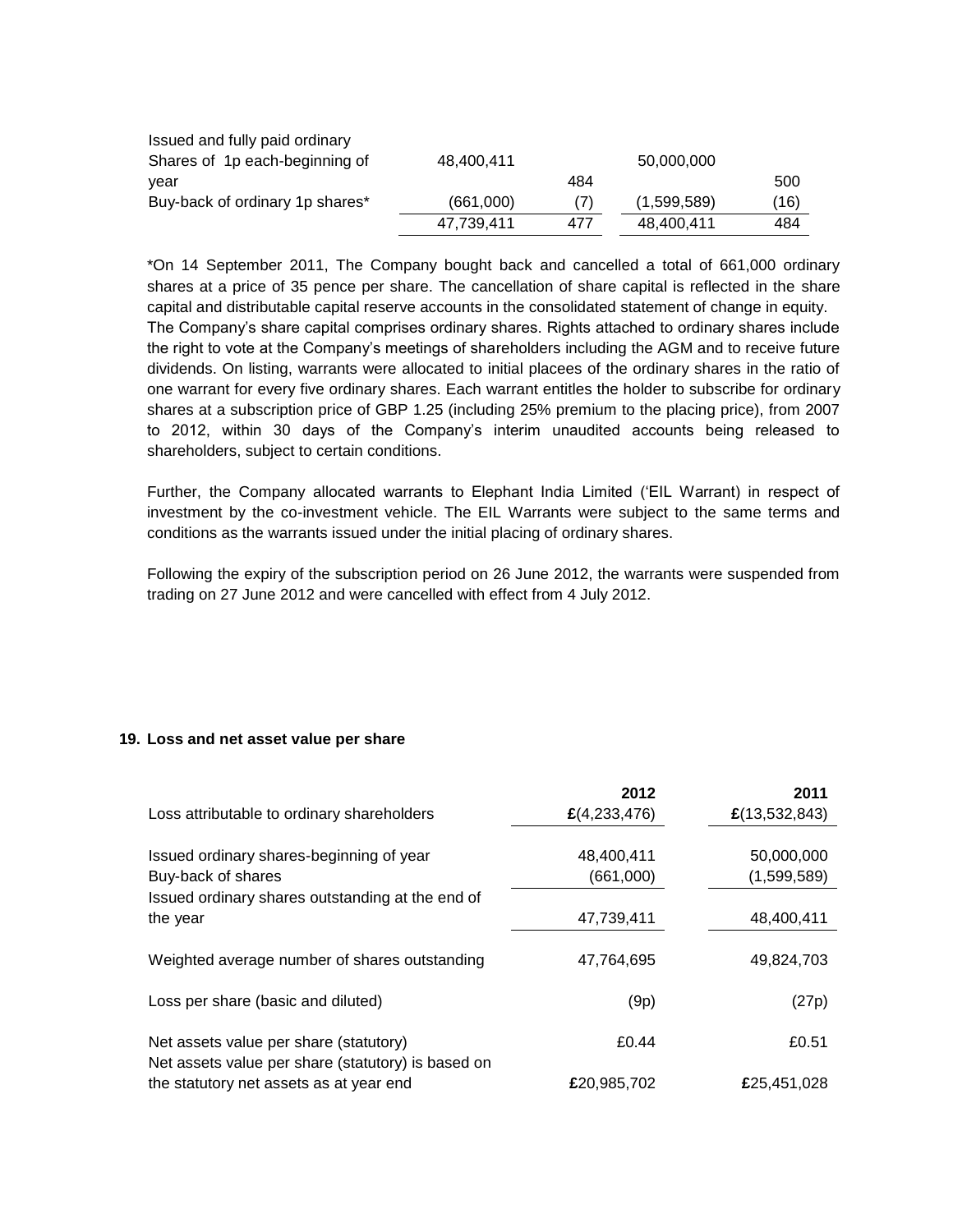**2012 2011**

There were no options in issue to dilute the earnings per share as at 31 August 2012.

#### **20. Financial assets and liabilities**

The carrying amounts presented in the consolidated statement of financial position relate to the following categories of financial assets and liabilities:

## **Financial assets**

|                                                                                                          | <b>Notes</b> | Group<br>2012<br>£'000 | Company<br>2012<br>£'000 | Group<br>2011<br>£'000 | Company<br>2011<br>£'000 |
|----------------------------------------------------------------------------------------------------------|--------------|------------------------|--------------------------|------------------------|--------------------------|
| Investments at fair value through<br>profit or loss (designated as fair value<br>through profit or loss) | 14           | 17,475                 |                          | 20,389                 |                          |
| Loans and receivables                                                                                    |              |                        |                          |                        |                          |
| Loan to subsidiaries<br>$\bullet$                                                                        | 13           |                        | 12,768                   |                        | 12,391                   |
| Receivables<br>٠                                                                                         | 15           | 76                     |                          | 81                     |                          |
| Cash and cash equivalents<br>$\bullet$                                                                   | 16           | 3,776                  | 2.497                    | 5.130                  | 3,765                    |
|                                                                                                          |              | 21,327                 | 15,266                   | 25,600                 | 16,157                   |

The above loans and receivables do not carry any interest income and management considers the fair values to be not materially different from the carrying amounts recognised in the statement of financial position as they are expected to be settled within one year.

## **Financial liabilities**

|                                                      | <b>Note</b> | Group<br>2012<br>£'000 | Company<br>2012<br>£'000 | Group<br>2011<br>£'000 | Company<br>2011<br>£'000 |
|------------------------------------------------------|-------------|------------------------|--------------------------|------------------------|--------------------------|
| Financial liabilities measured<br>at amortised cost: |             |                        |                          |                        |                          |
| Payables                                             | 17          | 364                    | 77                       | 181                    | 106                      |
|                                                      |             | 364                    | 77                       | 181                    | 106                      |

None of the financial liabilities are interest bearing. Management considers the fair values to be not materially different from the carrying amounts recognised in the statement of financial position as they are expected to be settled within the next one year.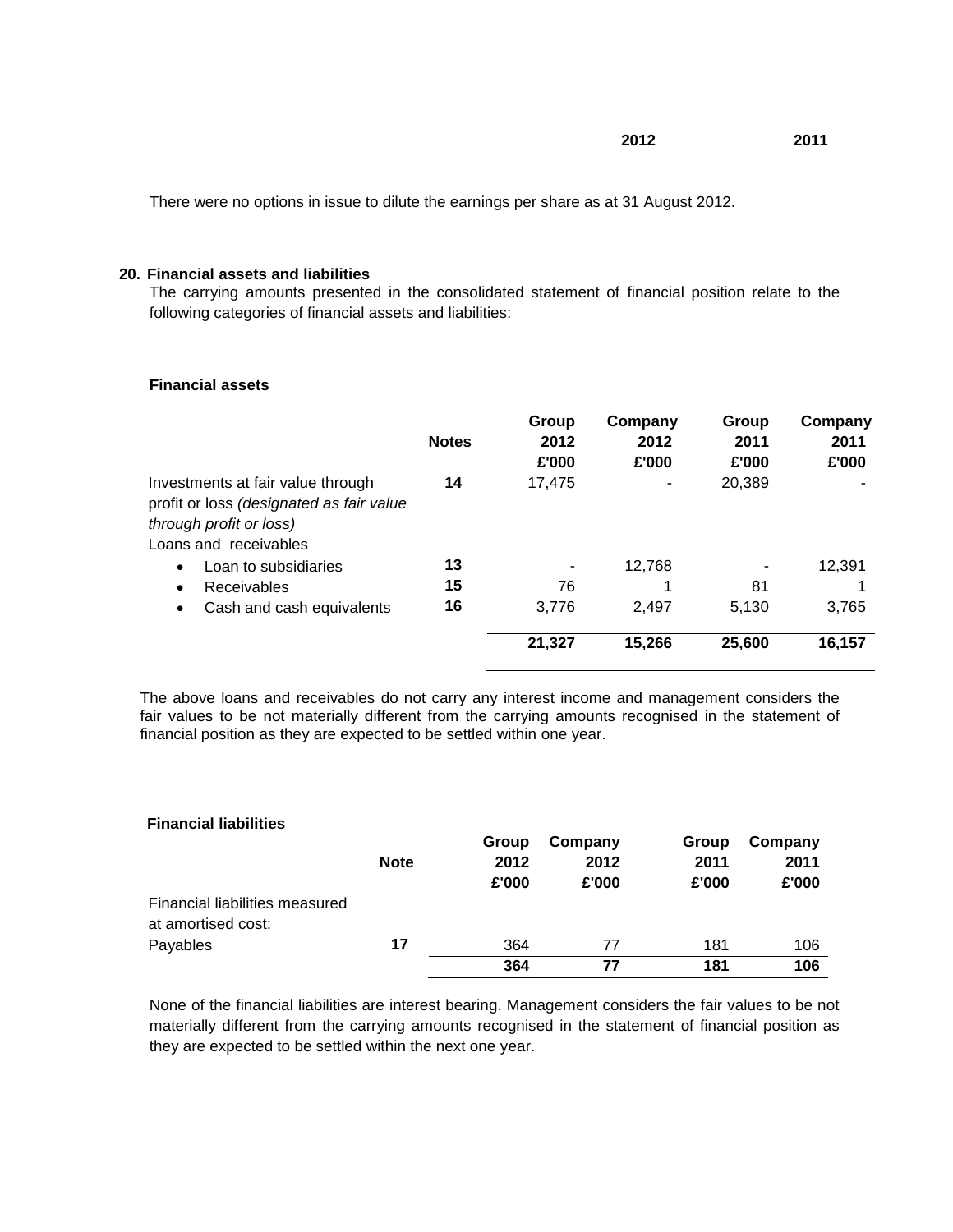The accounting policies for each category of financial instruments are provided in note 4.10. Information relating to fair values is presented in the related notes. The methods used to determine the fair values are described in note 14 above. A description of the Group's financial instruments risks, including risk management objectives and policies is given in note 22.

## **21. Related party transactions**

- *i. Related parties*
- (a) Key Management Personnel (KMP)

# **Names of Directors**

Pramath Raj Sinha ( Date of resignation 23 March 2012) Gaurav Burman Francis Anthony Hancock James Norman Hauslein Vikram Lall Elizabeth Tansell

(b)Entities controlled by KMP with whom transactions have taken place during the year:

Elephant Capital LLP

Chamberlain Fund Services Limited

Elephant India Finance Private Limited

(c) Associates with whom transactions have taken place during the year

Global Cricket Ventures Limited (GCV)

ClinTec Luxembourg SA (ClinTec)

*ii.The transactions with related parties and balances as at the year-end are summarised below*

(a) Key Management Personnel (KMP)

Compensation paid to the Company's Board of Directors is disclosed in note 10. It comprises of Director fees only and there are no post-employment benefits payable to any of the Directors of the Company.

The following amounts were paid on account of Director's fees during each of the years reported: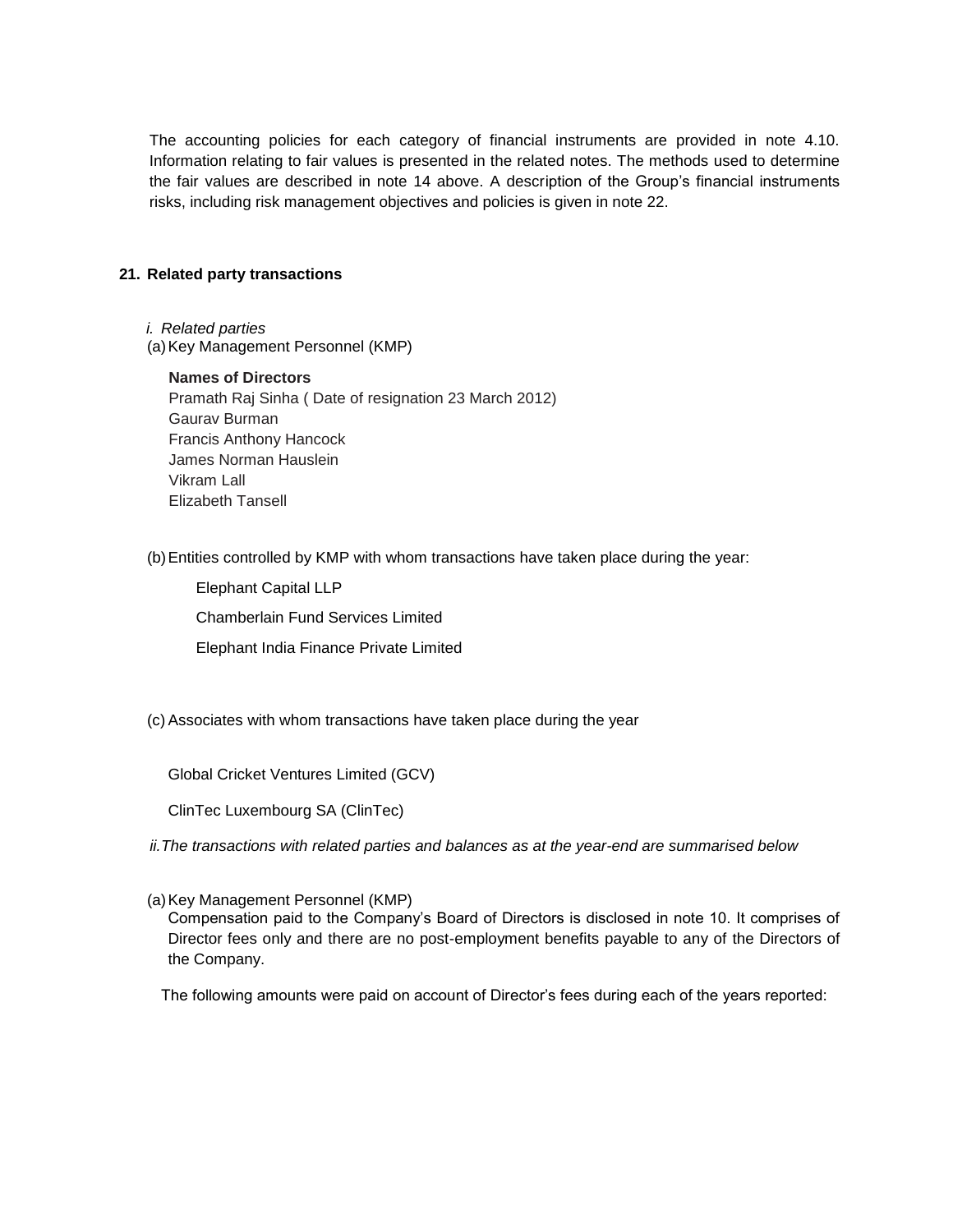| <b>Nature of transaction</b>                                                                                  |                                                    | <b>Amount</b>                            | Debit/ (Credit) balance<br>(unsecured)            |                                                   |  |
|---------------------------------------------------------------------------------------------------------------|----------------------------------------------------|------------------------------------------|---------------------------------------------------|---------------------------------------------------|--|
|                                                                                                               | year<br>ended 31<br><b>August</b><br>2012<br>£'000 | year ended<br>31 August<br>2011<br>£'000 | <b>As at 31</b><br><b>August</b><br>2012<br>£'000 | <b>As at 31</b><br><b>August</b><br>2011<br>£'000 |  |
| Directors fee<br>Disbursement of investor directors'<br>fees (including expenses) received<br>from<br>ClinTec | 136                                                | 153                                      | (22)                                              | (37)                                              |  |
| Gauray Burman<br>$\overline{\phantom{a}}$<br>James Norman<br>$\overline{\phantom{a}}$<br>Hauslein             | 17<br>17                                           | 13<br>25                                 | (4)<br>(4)                                        | (4)<br>(4)                                        |  |

(b)Transactions made during the year with related parties other than those with key managerial personnel are as follows:

| <b>Nature of transaction</b>                                                                                        |                                                    | <b>Amount</b>                            | Debit/ (Credit)<br>balance(unsecured)             |                                                   |
|---------------------------------------------------------------------------------------------------------------------|----------------------------------------------------|------------------------------------------|---------------------------------------------------|---------------------------------------------------|
|                                                                                                                     | year<br>ended 31<br><b>August</b><br>2012<br>£'000 | year ended<br>31 August<br>2011<br>£'000 | <b>As at 31</b><br><b>August</b><br>2012<br>£'000 | <b>As at 31</b><br><b>August</b><br>2011<br>£'000 |
| Management fees*:<br>(i)                                                                                            |                                                    |                                          |                                                   |                                                   |
| - Paid to Elephant Capital LLP                                                                                      | 555                                                | 603                                      |                                                   |                                                   |
| - Paid to Elephant India<br><b>Advisors Private Limited</b>                                                         |                                                    | 149                                      |                                                   |                                                   |
| - Paid to Elephant India<br>Limited                                                                                 |                                                    | 155                                      |                                                   |                                                   |
| - Received from Elephant<br>India Finance Private Limited                                                           | 131                                                | 152                                      | 63                                                |                                                   |
| (ii) Other transactions:                                                                                            |                                                    |                                          |                                                   |                                                   |
| - Registrar and administration<br>charges paid to Chamberlain<br><b>Fund Services Limited</b><br>- Service fee from | 16                                                 | 17                                       | (1)                                               | (1)                                               |
| i. GCV                                                                                                              | 62                                                 | 62                                       | (10)                                              | (10)                                              |
| ii. ClinTec                                                                                                         |                                                    | 160                                      |                                                   |                                                   |
| Directors fees from investee<br>company                                                                             | 50                                                 | 50                                       | 13                                                |                                                   |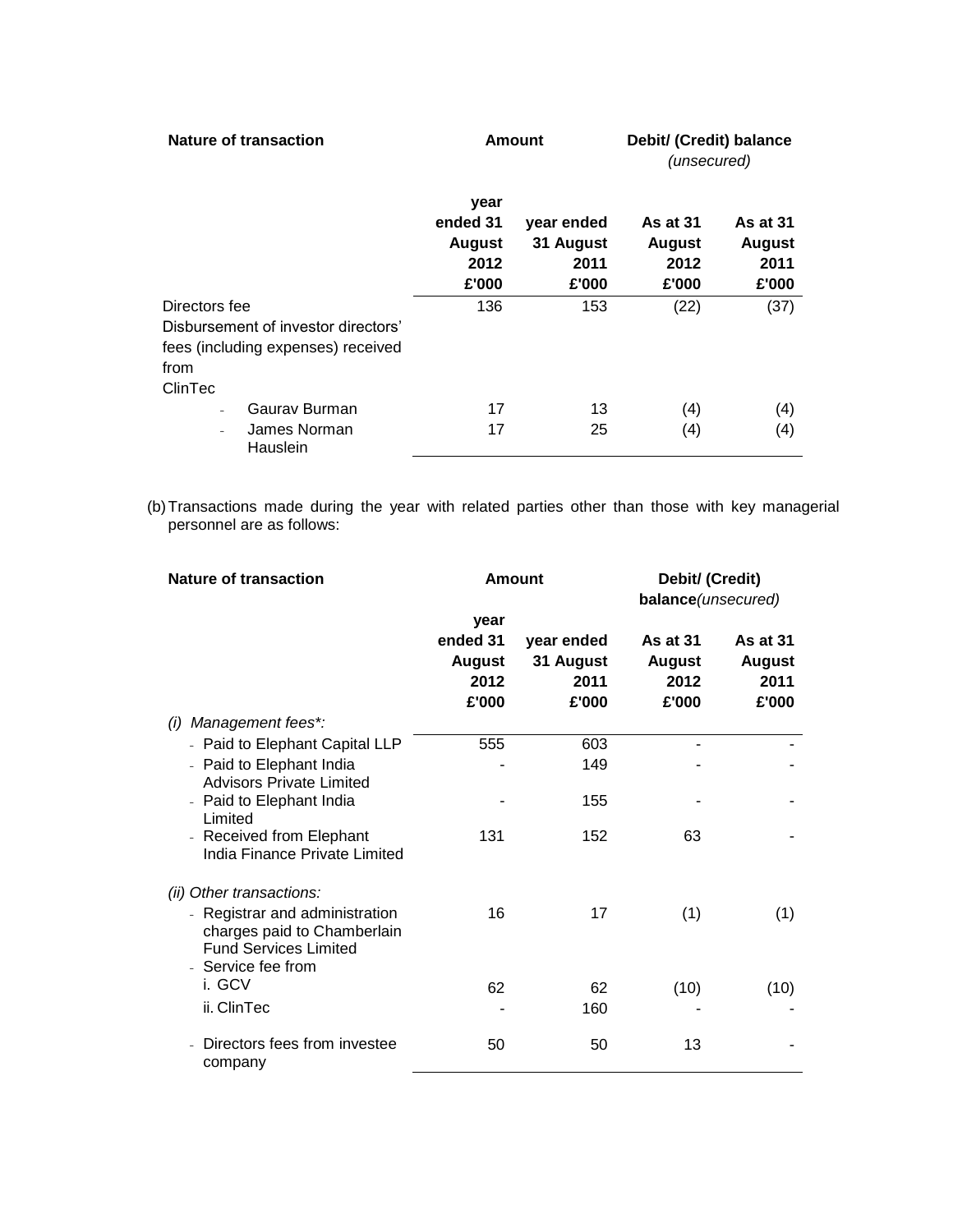\* The details of management fees have been included in note 9 above.

### **22. Risk management objectives and policies**

The Group is exposed to various risks in relation to financial instruments. The Group's financial assets and liabilities by category are summarised in note 20. The main types of risks are market risk, credit risk and liquidity risk.

The Group's risk management is coordinated at its headquarters, in close co-operation with the board of directors, and focuses actively on minimising the volatility due to its exposure to financial markets and managing long-term financial investments to generate lasting returns.

The Group is exposed to market risk through its use of financial instruments and specifically to interest rate risk and certain other price risks, which result from both its operating and investing activities.

#### **Market risk**

Market risk embodies the potential for both losses and gains and includes currency risk, fair value interest rate risk and price risk. The Group's strategy on the management of market risk is driven by its investment objective, as outlined in the Investment Manager's Review. The Group invests in a range of investments, including quoted and unquoted equity securities in a range of sectors. The Board monitors the Group's investment exposure against internal guidelines specifying the proportion of total assets that may be invested in various sectors.

#### **Currency risk**

The Group's portfolio comprises predominantly Indian Rupee (INR) denominated investments along with certain unquoted investments denominated in United States Dollars (USD)as well. But the reported net asset value is denominated in Pounds Sterling (GBP). Any depreciation in INR or USD could have an adverse impact on the performance of the Group. The Group does not enter into any derivative contracts for hedging of INR or USD exposure.

For the Company's financial statements, all the assets and liabilities are predominantly denominated in GBP which is the functional currency of the Company and there are no significant currency risks existing in the Company statement of financial position.

For the group net short-term exposure in GBP equivalents of foreign currency denominated financial assets and liabilities at each reporting date is as follows:

|                            | £'000      | £'000      |
|----------------------------|------------|------------|
| <b>Functional currency</b> | <b>GBP</b> | <b>GBP</b> |
| <b>Foreign currency</b>    | INR        | <b>USD</b> |
| 31 August 2012             |            |            |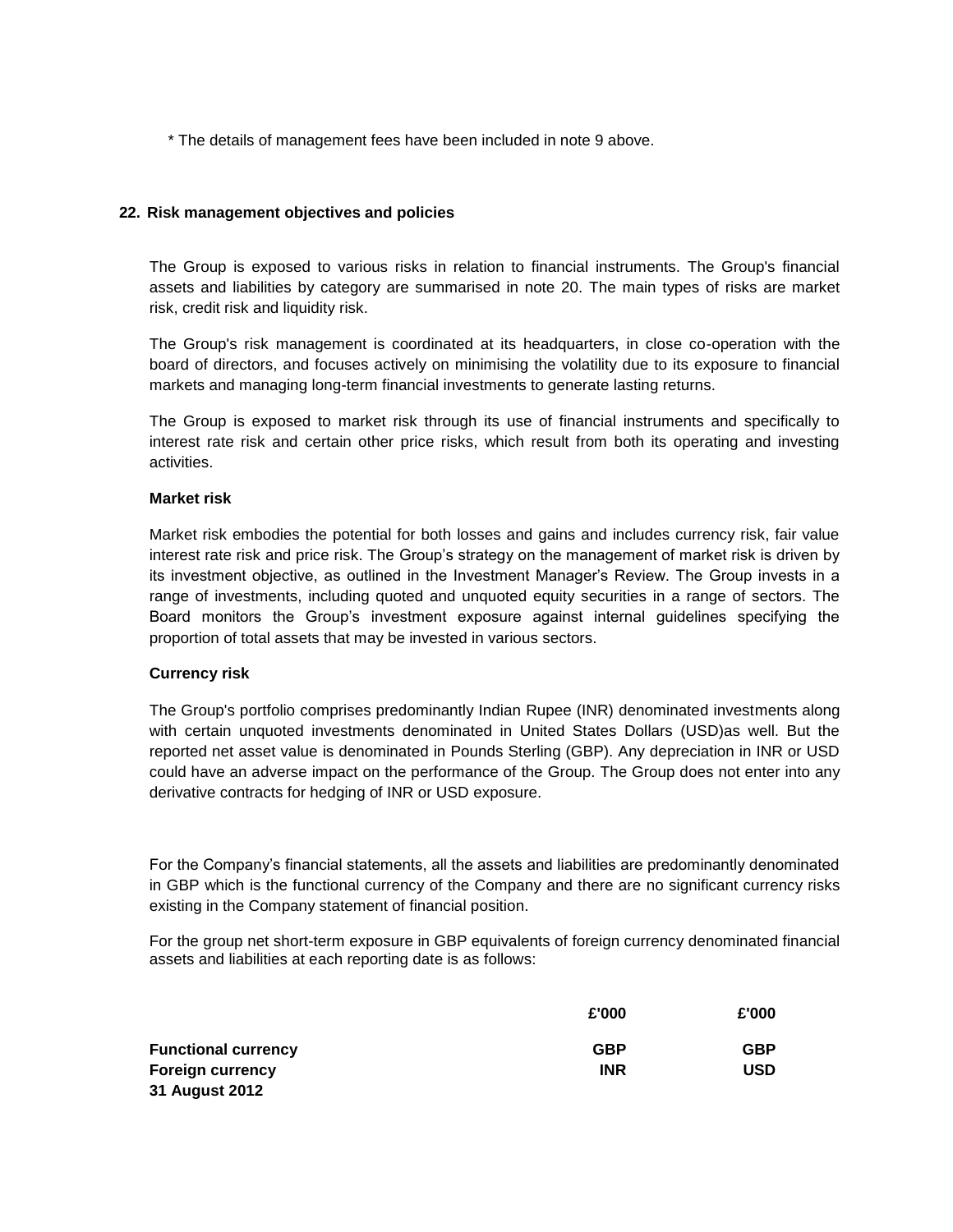| £'000      | £'000      |
|------------|------------|
| <b>GBP</b> | <b>GBP</b> |
| <b>INR</b> | <b>USD</b> |
| 13,261     | 1,596      |
|            | 26         |
| 13,261     | 1,570      |
|            |            |
|            |            |
| 16,877     | 1,992      |
|            | 31         |
| 16,877     | 1,961      |
|            |            |

As at 31 August 2012, if INR or USD had weakened by 1% (based on average daily volatilities in the previous 12 months)(31 August 2011: 1%) against GBP with all other variables held constant, the loss for the year would have been higher and equity would have been lower as follows:

|                                                       | £'000                    | £'000             | £'000 |
|-------------------------------------------------------|--------------------------|-------------------|-------|
| <b>Functional currency</b><br><b>Foreign currency</b> | <b>GBP</b><br><b>INR</b> | <b>GBP</b><br>USD | Total |
| 31 August 2012                                        | 133                      | 16                | 149   |
| 31 August 2011                                        | 169                      | 20                | 189   |

The volatility is mainly as a result of foreign exchange losses on translation of INR and USD denominated financial assets designated at fair value through profit or loss.

If the functional currency had strengthened with respect to the various foreign currencies, there would be an equal and opposite impact on loss and equity for each year.

#### **Interest rate risk**

Interest-bearing financial assets and interest-bearing financial liabilities mature or re-price in the short term. As a result the Group is subject to limited exposure to fair value interest rate risk due to fluctuations in the prevailing levels of market interest rates, however, this is not significant.

Further, there is no interest rate risk existing in the Company financial statements as there are no interest-bearing financial assets and liabilities.

### **Price risk**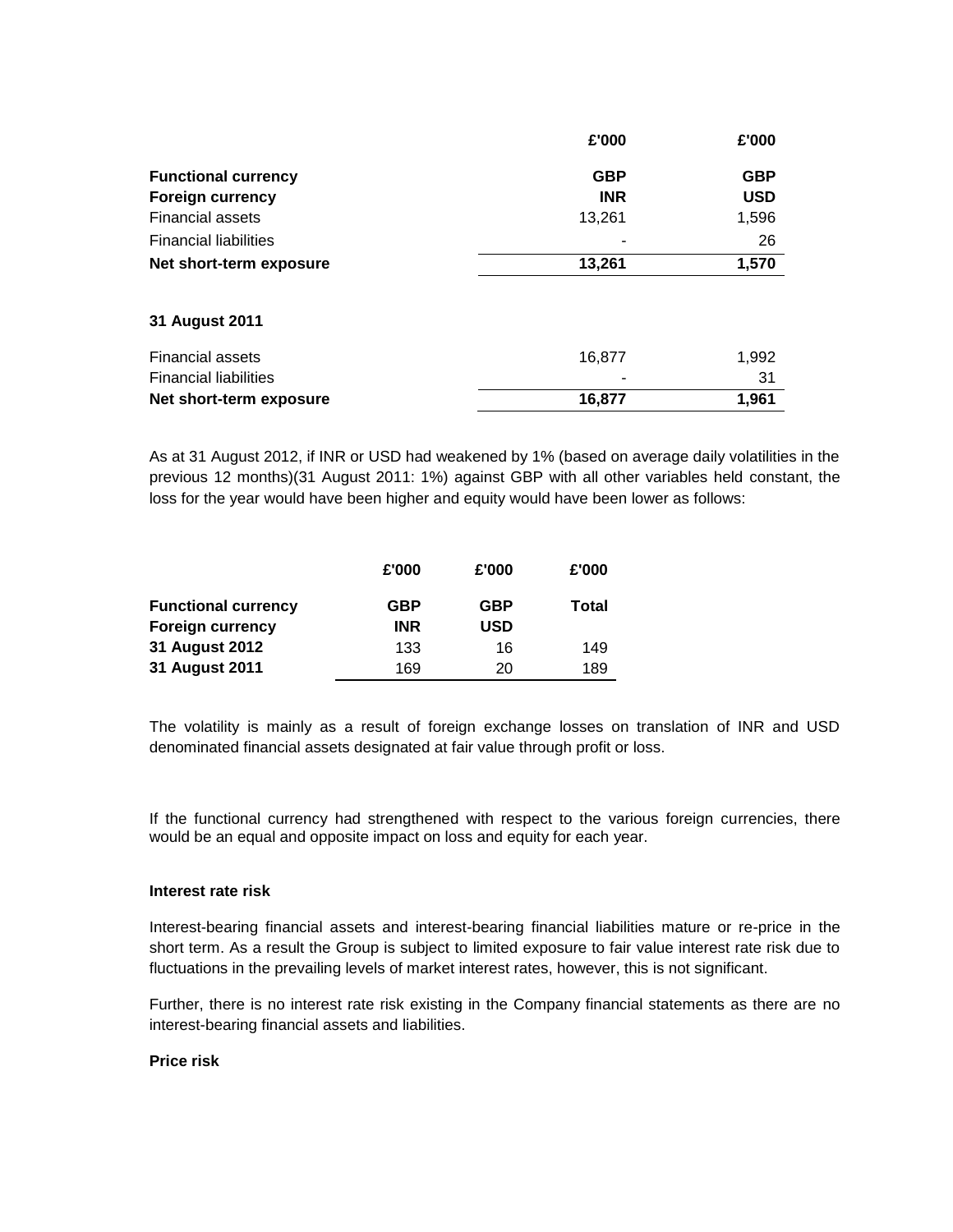Price risk is a risk that the value of an instrument will fluctuate as a result of changes in market prices, whether caused by factors specific to an individual investment, its issuer or factors affecting all instruments traded in the market. As the majority of the Company's financial instruments are carried at fair value with fair value changes recognised through the profit or loss account, all changes in the market conditions will directly affect net investment income.

Price risk is mitigated by constructing a diversified portfolio of instruments and direct involvement in the management of the investment portfolio. Further, the Company does not invest more than 25% of its net asset value in any single investment.

For the listed equity securities, an average daily volatility of 2% has been observed during year ended 31 August 2012 (31 August 2011:3%). This volatility figure is considered to be a suitable basis for estimating how profit or loss and equity would have been affected by changes in market risk that were reasonably possible at the reporting date. If the quoted stock price for these securities increased or decreased by that amount, the investment value would have changed by GBP 142 thousand (31 August 2011:GBP 312 thousand).The listed securities are classified as investments at fair value through profit or loss.

The Group's sensitivity to price risk with regards to its investments in unlisted entities including Obopay Inc, Global Cricket Ventures Limited (Mauritius), Amar Chitra Katha Private Limited, ClinTec Luxembourg SA and Air Works India (Engineering) Private Limited cannot be determined because the securities are not marketable. The fair values at the reporting date have been determined in accordance with the guidance provided in IPEVC guidelines and IAS 39 (refer to note 14).

In the Company statement of financial position, there are no financial assets whose value is dependent on movement in market prices and thus, no price risk is seen in the Company's financial statements.

#### **Credit risk**

Credit risk is the risk that the counterparty fails to discharge an obligation to the Group. The Group's cash, cash equivalents and receivables are actively monitored to avoid significant concentrations of credit risk. The credit risk for cash and cash equivalents is considered negligible, since the Group transacts with reputable banks. The recoverability of debts from investee companies is monitored by Directors during Board meetings and by review of management accounts.

There was a loan given by Elephant Capital plc to Elephant Capital LP, which was further given to Tusk Investments 1 Limited and Tusk Investments 2 Limited for investing in unlisted/listed entities. As of 31 August, 2012 the cumulative impairment of GBP 11,232 thousand (31 August 2011: GBP 11,609 thousand) has been recorded as a consequence of the decline in the value of investments made by the Group subsidiaries. Apart from this, the management considers the credit quality of all other financial assets to be good in the company's and consolidated financial statements and thus, these are not impaired.

## **Liquidity risk**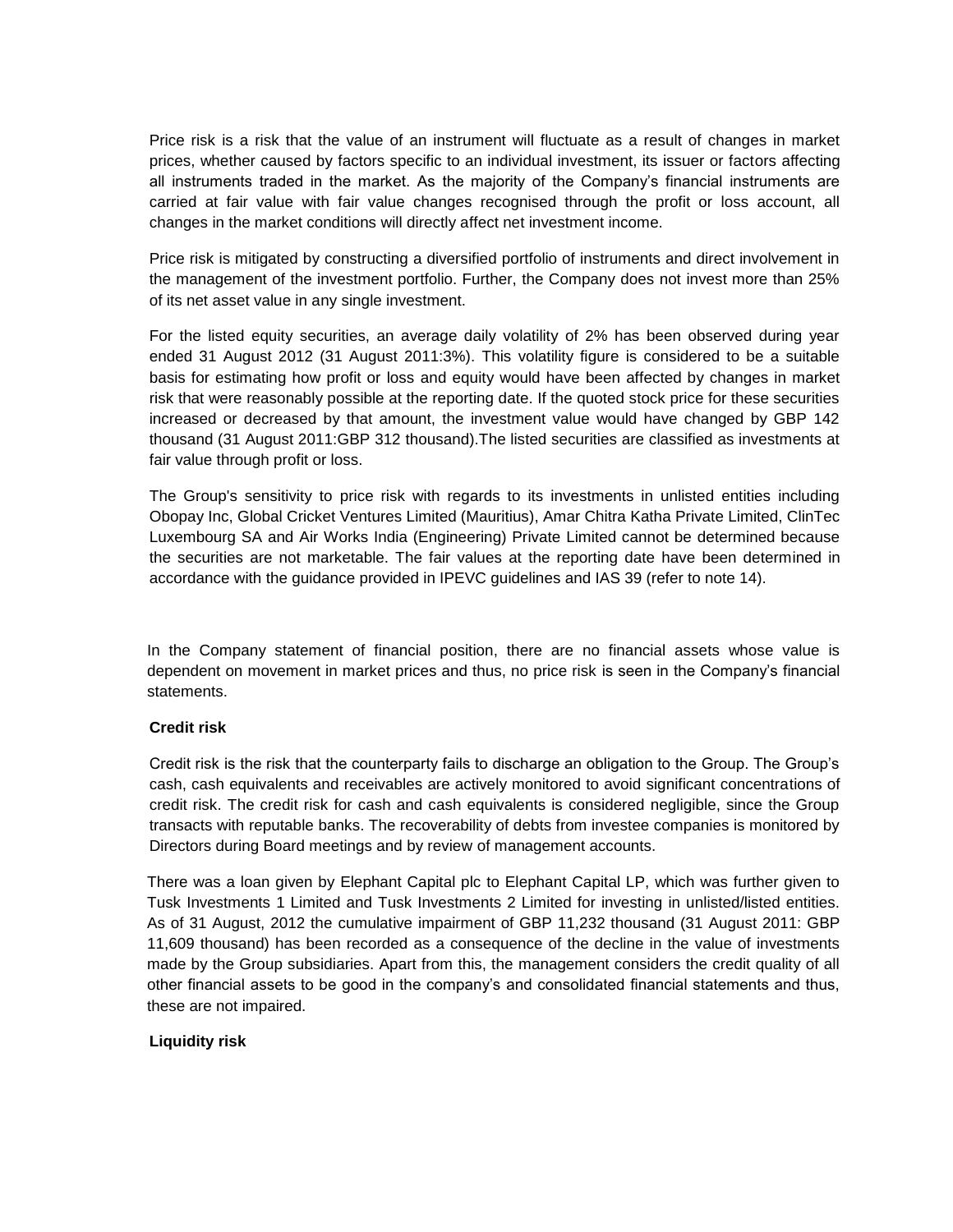Liquidity risk is the risk that the Group will not be able to meet its financial obligations as they fall due. The Group's approach to managing liquidity risk is to ensure, as far as possible, that it will always have sufficient liquidity to meet its liabilities when due, under both normal and stressed conditions, without incurring unacceptable losses or risking damage to the Company's reputation.

The responsibility for liquidity risk management rests with the Board of Directors who also monitor the short, medium and long-term funding and liquidity management requirements.

As at each reporting date, the Group's and Company's liabilities having contractual maturities (including interest payments where applicable) are summarised as follows:

|                                    | (Amounts in £'000) |                   |                  |  |
|------------------------------------|--------------------|-------------------|------------------|--|
| <b>Group financial liabilities</b> |                    | <b>Current</b>    |                  |  |
|                                    | Due within 6       | Due in more than  | Due in more than |  |
|                                    | months             | 6 months but less | one year         |  |
|                                    |                    | than one year     |                  |  |
| 31 August 2012                     |                    |                   |                  |  |
|                                    |                    |                   |                  |  |
| Trade and other payables           | 364                |                   |                  |  |
| 31 August 2011                     |                    |                   |                  |  |
| Trade and other payables           | 181                |                   |                  |  |

|                                      |        | (Amounts in £'000)                                 |                              |
|--------------------------------------|--------|----------------------------------------------------|------------------------------|
|                                      |        | Current                                            | <b>Non-current</b>           |
| <b>Company financial liabilities</b> | months | Due within 6 Due in more than<br>6 months but less | Due in more than<br>one year |
|                                      |        | than one year                                      |                              |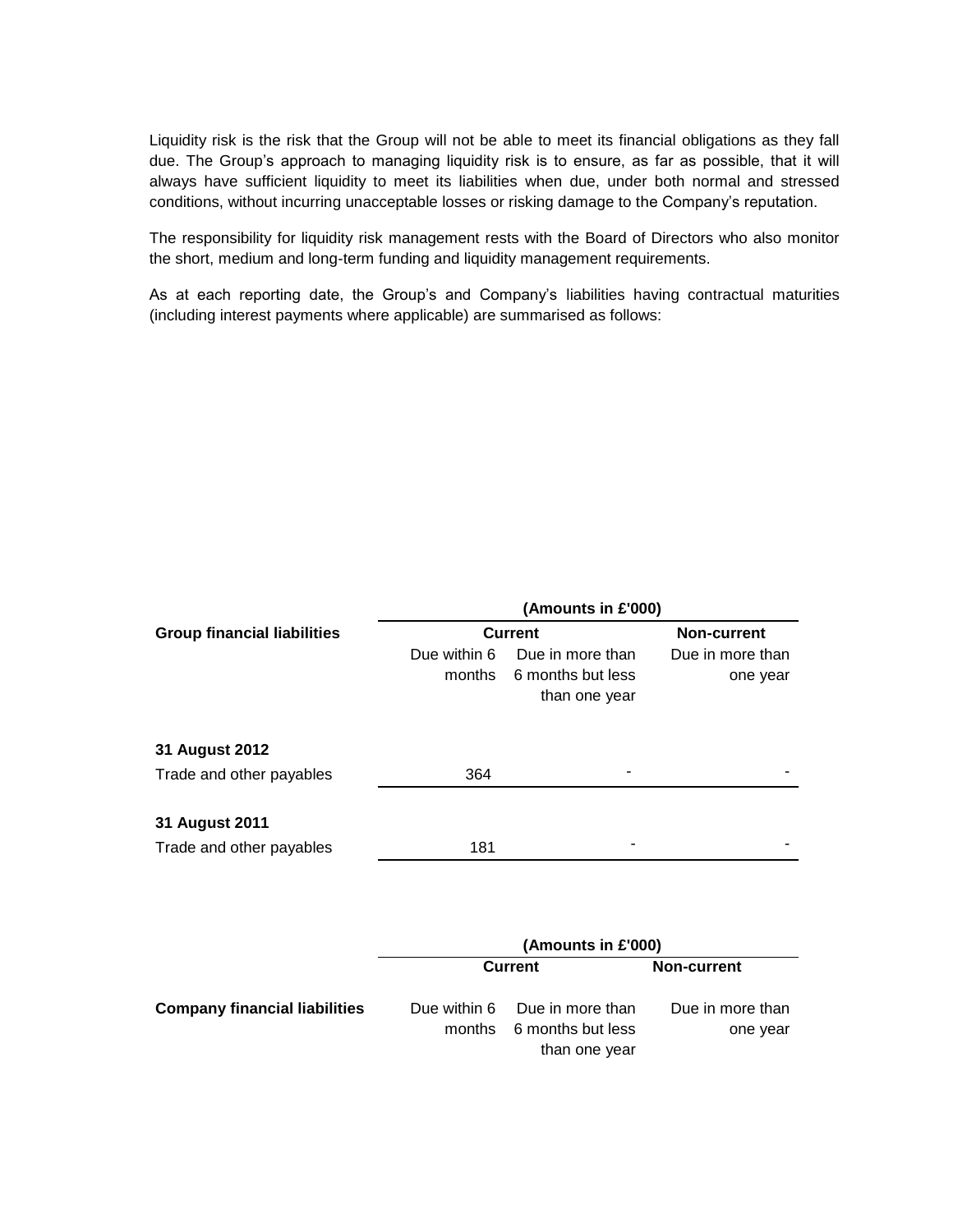## **31 August 2012**

| Trade and other payables |     | - |  |
|--------------------------|-----|---|--|
|                          |     |   |  |
| 31 August 2011           |     |   |  |
| Trade and other payables | 106 | - |  |

#### **23. Levels of hierarchy**

In accordance with the disclosure requirements of IFRS 7, the following table presents financial assets and liabilities measured at fair value in the statement of financial position in accordance with the fair value hierarchy. This hierarchy groups financial assets and liabilities into three levels based on the significance of inputs used in measuring the fair value of the financial assets and liabilities. The fair value hierarchy has the following levels:

- Level 1: quoted prices (unadjusted) in active markets for identical assets or liabilities
- Level 2: inputs other than quoted prices included within Level 1 that are observable for the asset or liability, either directly (i.e. as prices) or indirectly (i.e. derived from prices)
- Level 3: inputs for the asset or liability that are not based on observable market data (unobservable input).

The level within which the financial asset or liability is classified is determined based on the lowest level of significant input to the fair value measurement. The financial assets and liabilities measured at fair value in the statement of financial position are grouped into the fair value hierarchy as follows:

| 31 August 2012      | <b>Note</b> | Level 1<br>£'000 | Level 2<br>£'000         | Level 3<br>£'000 | <b>Total</b><br>£'000 |
|---------------------|-------------|------------------|--------------------------|------------------|-----------------------|
| <b>Assets:</b>      |             |                  |                          |                  |                       |
| Listed securities   | 14          | 7,080            | $\overline{\phantom{0}}$ |                  | 7,080                 |
| Unlisted securities | 14          | ۰                | ۰                        | 10.395           | 10,395                |
| <b>Total</b>        |             | 7,080            | $\blacksquare$           | 10,395           | 17,475                |
| <b>Liabilities</b>  |             | $\blacksquare$   | $\blacksquare$           | $\blacksquare$   | $\blacksquare$        |
| Net fair value      |             | 7,080            | $\blacksquare$           | 10,395           | 17,475                |
|                     |             |                  |                          |                  |                       |

| <b>Total</b><br>31 August 2011<br>Level 1<br><b>Level 2</b><br>Level 3<br>Note |
|--------------------------------------------------------------------------------|
|--------------------------------------------------------------------------------|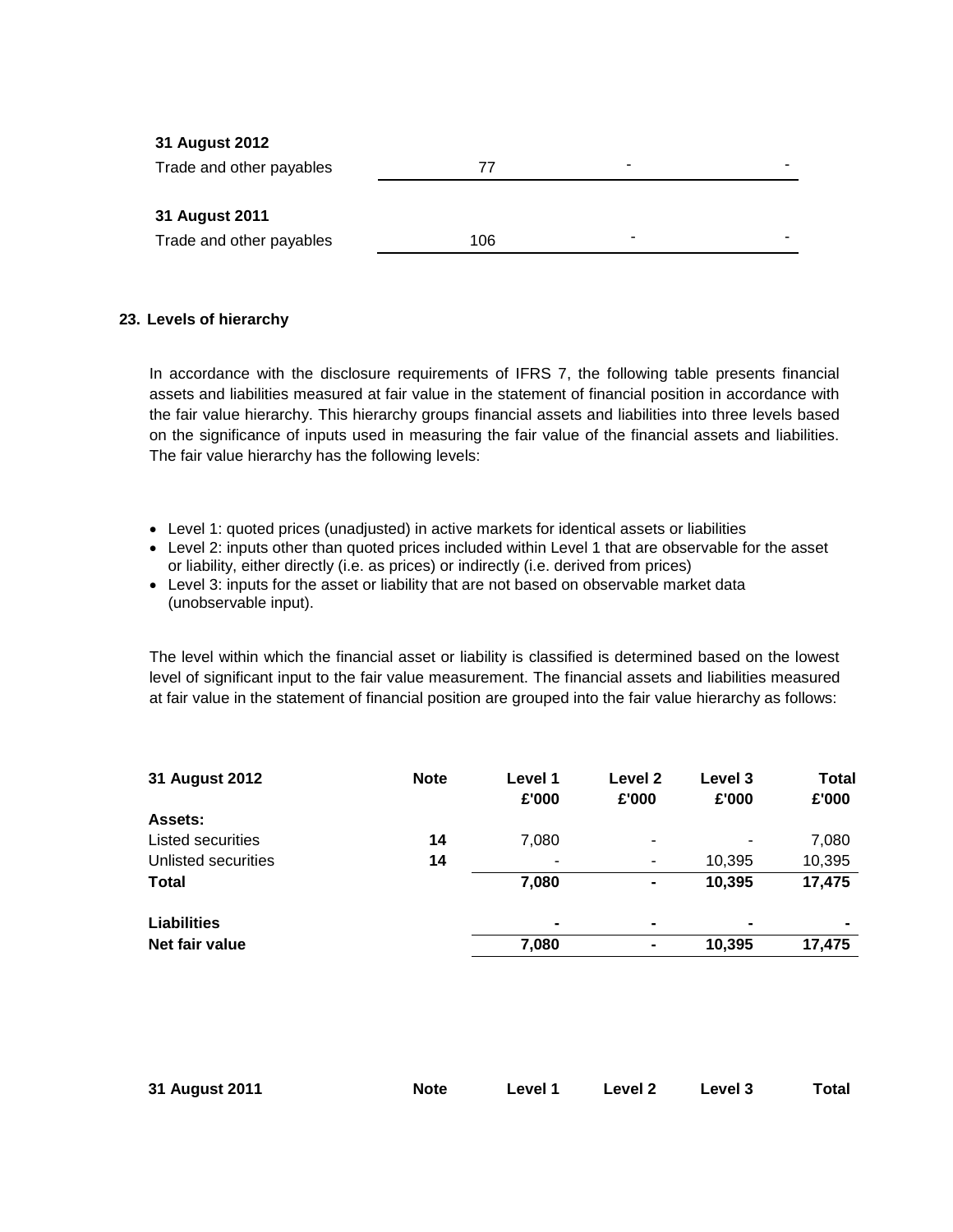|                          |    | £'000          | £'000                    | £'000 | £'000          |
|--------------------------|----|----------------|--------------------------|-------|----------------|
| <b>Assets:</b>           |    |                |                          |       |                |
| <b>Listed securities</b> | 14 | 10,410         | $\overline{\phantom{0}}$ | ۰     | 10,410         |
| Unlisted securities      | 14 |                | 5,731                    | 4,248 | 9,979          |
| <b>Total</b>             |    | 10,410         | 5,731                    | 4,248 | 20,389         |
| <b>Liabilities</b>       |    | $\blacksquare$ |                          |       | $\blacksquare$ |
| Net fair value           |    | 10,410         | 5,731                    | 4,248 | 20,389         |

## *Measurement of fair value*

The methods and valuation techniques used for the purpose of measuring fair values are given below:

(a) Listed securities:

All the quoted investments are denominated in *Indian Rupees* and are publicly traded on the National Stock Exchange ("NSE") and Bombay Stock Exchange ("BSE") in India. Fair values have been determined and explained in note 14 above.

(b) Unlisted securities:

The Group's unlisted investments have been valued in accordance with the methodology described in note 14 above.

In respect to investments appearing in level 3, changing inputs to the valuation to reasonably possible alternative assumptions would not change significantly amounts recognised in profit or loss, total assets or total liabilities or equity.

There have been transfers between Levels 2 and 3 during the reporting period. Further, there have been transfers into level 3 during the current reporting period, which are summarised below:

#### *Level 3 fair value measurements*

The Group's measurements of financial assets and liabilities classified in level 3 uses valuation techniques based on significant inputs that are not based on observable market data. The financial instruments within this level can be reconciled from beginning to ending balances as follows:

|                              | 2012   | 2011     |
|------------------------------|--------|----------|
| <b>Particulars</b>           | £'000  | £'000    |
| Opening balance              | 4,248  | 6,652    |
| Purchases                    | 471    | 2,451    |
| Transfers from/ (to) Level 2 | 5,731  | (3,004)  |
| Losses*                      | (55)   | (1, 851) |
| <b>Closing balance</b>       | 10,395 | 4,248    |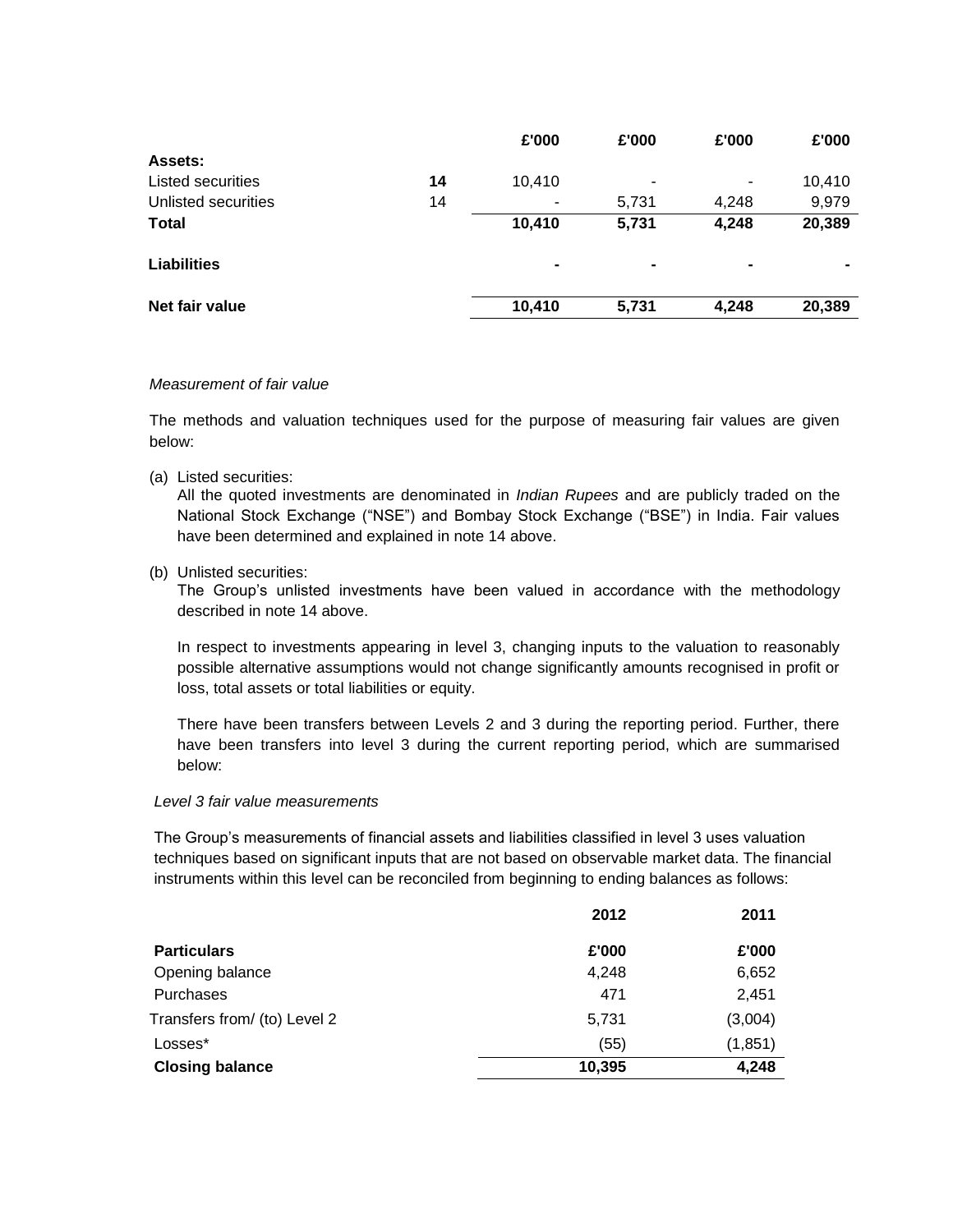\*the current year includes a loss of GBP 156 thousand on investment in Obopay consequent to a merger referred to in note 25 (ii).

#### **24. Capital management policies and procedures**

The Group's capital management objectives are:

- (i) to ensure the Group's ability to continue as a going concern; and
- (ii) to provide an adequate return to shareholders by investing in opportunities that are established or operating primarily in India and where there is a high quality, well proven management team in place.

The Group invests in both private and public businesses and across the small, mid and large-cap range of companies and actively manages a concentrated portfolio of investments. It manages its affairs to generate shareholder returns primarily through capital growth, and monitors the achievement of this through growth in net asset value per share. The Group's capital comprises share capital, share premium and reserves. The Group is not subject to externally imposed capital requirements.

#### **25. Events after the reporting date**

- (i) EIH Limited- In September 2012, the Company sold 5,744 thousand shares of EIH Limited for an aggregate consideration of GBP 4,712 thousand. The sale resulted in a realised loss of GBP 2,163 thousand (being the excess of original cost of GBP 6,875 thousand over the sale proceeds of GBP 4,712 thousand). The loss on sale is GBP 327 thousand (being the excess of fair value of GBP 5,039 thousand as on August 31, 2012 over the sale consideration). Subsequent to disposal, the Company's aggregate holding in EIH Limited is Nil.
- (ii) Obopay- Subsequent to the execution of an Agreement and Plan of Merger of OBP Investments, OBP Investments, Inc., stakeholders representative with Obopay Inc. (Obopay) ,the capital stock of Obopay (except series G Preferred stock) issued and outstanding immediately (including Elephant Capital's holding in series C and Series D preferred stock) prior to the Merger was cancelled and extinguished without any conversion thereof and no payment or distribution was made. Therefore the holding of Elephant Capital in Series C and D preferred stock has been valued at Nil.
- (iii) ClinTec-In December 2012, the company divested its entire holding in ClinTec Luxembourg SA for GBP 3,004 thousand through a Share Transfer Agreement and a Share Buyback agreement, being GBP 1,882 thousand above its carried value as at 29 February 2012.
- (iv) Subsequent to the year end, there has been a decrease in the value of the Group's listed investments, due to a fall in stock price of Mahindra Forgings Limited. This has increased the Company's unrealised loss by GBP 121 thousand.